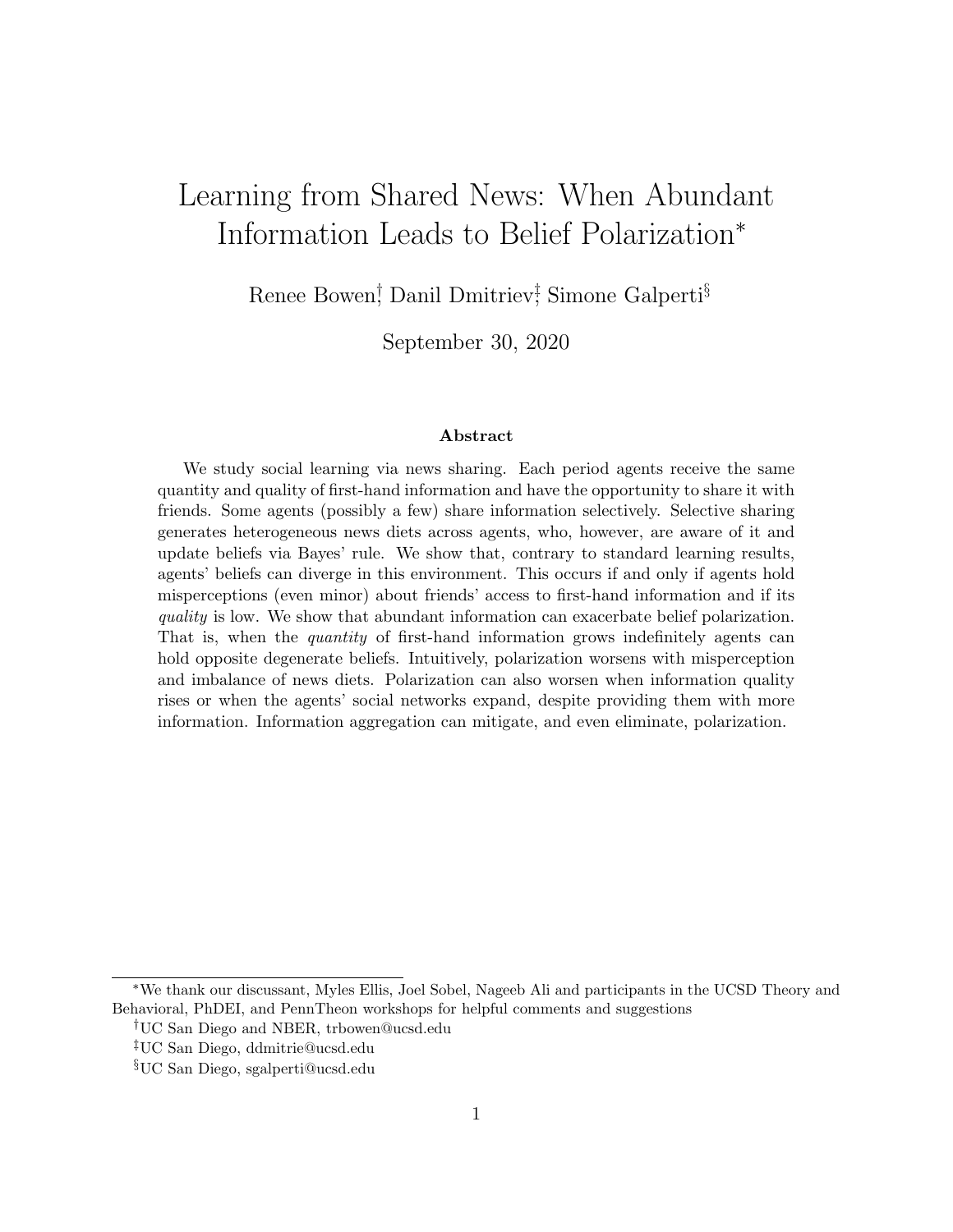### 1 Introduction

Social divisions have been linked to negative economic and political outcomes, including inequality, political gridlock, poor legislation, weak property rights, low trust, investment, and growth.<sup>[1](#page-1-0)</sup> Recent decades have witnessed rising polarization in politics, media, and public opinions, particularly in the United States.<sup>[2](#page-1-1)</sup> As [Alesina et al.](#page-18-0)  $(2020)$  notes, "Americans are polarized not only in their views on policy issues and attitudes towards government and society, but also about their perceptions of the same, factual reality." Economists have, thus, been investigating the determinants of belief polarization and we contribute to this line of research.

Several authors have made a connection between rising polarization of the American public and growing use of the Internet as a source of information [\(Periser,](#page-21-0) [2011;](#page-21-0) [Sunstein,](#page-21-1) [2017;](#page-21-1) [Azzimonti and Fernandes,](#page-19-0) [2018;](#page-19-0) [Tucker et al.,](#page-22-0) [2019\)](#page-22-0). Some have highlighted the effects of systematic *misinformation*—fake news, bots, and bad actors—leading to discussions about regulating social media to minimize these elements.<sup>[3](#page-1-2)</sup> But, even if successful, will such regulation solve the problem of polarization? Can polarization simply result from how people consume and share information in social networks, even without misinformation? Does the information abundance brought by such networks lead to more or less polarization? This paper provides a theoretical framework to answer these questions.

Building on recent evidence on how people use information on social networks, we analyze how they individually learn from first-hand and shared news and whether this can cause their beliefs to become polarized. We highlight that polarization depends on people's information diet, which is driven by the composition of friends in their network. But this is not all: The quality of information and misperceptions about how it is shared also play a key role. Our analysis suggests mechanisms whereby changes in people's information ecosystem brought by the Internet and the expansion of social networks may contribute to polarization. In addition, low quality of external information is crucial in generating belief polarization. Despite selective sharing relying on the same quality, it is capable to overcome correct learning only when people misperceive it and that information quality falls below a certain threshold. We also discuss implications for policies aimed at curbing polarization.

We base our theory on evidence highlighting specific ways in which information flows on social networks. First, people tend to share information selectively.<sup>[4](#page-1-3)</sup> For example, they share only information that favors their preferred political candidate or views on the importance of vaccinating children. Second, although most people have friends who share different kinds of information, the resulting information diet is likely to feature some imbalance. This is a distinctive aspect of so-called echo chambers or media bubbles, which appear in a wealth of

<span id="page-1-0"></span><sup>1</sup>See [Zak and Knack](#page-22-1) [\(2001\)](#page-22-1); [Keefer and Knack](#page-20-0) [\(2002\)](#page-20-0); [Bartels](#page-19-1) [\(2008\)](#page-19-1); [Bishop](#page-19-2) [\(2009\)](#page-19-2); [McCarty et al.](#page-20-1) [\(2009\)](#page-20-1); [Gilens](#page-20-2) [\(2012\)](#page-20-2); [Barber and McCarty](#page-19-3) [\(2015\)](#page-19-3).

<span id="page-1-2"></span><span id="page-1-1"></span><sup>&</sup>lt;sup>2</sup>See [Pew Research Center](#page-21-2)  $(2014, 2020)$  $(2014, 2020)$  $(2014, 2020)$ ; [Desmet and Wacziarg](#page-19-4)  $(2018)$ .

<sup>3</sup>See, for example, "Should the Government Regulate Social Media?", Wall Street Journal, June 25, 2019 and "Facebook Throws More Money at Wiping Out Hate Speech and Bad Actors", Wall Street Journal, May 15, 2018.

<span id="page-1-3"></span><sup>&</sup>lt;sup>4</sup>See [Shin and Thorson](#page-21-4) [\(2017\)](#page-22-2); [Weeks et al.](#page-22-2) (2017); [Shin et al.](#page-21-5) [\(2018\)](#page-21-5); [Pogorelskiy and Shum](#page-21-6) [\(2019\)](#page-21-6).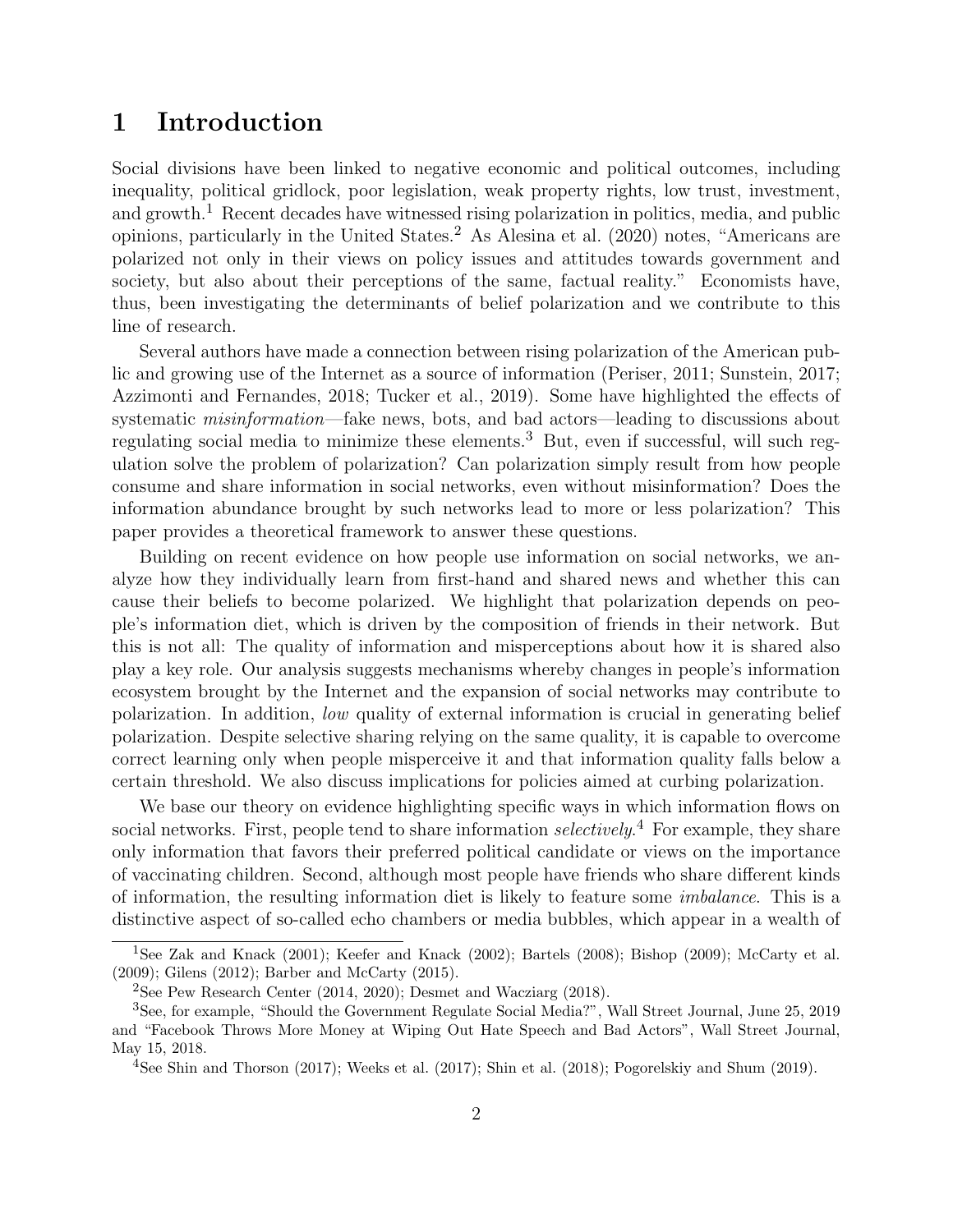evidence (see [Levy and Razin,](#page-20-3) [2019a,](#page-20-3) for a review).

It seems intuitive that unbalanced selective sharing of information can lead to polarization: If a person takes at face value what her friends say and they support one view, her opinion can be swayed accordingly. On brief reflection, however, it is clear this reasoning has some flaws. First, people often get first-hand information in addition to information received from friends, so this dampens any effect of selective sharing. Second, only a few of their friends may share information selectively, so exposure to selective sharing may be limited. Finally, even in the absence of these two mitigating factors, if a person fully understands how her friends select what to share, she will adjust for it (or ignore the received information altogether) and her beliefs will not be distorted.

What we assume about people's understanding of the selectivity of shared news turns out to be crucial. It is unrealistic to expect people to be completely naive about selective sharing, but experimental evidence suggests they do not fully take it into account either [\(Pogorelskiy and Shum,](#page-21-6) [2019\)](#page-21-6). Consistent with this evidence, our theory allows for some misperception of selective sharing.

We incorporate selective sharing, echo chambers, and misperception into a simple model of learning from shared information. A binary state of the world, *A* or *B*, realizes in the first period. In every subsequent period, each agent directly observes an unbiased signal about the state with some probability  $\gamma$  and no signal with the remaining probability. The signals have the same independent distribution across agents and periods. We refer to their informativeness as the information quality. After observing her signal, each agent can share it with her friends (i.e., neighbors in the network) or remain silent. This rules out fake news in the form of fabricated signals. Selective sharing arises as follows: Some agents—called normal—share every signal; other agents—called *dogmatic—share* only signals supporting a specific state. To fix ideas, some people (possibly a tiny minority) may hold a dogmatic view on whether to vaccinate children and share only information in its favor; others simply share any information. We refer to the composition of normal and dogmatic friends of an agent as her echo chamber. We model the agents' misperception of selective sharing in a way that renders them partially unresponsive to it (as found in [Pogorelskiy and Shum](#page-21-6) [\(2019\)](#page-21-6)) and is inspired by the psychology literature.<sup>[5](#page-2-0)</sup> In a nutshell, each agent correctly interprets all received signals, but assigns a mis-calibrated probability  $\hat{\gamma} \neq \gamma$  to the arrival of signals. This is akin to assuming that her friends read the newspaper less or more often then they actually do. Thus, our agents have a common misspecified model of selective sharing, based on which they update beliefs according to Bayes' rule.

We analyze learning and belief polarization by studying how beliefs responds to one round of signals (short-run learning) as well as infinite sequences of signals (long-run learning). Consider any agent and suppose that, besides possibly many normal friends, she has more dogmatic friends who favor state *A* than *B*. For the short run, we find that her expected posterior belief differs from her prior—at least when the signal quality is sufficiently low. For the long run, we identify a precise information quality threshold below which almost surely

<span id="page-2-0"></span> ${}^{5}$ See [Cross](#page-19-5) [\(1977\)](#page-19-5); [Svenson](#page-21-7) [\(1981\)](#page-21-7); [Odean](#page-21-8) [\(1998\)](#page-21-8); [Zuckerman and Jost](#page-22-3) [\(2001\)](#page-22-3).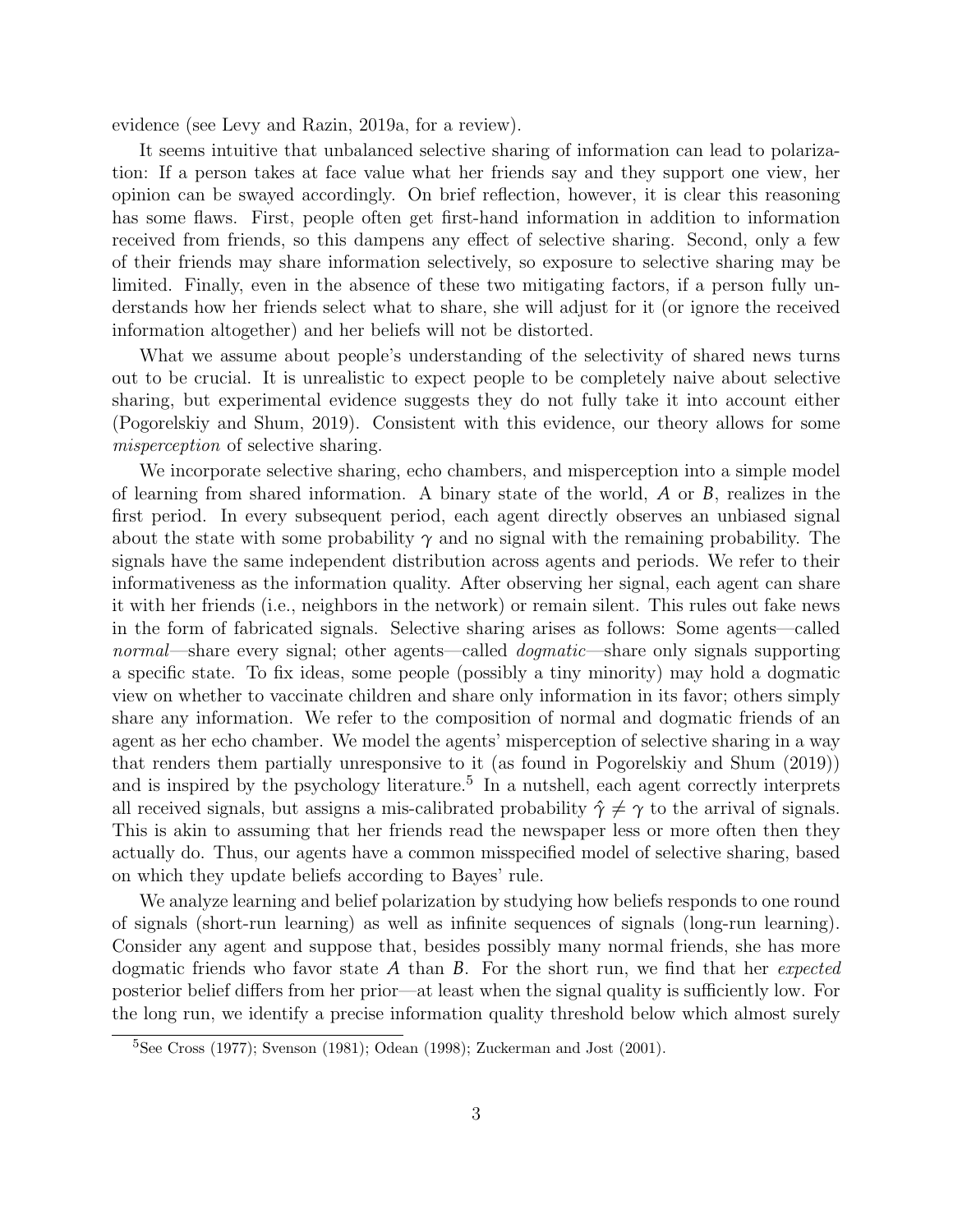the agent's asymptotic belief assigns probability one always to the same state, irrespective of the truth. For higher quality, beliefs converge to the truth despite the echo-chamber effect. Both results depart from standard Bayesian learning. The distortion in the agent's posterior is always driven by the majority of her friends favoring *A*. However, perhaps counterintuitively, by *over*-estimating how often her friends are uninformed ( $\hat{\gamma} < \gamma$ ), the agent reads too much into their signals, which distort her posterior towards *A*. By contrast, by *under*-estimating how often they are uninformed  $(\hat{\gamma} > \gamma)$ , the agent reads too much into their silence, which distorts her posterior away from *A*. Moreover, instead of curbing this distorting power of dogmatic friends, abundant information can boost it and exaggerate incorrect learning. Note that the echo-chamber imbalance can be arbitrarily small, yet offset many unbiased signals. This happens when information has low quality, because, starting from this level, the misperception of shared signals and silence is more consequential. Naturally, belief distortion is possible for higher quality signals when echo-chamber imbalance increases or misperception increases.

It is easy to see how these forces can cause beliefs to polarize. If some agents have echo chambers unbalanced towards different states and information quality is sufficiently low, their beliefs can move apart on average in the short-run and almost surely in the long run. One of our main contributions is to highlight this role of information quality, in conjunction with echo chambers. It is obvious that if the signals perfectly revealed the state, it would be impossible for echo chambers to distort beliefs. But in reality information is noisy. By quantifying the minimal quality that ensures correct learning, we open the door to feasible interventions aimed at curbing polarization. Our analysis goes to the heart of why new technologies and formats of communication enabled by the Internet can increase polarization. They raised the frequency of information arrival and possibly lowered its quality as a result for instance, tweets and social-media posts tend to be short. Moreover, overwhelmed by the huge abundance of information, people may spread their limited attention across more sources, thereby absorbing less accurate information from each of them. All of this can be a driver of polarization, even without deliberate misinformation. Given this, one may expect that raising information quality would undoubtedly help curb polarization in a network. However, we find that raising the information quality may *increase* polarization. We identify conditions on the network that are necessary and sufficient for this effect.

We find that the expansion of connections as networks grow can also be a driver of polarization. Larger networks provide better access to information but also greater scope for echo chambers to distort beliefs. We provide sharp conditions on the growth rates of the different types of friends under which network expansion curbs or exacerbates polarization. In short, curbing polarization requires that normal friends grow sufficiently *faster* than dogmatic friends. Thus, fixing information quality, it is possible that society is not polarized when people have small echo chambers, but becomes polarized when they have similarly divided, but larger, echo chambers.

Equipped with these results, we return to the motivating question of what policies may reduce the effects of the Internet and social media on polarization. We highlighted several drivers of polarization: selective news sharing in echo chambers, misperceptions, and low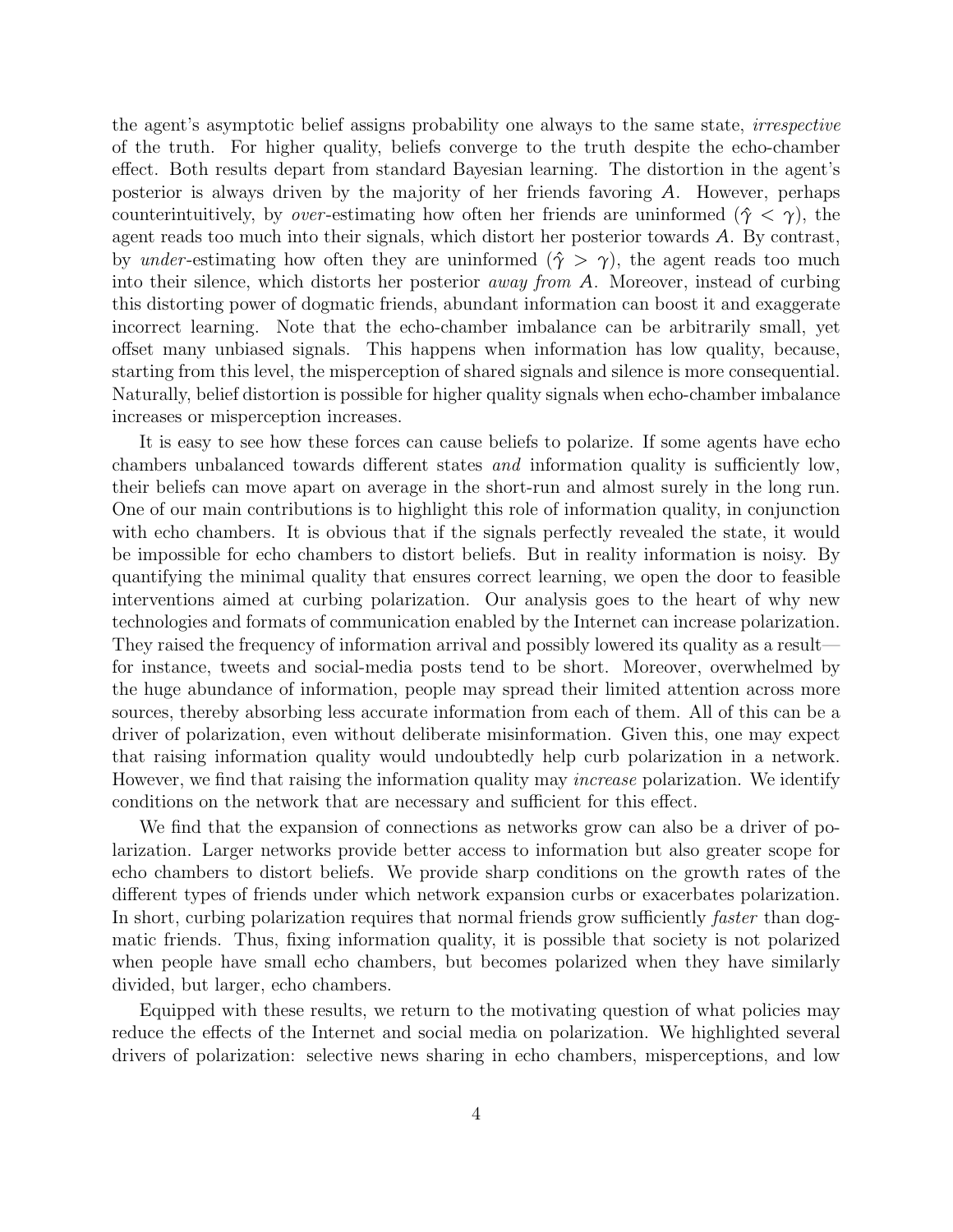information quality. The first seems hard to regulate without infringing personal freedom. The second may be addressed by improving digital literacy so that people can better take into account selective sharing. The last allows for perhaps easier and less intrusive interventions aimed at providing higher-quality information. Getting independent news sources to do so seems an immediate option, but it may be hard to incentivize and implement in a decentralized way. Given this, we show that an alternative route is to create institutional intermediaries that aggregate news for people, namely, that provide information in larger "digested" batches rather than many "raw" bits. Even if these less frequent news reports lose some of the information in the summarized facts, they can mitigate polarization by reducing the scope for echo chambers to cause people's beliefs to go awry. This also provides a rationale for authorities to commit to releasing information only rarely but of high quality.

### Related Literature

The economics literature discusses at least three possible causes for belief polarization. One strand of papers that is most closely related (e.g., [Levy and Razin,](#page-20-4) [2019b;](#page-20-4) [Hoffmann et al.,](#page-20-5) [2019;](#page-20-5) [Enke et al.,](#page-20-6) [2019\)](#page-20-6) has studied polarization arising from behavioral biases. Our main contribution to this literature is to highlight the importance of the network structure coupled with selective sharing and misperception in generating polarization. Another strand studies polarization arising as a result of heterogeneity in preferences (see [Dixit and Weibull](#page-19-6) [\(2007\)](#page-19-6) and [Pogorelskiy and Shum](#page-21-6) [\(2019\)](#page-21-6)). Such heterogeneity of preferences would exacerbate the polarization we find, but is not required for generating our results about polarization. Finally, another reason for polarization that has been studied is biased or multidimensional information sources (e.g. [Mullainathan and Shleifer,](#page-21-9) [2005;](#page-21-9) [Andreoni and Mylovanov,](#page-18-1) [2012;](#page-18-1) [Levendusky,](#page-20-7) [2013;](#page-20-7) [Conroy-Krutz and Moehler,](#page-19-7) [2015;](#page-19-7) [Reeves et al.,](#page-21-10) [2016;](#page-21-10) [Perego and Yuksel,](#page-21-11) [2018\)](#page-21-11), where bias usually comes from media competition over viewers. In our model, the external information sources are assumed to be unbiased when reporting information; biases occur in how people share that information with each other. Thus, removing all media biases may still not be enough to curb polarization. [Andreoni and Mylovanov](#page-18-1) [\(2012\)](#page-18-1) show that one-dimensional opinions can diverge with two-dimensional information. We provide conditions under which one-dimensional opinions diverge with one-dimensional information, based on selective sharing and misperception.

This project also fits into the growing literature on the effects of model misspecification on social learning. [Bohren](#page-19-8) [\(2016\)](#page-19-8), [Bohren and Hauser](#page-19-9) [\(2018\)](#page-19-9), and [Frick et al.](#page-20-8) [\(2019\)](#page-20-8) analyze how model misspecification impacts long-term learning in environments where agents learn from private signals and the actions of other agents. In particular, [Bohren and Hauser](#page-19-9) [\(2018\)](#page-19-9) study when agents with different, yet reasonable, models have no limit beliefs (i.e. beliefs cycle) or have different limit beliefs (disagreement). The result about disagreement is close in spirit to what we find, but the driving mechanism is fundamentally different: In our model, all agents have the same misspecified model of the world and polarization results from exposure to selectively shared information through the social network. We also emphasize the important role played by the quality of information, which may suggest a simple way to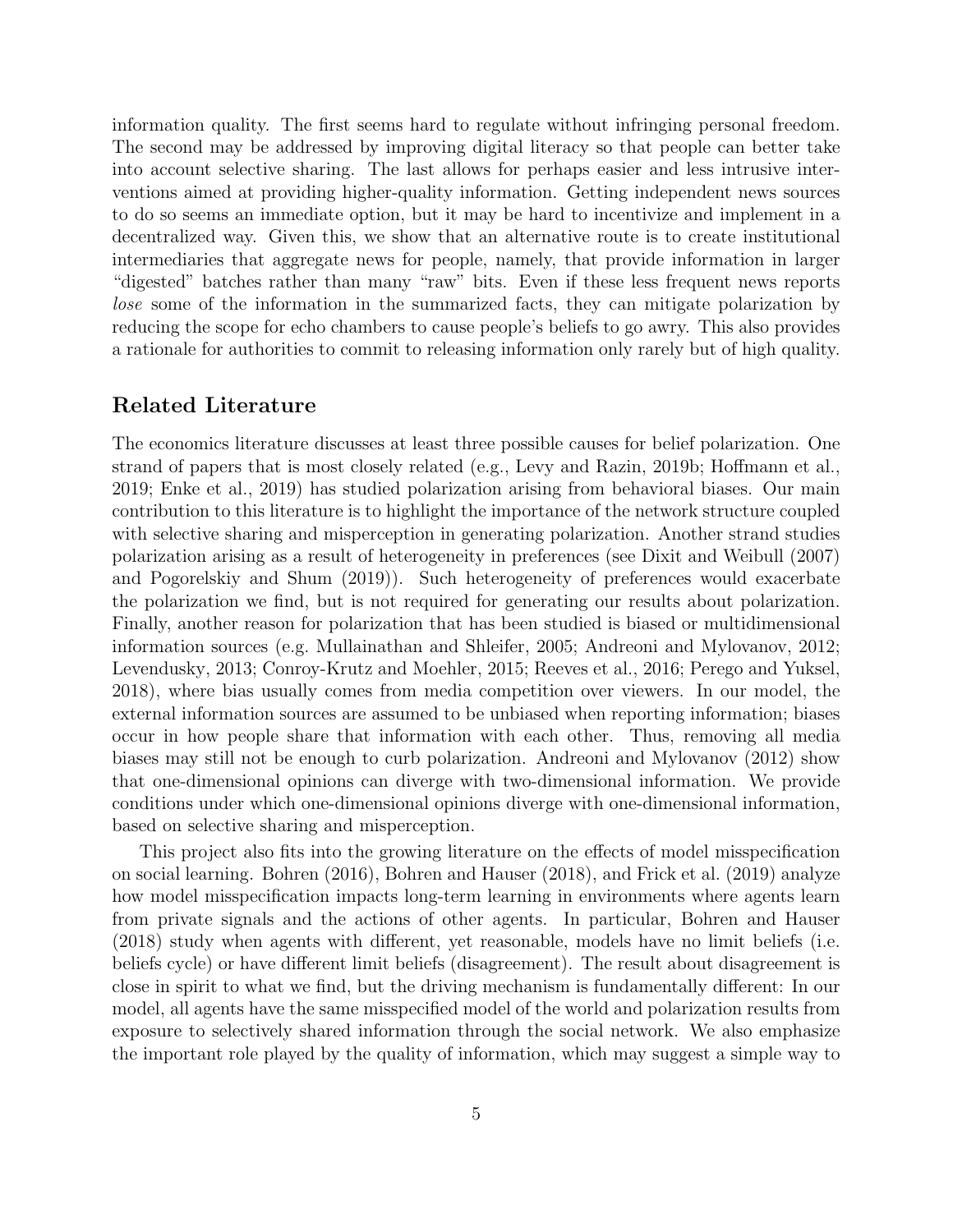alleviate polarization by aggregating signals. [Molavi et al.](#page-21-12) [\(2018\)](#page-21-12) study long-run learning on social networks when non-Bayesian agents exhibit imperfect recall. They show that such agents may overweigh evidence encountered early on relative to later information, which can lead to mislearning in the limit. Again, while this conclusion is related to ours, unlike these authors, we assume that agents update beliefs via Bayes' rule, albeit with a misspecified model of the world.

A key element of our model is the idea of an echo chamber as a network of friends. There is a large literature on both Bayesian [\(Acemoglu et al.,](#page-18-2) [2010;](#page-18-2) [Pogorelskiy and Shum,](#page-21-6) [2019;](#page-21-6) [Spiegler,](#page-21-13) [2019\)](#page-21-13) and non-Bayesian learning in networks [\(Golub and Jackson,](#page-20-9) [2010;](#page-20-9) [DeMarzo](#page-19-10) [et al.,](#page-19-10) [2003;](#page-19-10) [Azzimonti and Fernandes,](#page-19-0) [2018;](#page-19-0) [Eyster and Rabin,](#page-20-10) [2010\)](#page-20-10). One closely related paper in this literature is [Levy and Razin](#page-20-3) [\(2019a\)](#page-20-3), which considers the effect of what they call a "Bayesian Peer Influence" updating heuristic on the limit beliefs in the network. One of the main results shows how beliefs in society can become polarized as a result of agents using this updating rule. However, the meaning of polarization in that paper is different from ours: Instead of groups in society becoming polarized, it is the entire society's consensus that shifts towards extreme beliefs, whereas we provide conditions under which beliefs of agents in society diverge upon arrival of new information.

Recent empirical studies show that social media is an important source of news for people and can lead to divergence of beliefs and attitudes (e.g. [Allcott and Gentzkow,](#page-18-3) [2017;](#page-18-3) [Bursztyn](#page-19-11) [et al.,](#page-19-11) [2019;](#page-19-11) [Mosquera et al.,](#page-21-14) [2019;](#page-21-14) [Levy,](#page-20-11) [2020\)](#page-20-11). Still other empirical evidence by [Boxell et al.](#page-19-12) [\(2018\)](#page-19-12) suggests that the Internet does not drive polarization. Our model can predict in which environments we expect to see the Internet drive polarization. We, thus, contribute to this literature by providing a theoretical framework to better understand how social media can contribute to polarization and to guide future empirical investigations of this phenomenon.

The remainder of the paper is organized as follows. Section [2](#page-5-0) presents our stylized model of information sharing in a network. Section [3](#page-8-0) presents the main results on learning in the short and long run. Section [4](#page-12-0) considers what happens when the network expands. Section [5](#page-14-0) considers the polarization in the entire network. Section [6](#page-15-0) demonstrates how aggregating signals can mitigate polarization. We conclude with a discussion of the results in Section [7.](#page-17-0)

### <span id="page-5-0"></span>2 Model

We consider a stylized model of learning from information shared through social connections. Time is discrete and denoted by  $t = 0, \ldots, T$ , where  $T \leq \infty$ . A state of the world  $\omega$  realizes at  $t = 0$  and can take value A or B. For example,  $\omega$  can represent whether the preservation of the environment requires higher national spending than the current level, or whether vaccinations can be harmful for children. There is a fixed group of agents who seek to learn  $\omega$ , as it matters for their decisions.

Each agent receives both first-hand information from original sources and second-hand information shared by other agents. For each  $t \geq 1$ , agent *i*'s first-hand information is a private signal  $s_{it} \in \{a, b\}$ , which she receives with probability  $\gamma \in (0, 1]$ . With probability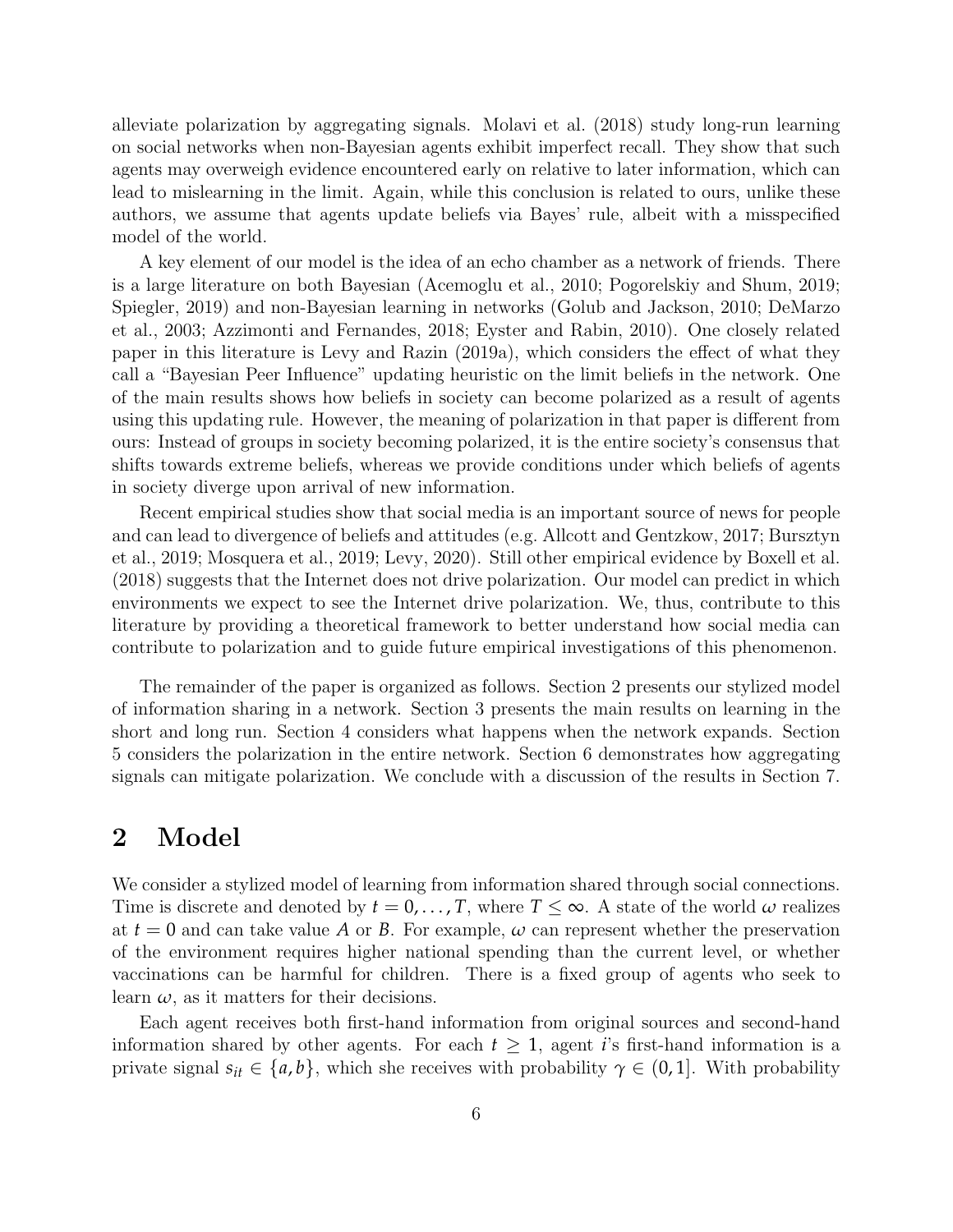$1 - \gamma$  the agent receives no signal. Signals are partially informative:

$$
\mathbb{P}(s_{it} = a | \omega = A) = \mathbb{P}(s_{it} = b | \omega = B) = q,
$$
  

$$
\mathbb{P}(s_{it} = b | \omega = A) = \mathbb{P}(s_{it} = a | \omega = B) = 1 - q,
$$

where  $\frac{1}{2} < q < 1$ . We refer to q as the information quality. The events of whether agent *i* receives a signal and its realization are i.i.d. across agents and time.[6](#page-6-0)

Agents share their first-hand information with their *friends*, who are other agents with whom they have a social connection. We aim to capture key aspects of social information sharing suggested by experimental evidence (for example, [Pogorelskiy and Shum,](#page-21-6) [2019\)](#page-21-6). The first is selectivity. After receiving her own signal, an agent can share it with her friends or stay silent. If no information is received, then the agent stays silent. Thus, she can selectively suppress information, but cannot fabricate information, which rules out fake news. For example, an agent can share a newspaper article, but cannot edit its content. For simplicity, we also assume that she cannot choose with which friends to share her signal: She either shares it with all friends or none. By ruling out fake news and targeted sharing, we highlight the role of selective sharing in a baseline model to which these other aspects can be added. The verifiable nature of information sharing and the possibility of being uninformed renders our model similar to [Dye](#page-20-12) [\(1985\)](#page-20-12). Allowing for this possibility is one often-used way to give selective sharing a chance to be effective: Otherwise, silence can be immediately interpreted as negative news.[7](#page-6-1)

We introduce three types of agents who are distinguished by their information-sharing behavior. An agent is normal if she shares any signal she receives. By contrast, an agent is A-dogmatic if she shares only signals  $s_{it} = a$  and B-dogmatic if she only shares signals  $s_{it} = b$ . One interpretation is that such agents share only information that supports their conviction, in which they dogmatically believe.[8](#page-6-2) Formally, each period, conditional on receiving a signal, the dogmatic types share it as follows:

$$
\sigma_A(s_{it}) = \begin{cases}\n\text{share} & \text{if } s_{it} = a \\
\text{stay silent} & \text{if } s_{it} = b\n\end{cases}
$$
\n
$$
\sigma_B(s_{it}) = \begin{cases}\n\text{stay silent} & \text{if } s_{it} = a \\
\text{share} & \text{if } s_{it} = b.\n\end{cases}
$$

Each agent's type is exogenous and known to her friends. We take these types of news-sharing behavior as given because they approximate what the empirical evidence finds [\(Pogorelskiy](#page-21-6)

<span id="page-6-0"></span> ${}^{6}$ [In reality, people receive pieces of news that are correlated. However, strong evidence suggests that people](#page-21-6) [often neglect correlation, especially in second-hand news \(Enke and Zimmermann,](#page-21-6) [2017;](#page-20-13) [Eyster et al.,](#page-20-14) [2018;](#page-20-14) [Pogorelskiy and Shum,](#page-21-6) [2019\). Under correlation neglect, we can allow for arbitrary correlation between the](#page-21-6) [agents' signals within each period without qualitatively changing the results.](#page-21-6)

<span id="page-6-2"></span><span id="page-6-1"></span><sup>7</sup>For example, see [Ben-Porath et al.](#page-21-6) [\(2018\)](#page-19-13) and [DeMarzo et al.](#page-19-14) [\(2019\)](#page-19-14).

<sup>8</sup>[We can think of dogmatic agents as having extreme beliefs that are very hard to change—perhaps because](#page-21-6) [they are stubborn, narrow minded, or blindly follow and promote some ideas. For the sake of modeling,](#page-21-6) [we can capture such agents as having degenerate prior beliefs in](#page-21-6) *A* or *B*, which do not change with new [information \(unless conclusive, i.e.,](#page-21-6)  $q = 1$ ).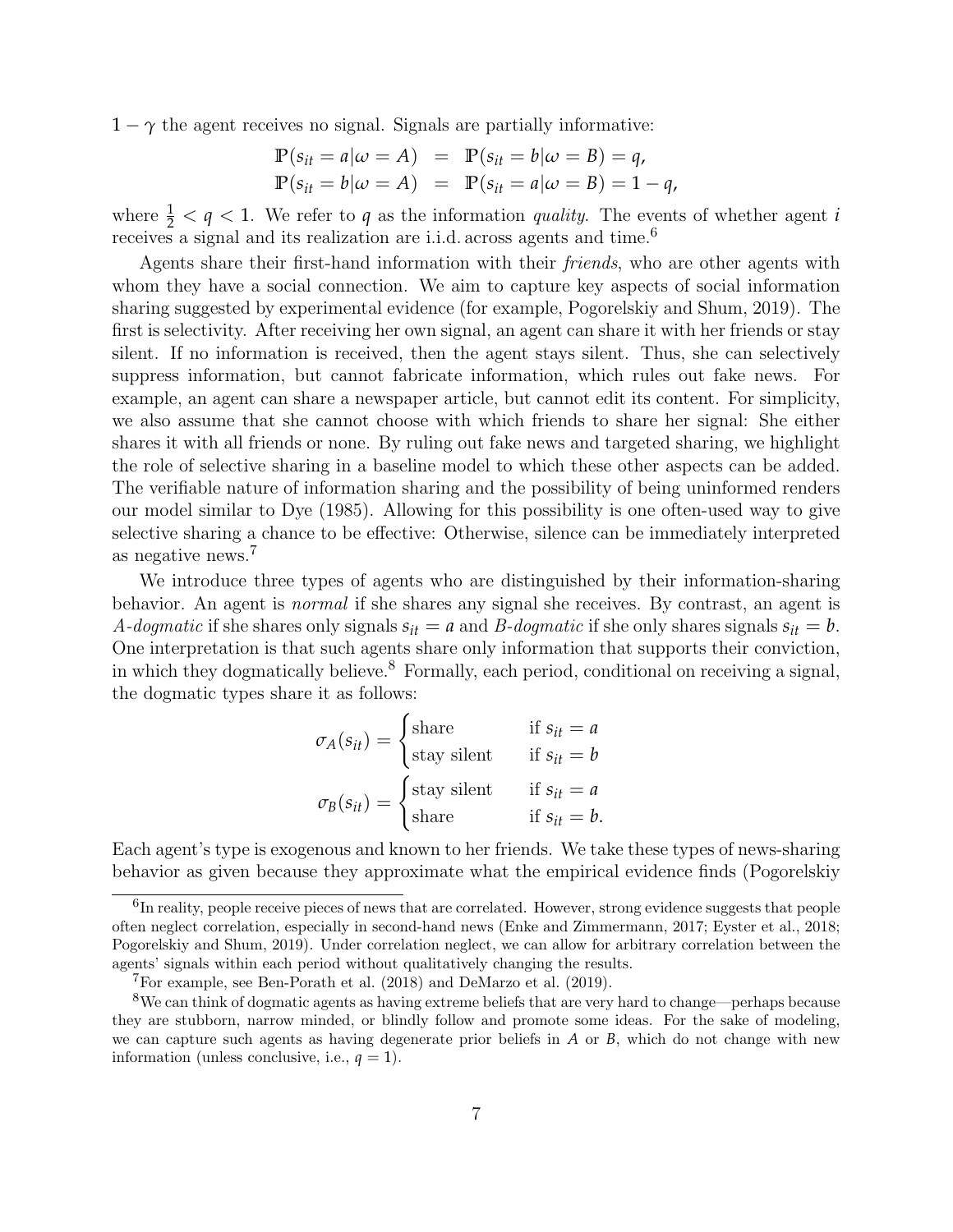[and Shum](#page-21-6) [\(2019\)](#page-21-6)). Moreover, our focus is not understanding why people share only news that support their convictions, but understanding its *consequences* for social learning.<sup>[9](#page-7-0)</sup>

Another key empirical aspect of social news sharing is that it contributes to creating some heterogeneity in information diets [\(Pew Research Center,](#page-21-2) [2014;](#page-21-2) [Levy and Razin,](#page-20-3) [2019a\)](#page-20-3).<sup>[10](#page-7-1)</sup> This depends on the composition of friends. Suppose agent *i* has  $d_{Ai} \geq 0$  *A*-dogmatic friends,  $d_{Bi} \geq 0$  *B*-dogmatic friends, and  $n_i \geq 0$  normal friends. We will refer to  $(d_{Ai}, d_{Bi}, n_i)$  as *i*'s echo chamber, because this composition determines what information she listens to. An echo chamber—and hence an information diet—exhibits an imbalance if  $d_{Ai} \neq d_{Bi}$ .

Within each period  $t \geq 1$ , the timing is as follows: (1) signals realize; (2) each agent *i* receives  $s_{it}$  with probability  $\gamma$ ; (3) each agent *i* shares her signal (if any) with friends as specified by her type; (4) agents update beliefs based on all received signals.

Beliefs. We are interested in studying the beliefs of normal agents. They all start with a common prior belief  $\pi \in (0,1)$  that  $\omega = A$ . Given a sequence of received signals  $s^t$  up to *t*, let  $\mu_i(\mathbf{s}^t)$  be agent *i*'s Bayesian posterior that  $\omega = A$ . To examine learning in the short run, we will consider  $\mu_i(\mathbf{s}^1)$ ; to examine learning in the long run and so the effects of abundant information, we will consider the (probability) limit of  $\mu_i(\mathbf{s}^T)$  as  $T \to \infty$ . Intuitively, polarization occurs when beliefs move systematically apart between agents—a formal measure of group polarization appears in Section [5.](#page-14-0) It is well known that in the short run  $\mu_i(\mathbf{s}^t)$  and  $\mu_j(\mathbf{s}^t)$  for  $i \neq j$  can move apart in completely standard Bayesian models because of different realizations of the signals of agent *i* and *j*. Such differences would not be considered as polarization. Therefore, for the short run we adopt a more demanding criterion to define polarization, namely, a difference between  $\mathbb{E} \left[ \mu_i(\mathbf{s}^1) \right]$  and  $\mathbb{E} \left[ \mu_j(\mathbf{s}^1) \right]$ . Such a difference can never occur in standard Bayesian models, where  $\mathbb{E}[\mu_i(\mathbf{s}^1)] = \pi =$  $\mathbb{E}\left[\mu_j(\mathbf{s}^1)\right]$ .

At first glance, one might think that selective sharing and unbalanced echo chambers should suffice to give rise to polarization. However, this is not the case.

<span id="page-7-2"></span>**Remark 1.** Fix any agent *i* and echo chamber  $(d_{Ai}, d_{Bi}, n_i)$ . For every  $\gamma \in (0, 1]$ , we have

$$
\mathbb{E}\left[\mu_i(\mathbf{s}^1)\right] = \pi \quad \text{and} \quad \lim_{T \to \infty} \mu_i(\mathbf{s}^T) = I_{\{\omega = A\}},
$$

where  $I_{\{\omega=A\}}$  is the indicator function that equals 1 if  $\omega=A$  and 0 otherwise.

The intuition is simple. If agent *i* fully understands the effects of her echo chamber on her information diet, selective sharing simply results in a specific information structure that is perhaps less informative than under full sharing. Nonetheless, agent *i* gets some information every period. Her belief must then satisfy standard properties of Bayesian updating.

<span id="page-7-1"></span><span id="page-7-0"></span><sup>9</sup>Future research may endogenize news-sharing behavior in settings similar to ours.

<sup>&</sup>lt;sup>10</sup>Of course, people also have heterogeneous news diets because they choose to listen to different first-hand sources. We abstract from this aspect to focus on effects of news sharing.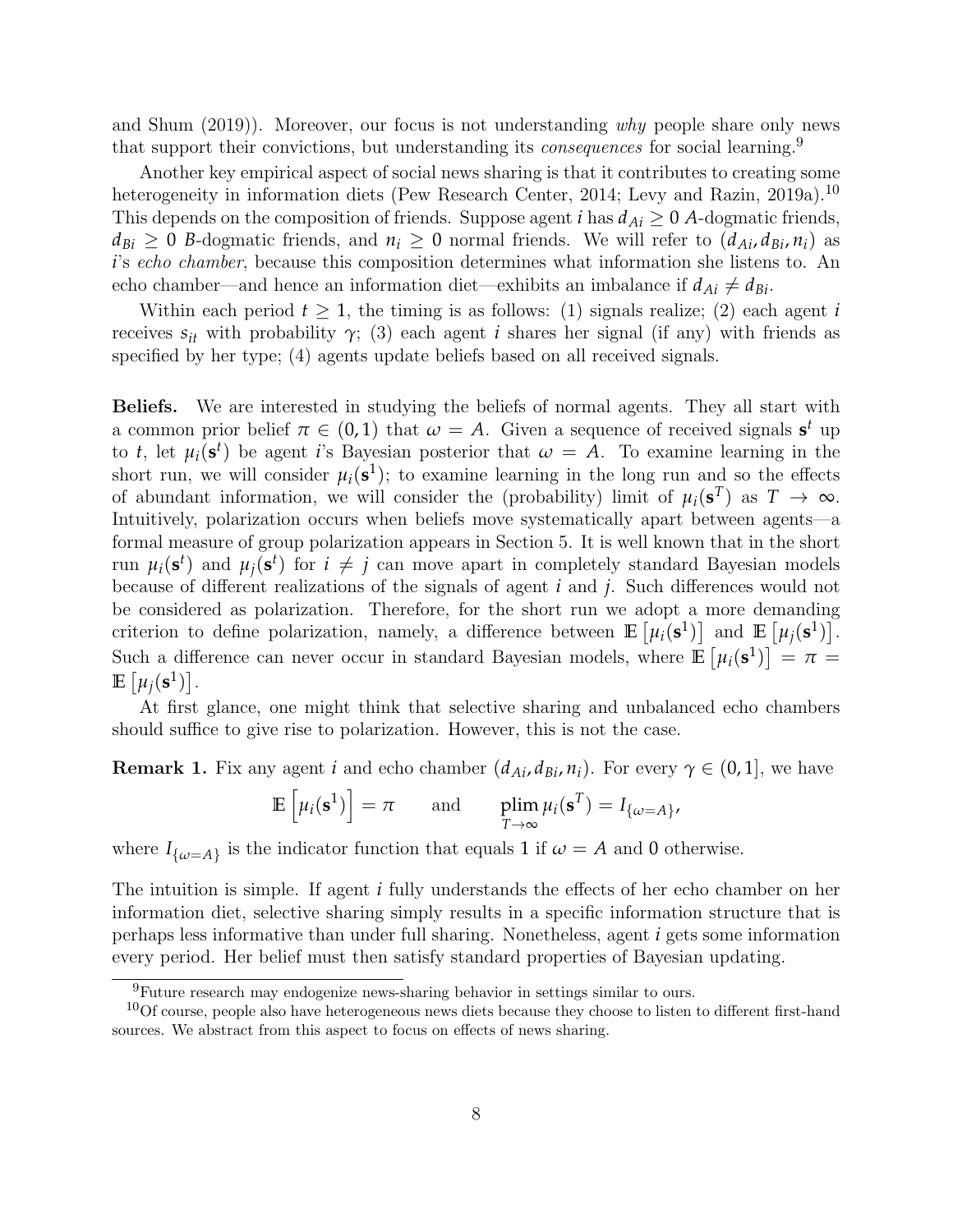Misperception. Given Remark [1,](#page-7-2) in order for polarization to be possible, we have to modify the model laid out so far. We again refer to the empirical evidence for guidance. [Pogorelskiy and Shum](#page-21-6) [\(2019\)](#page-21-6) suggest a third aspect of learning from shared news: Agents often misperceive the selectivity of second-hand information. A minimal modification of our model that gives rise to such misperceptions is to let the agents assign an incorrect probability to the arrival of signals. This leads to possibly attributing silence to a lack of news incorrectly. Formally, we assume that each agent thinks that the i.i.d. probability of getting a signal is  $\hat{\gamma} \in (0, 1]$ , where  $\hat{\gamma} \neq \gamma$ . The rest of the model is unchanged. The agents continue to use Bayes' rule, yet applied to this slightly misspecified model of the world that replaces the objective  $\gamma$  with the subjective  $\hat{\gamma}$ .

We can interpret these misperceptions as follows. Selective sharing involves replacing some received signals with silence. Unless agents know precisely the probability with which signals arrive, there will be misperception. This misperception can take the form of overor under-estimating the probability their friends are actually uninformed. This may happen because agents are mis-calibrated about the arrival probability of signals, including their own. Another possibility is that agents are mis-calibrated only about the probability that their friends are informed (i.e., they apply  $\gamma$  for their own signal arrival). If  $\gamma > \hat{\gamma}$ , this may be a manifestation of the so-called "illusory superiority" or "better-than-average" heuristic which leads an agent to think that others may be less informed than she is, even though everybody is equally informed (see, for example, [Cross,](#page-19-5) [1977;](#page-19-5) [Svenson,](#page-21-7) [1981;](#page-21-7) [Odean,](#page-21-8) [1998;](#page-21-8) [Zuckerman](#page-22-3) [and Jost,](#page-22-3) [2001\)](#page-22-3). People often have unjustifiably favorable views of themselves relative to the population average or even in person-to-person comparisons on various characteristics, which may include how well informed they are or how good they are at getting and understanding information. By contrast, some agent may have weak self-esteem and think that her friends are more informed than she is, even though everybody is equally informed (i.e.,  $\gamma < \hat{\gamma}$ ). It turns out that whether agents apply  $\hat{\gamma}$  or  $\gamma$  to their own signals does not affect our results.

Finally, a brief comment is in order on the heterogeneity between agents that we allow. We assume that the prior  $\pi$ , the true and misperceived probability of receiving signals  $(\gamma \text{ and } \hat{\gamma})$ , and the signal distribution are the same across all agents. Only the composition of echo chambers can differ between agents. This is because we want to start from a setting where all agents are ex-ante identical and have the same model of the world. The only possible driver of belief divergence is the difference in information diets due to echo chambers. It is intuitive that allowing other parameters to differ between agents can introduce other drivers of polarization. We will discuss some below.

### <span id="page-8-0"></span>3 Learning in the short and long run

To examine the effects of selective sharing and misperceptions in the short run, our first result looks at the expected posterior belief of agent *i* that results from one round of updating (i.e.,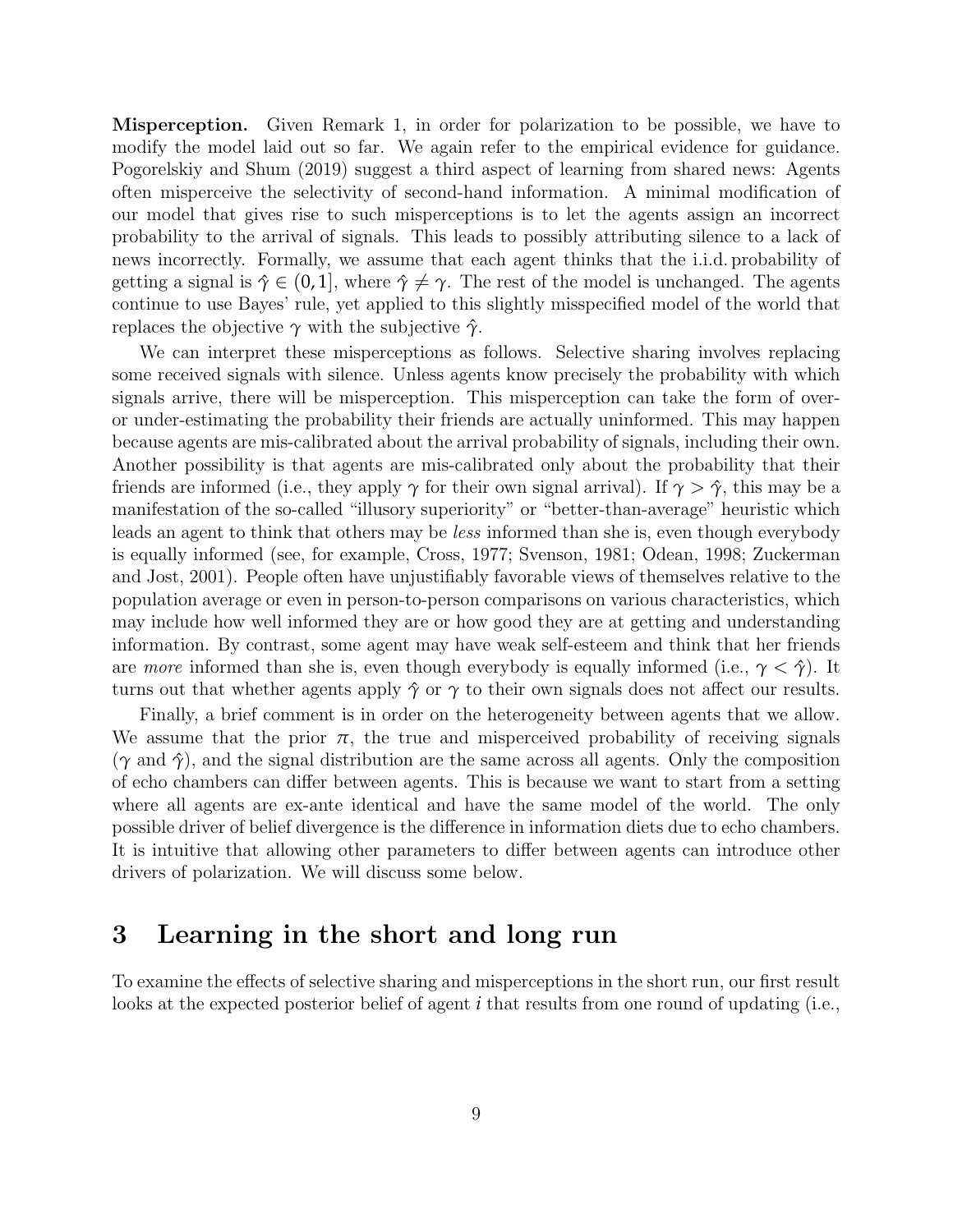$T = 1$ .<sup>[11](#page-9-0)</sup> Since the focus of this section is normal agent *i*, we drop all *i* subscripts. Recall that  $\mu(\mathbf{s}^1)$  is the Bayesian posterior probability that a normal agent assigns to state A given all the information she obtains after one period, which we denote by **s** 1 (i.e., her signal, her friends' signals, and their silence). We show that whenever there is an imbalance in *i*'s echo chamber, *i*'s expected posterior conditional on any state will be distorted when the signal quality *q* is sufficiently low. Besides obviously depending on the imbalance between A- and B-dogmatic friends, the direction of the distortion depends on whether the agent under- or over-estimates the probability that information is received.

<span id="page-9-1"></span>**Proposition 1.** Fix an agent such that  $d_A > d_B$ .

- 1. If  $\hat{\gamma} < \gamma$ , there exists  $\bar{q}_1(d_A, d_B, n) > \frac{1}{2}$  such that if  $q < \bar{q}_1(d_A, d_B, n)$ , then for any  $\omega \in \{A, B\}$ , we have  $\mathbb{E}[\mu(\mathbf{s}^1|\omega)] > \pi$ .
- 2. If  $\hat{\gamma} > \gamma$ , there exists  $\bar{q}_1(d_A, d_B, n) > \frac{1}{2}$  such that if  $q < \bar{q}_1(d_A, d_B, n)$ , then for any  $\omega \in \{A, B\}$ , we have  $\mathbb{E}[\mu(\mathbf{s}^1|\omega)] < \pi$ .

An immediate implication of this result is that a defining property of Bayesian updating no longer holds in our setting. Since the expected posterior is distorted conditional on any true state of the world, the unconditional expected posterior will also be distorted in the same direction. This is in contrast to Bayesian updating with a correctly specified model of the world, where the expected posterior would be equal to the prior as noted in Remark [1.](#page-7-2)

Note that the direction of the bias depends critically on whether agents under- or overestimate the probability with which friends receive signals. Specifically, Part 1 of Proposi-tion [1](#page-9-1) states that if  $\hat{\gamma} < \gamma$  (agents *under-estimate* friends' information), then the agent's expected belief is biased towards the conviction of the majority of her dogmatic friends. Conversely, Part 2 states that if *γ*ˆ > *γ* (agents over-estimate friends' information), then the agent's expected belief is biased towards the conviction of the minority of her dogmatic friends. In both cases, agents beliefs are systematically biased because of misperception.

To give some intuition for the result, we begin by describing agent *i*'s posterior after one period. Let her echo chamber be  $(d_A, d_B, n)$ . Denote by  $a_A$  the number of *a*-signals that her A-dogmatic friends received and by *b<sup>B</sup>* the number of *b*-signals that her B-dogmatic friends received. From the agent's perspective, *a<sup>A</sup>* is distributed as a Binomial random variable with probability  $\hat{\gamma}(1-q)$  and sample size  $d_A$ , whereas  $b_B$  is distributed as a Binomial random variable with probability  $\hat{\gamma}q$  and sample size  $d_B$ . Agent *i* also receives a private signal and *n* independent signals from her normal friends. This is equivalent to receiving  $n + 1$ independent private signals. Let  $a_N$  and  $b_N$  denote the number of *a*-signals and *b*-signals that are contained within them, respectively. The quantities  $a_N$  and  $b_N$  are multinomial random variables with probabilities  $\hat{\gamma}(1 - q)$  and  $\hat{\gamma}q$  respectively, and sample size  $N = n + 1$ . Note that agent *i*'s information  $s^1$  is summarized by  $(a_A, b_B, a_N, b_N)$ . Given this, by Bayes's rule

<span id="page-9-0"></span><sup>&</sup>lt;sup>11</sup>Note that in what follows we, as the external observer, will calculate  $\mathbb{E}[\mu_i(\mathbf{s}^1)]$  and  $\text{plim}_{T\to\infty}\mu_i(\mathbf{s}^T)$ using the correct model of the world (i.e.,  $\gamma$  not  $\hat{\gamma}$ ).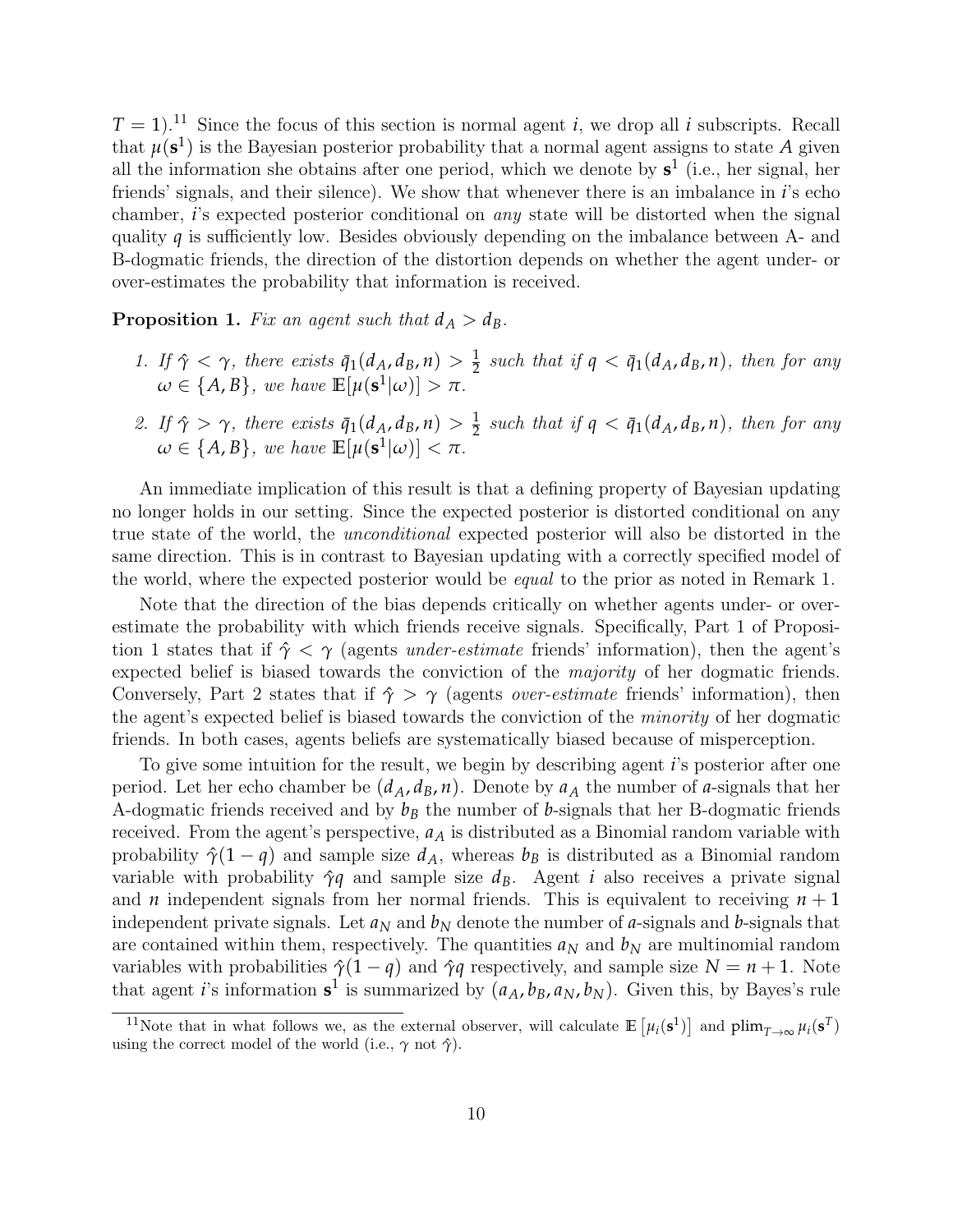agent *i*'s posterior belief is<sup>[12](#page-10-0)</sup>

$$
\mu(\mathbf{s}^1) = \frac{\pi}{\pi + (1 - \pi)Q^M \Gamma^S},\tag{1}
$$

where

$$
Q = \frac{1-q}{q},
$$
  
\n
$$
M = a_A + a_N - (b_B + b_N),
$$
  
\n
$$
\Gamma = \frac{\hat{\gamma}(1-q) + (1-\hat{\gamma})}{\hat{\gamma}q + (1-\hat{\gamma})},
$$
  
\n
$$
S = (d_B - d_A) - (b_B - a_A).
$$

We can understand the parts of this expression as follows. First,  $Q^M$  captures the agent's interpretation of the received signals, which is always correct. Agent *i* receives  $a_A + a_N$  *a*-signals from A-dogmatic and normal friends. She receives  $b_B + b_N$  *b*-signals from B-dogmatic and normal friends, which counteract the *a*-signals (and hence enter negatively in the exponent *M*). Note that this part does not depend on  $\hat{\gamma}$ . This is because, by the assumption of verifiable information, the act of sharing a signal leaves no uncertainty on whether the signal was actually received—hence,  $\hat{\gamma}$  is irrelevant.

To form her belief, the agent also has to interpret the silence of her dogmatic friends. This is captured by  $\Gamma^S$ . Agent *i* observes silence from  $d_B - b_B$  B-dogmatic friends and from  $d_A - a_A$  A-dogmatic friends, each of which she (incorrectly) attributes to an unfavorable signal for the friend with probability  $\hat{\gamma}$  or to no signal with probability  $1 - \hat{\gamma}$ . Note that  $\Gamma$  is a decreasing function of *γ*ˆ. Thus, a higher *γ*ˆ raises Γ *S* if *S* < 0 and lowers Γ *S* if *S* > 0, thereby distorting the posterior downward or upward depending on the realized *S*. It is therefore not immediate that the average distortion goes in any specific direction. For instance, the agent's misperception could inflate or deflate updating, but still be correct on average.

If the agent has more A- than B-dogmatic friends  $(d_A > d_B)$ , she will tend to receive more signals supporting state *A* than *B*. Yet, this does not imply that her posterior will be distorted towards *A*. To see why, it is useful to consider extreme misperceptions. Suppose  $\gamma > \hat{\gamma} \approx 0$ , namely, the agent severely *under-estimates* the probability her friends are informed. In this case, she interprets silence as almost certainly no news, rather than negative news for her dogmatic friend's preferred state. Thus, she essentially ignores silence and updates based only on the shared signals, which tend to be more in favor of state *A*. By contrast, suppose  $\gamma < \hat{\gamma} \approx 1$ , namely, the agent severely *over-estimates* the probability her friends are informed. In this case, she interprets silence as almost certainly negative news for her dogmatic friend, rather than no news. Thus, she reads too much into the silence of the majority of her dogmatic friends and incorrectly updates her belief away from their preferred state *A*. Put differently, the *A*-majority of the agent's dogmatic friends always drives her belief through selective sharing, but this can backfire and systematically push her to believe that the state is *B*.

<span id="page-10-0"></span><sup>12</sup>This representation is derived in the proof of Proposition [1.](#page-9-1)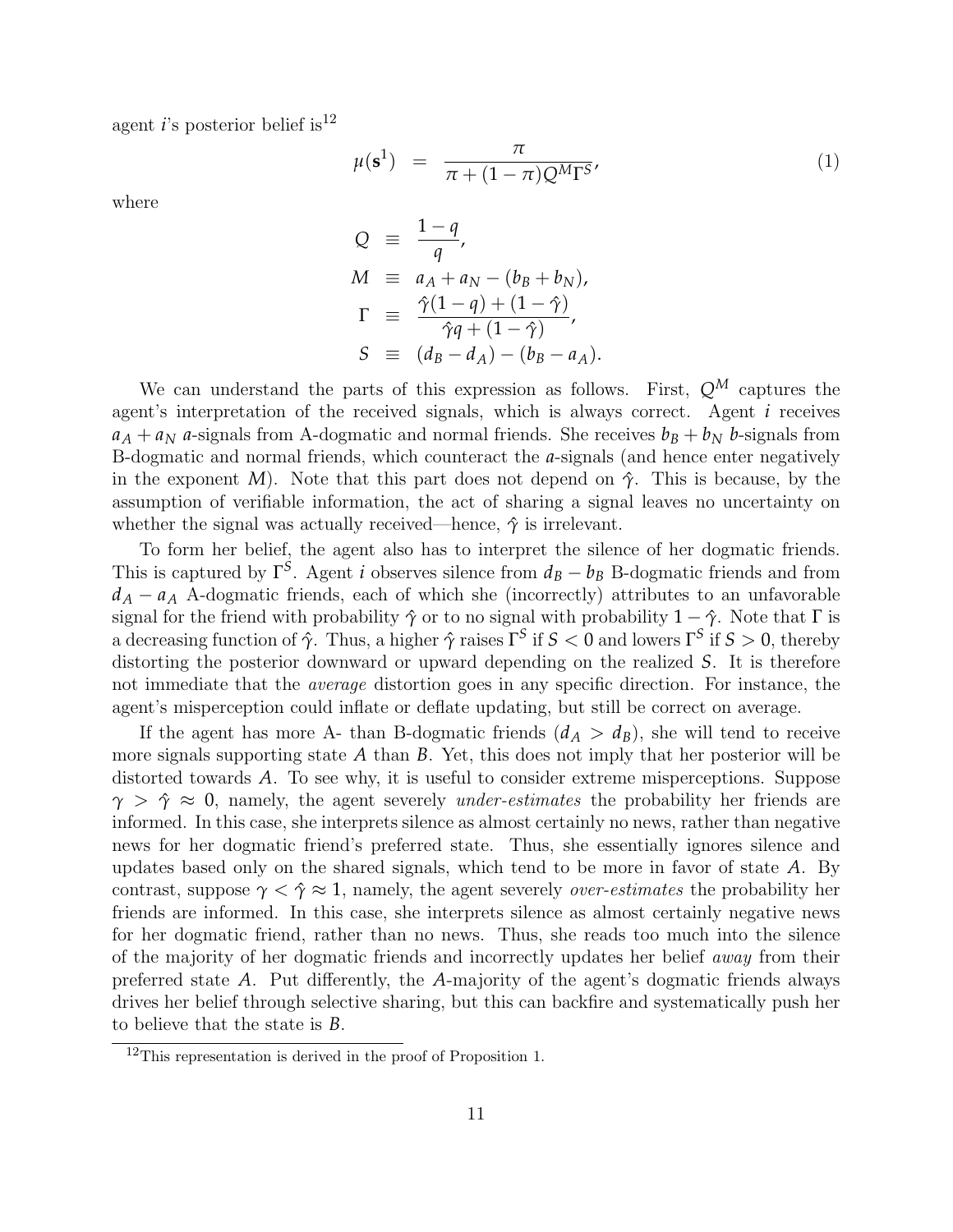Either way, the agent's belief is systematically biased because of misperception. Clearly, the quality of the signals cannot be perfect (i.e.,  $q = 1$ ) for *i*'s expected posterior to deviate from her prior. Yet, the result shows that the imbalance between dogmatic friends—however small—can always overcome the unbiased information coming from normal friends and *i*'s own signal when the agents get signals of sufficiently low quality. In particular, the misperceived selective sharing dominates even though dogmatic friends' signals become almost uninformative.

Proposition [1](#page-9-1) has immediate consequences for belief polarization in societies. If *i* has more A-dogmatic than B-dogmatic friends and *i*' has more B-dogmatic than A-dogmatic friends—where again the imbalances can be small—then in expectation their posteriors will move apart, at least if the quality of signals is small. Thus, our result suggests that the composition of one's echo chamber can be a driver of belief polarization in spite of all agents having the same access to first-hand information and the same model of the world. This is consistent with the narrative that social media can give rise to "echo chambers" where people are exposed to an unbalanced diet of opinions and as a result develop polarized beliefs. However, our result qualifies this narrative in two ways: First, it does not require the presence of fake news; second, it stresses that echo chambers also require misperception in order to distort beliefs from the truth.

Our first result showed that one round of information arrival is enough to give rise to polarization, at least in expectation. However, it leaves open the possibility that when information becomes abundant (i.e., in the long run after many signals) polarization disappears. In fact, the opposite can occur. As long as information quality is sufficiently low, abundant information can exacerbate the effect of misperceived selective sharing and cause *i*'s beliefs to be almost certainly incorrect. To show this, we consider the limit in probability of the posterior belief  $\mu(\mathbf{s}^T)$  as  $T \to \infty$ , which we denote by  $\text{plim}_{T\to\infty} \mu(\mathbf{s}^T)$ . If  $q$  is sufficiently small, *i*'s posterior belief is pushed towards the degenerate belief on the state that is favored by the majority or minority of her dogmatic friends, with probability 1 and irrespective of the true state. Whether long-run beliefs are distorted towards the minority or the majority of dogmatic friends once again depends on if  $\hat{\gamma}$  is greater or less than  $\gamma$ . Denote,  $I_{\{\omega=A\}}$  as the indicator function that equals 1 if  $\omega = A$  and 0 otherwise.

<span id="page-11-0"></span>**Proposition 2.** Fix any  $d_A > d_B$ , and any  $\gamma \in (0,1)$ . Irrespective of what the true state is, we have:

- 1. If  $\hat{\gamma} < \gamma$ , there exists  $\bar{q}_2(d_A, d_B, n) > \frac{1}{2}$  such that if  $q < \bar{q}_2(d_A, d_B, n)$ , then the agent's asymptotic belief converges to state  $\omega = A$  with probability 1.
- 2. If  $\hat{\gamma} > \gamma$ , there exists  $\bar{q}_2(d_A, d_B, n) > \frac{1}{2}$  such that if  $q < \bar{q}_2(d_A, d_B, n)$ , then the agent's asymptotic belief converges to state  $\omega = B$  with probability 1.

Consider the first part of Proposition [2.](#page-11-0) Intuitively, with many rounds of information arrival agent *i*'s own signals provide a more accurate estimate of the state, which would result in perfect learning in a standard setting. However, *i* combines her signals with the signals from her friends, which provide more information, but this information is biased in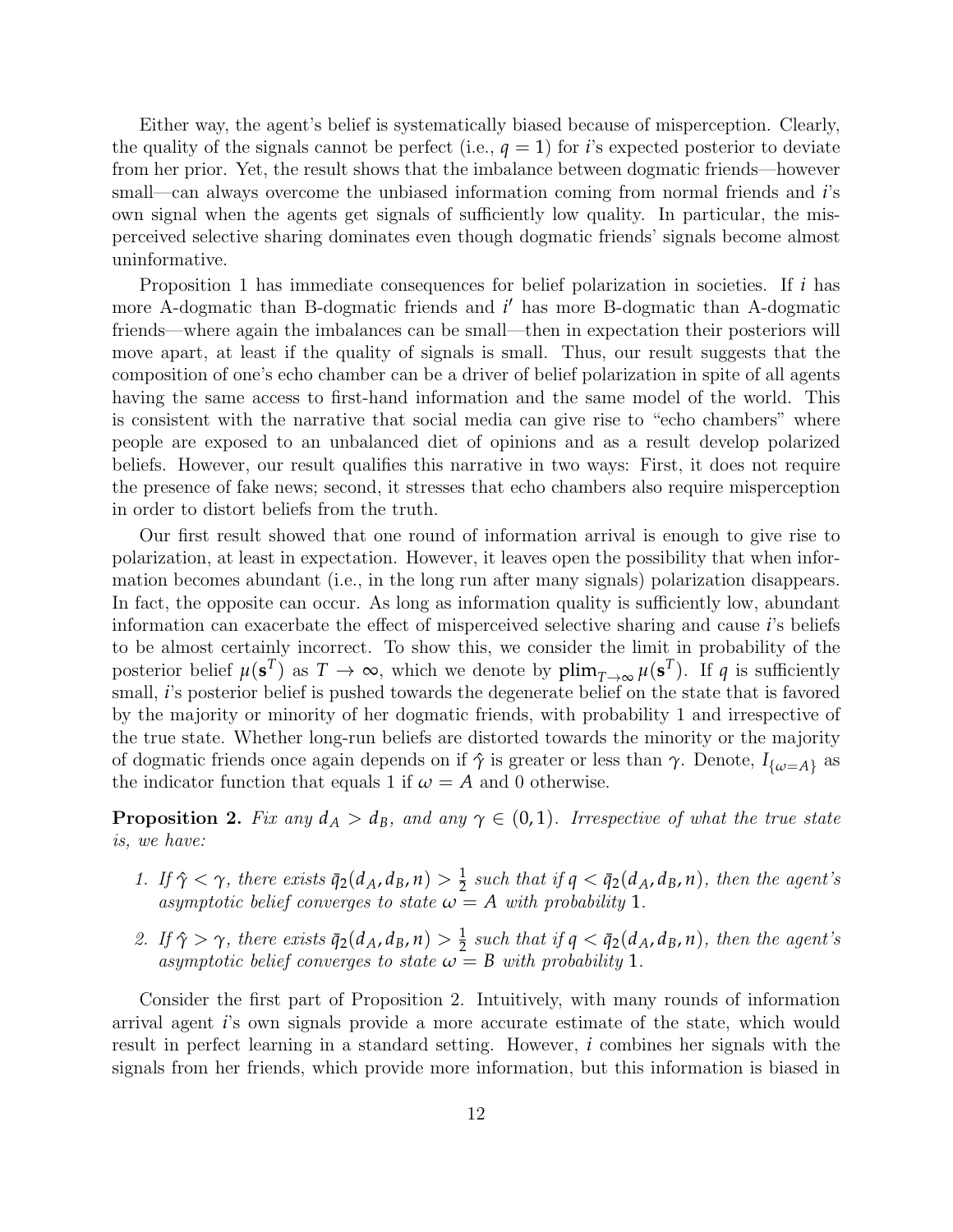ways she does not correctly take into account. Once again, the outcome of this race between the two kinds of information is a priori not clear. Yet, with low quality signals, the distortion introduced in each step of updating unveiled in Proposition [1](#page-9-1) accumulates over time leading the posterior astray with certainty.

To see this more precisely, consider updating at each period *t*. Dogmatic friends tend to provide more  $s = a$  than  $s = b$  signals. Normal friends provide unbiased signals. Who wins the race as  $T \to \infty$ ? Recall the correct updating term  $Q^M$  and incorrect updating term Γ *S* . When *q* is close to 1/2 (low informativeness), the correct updating term *Q<sup>M</sup>* is close to 1 and thus the misperception boost (or curtailment) to informativeness Γ *<sup>S</sup>* dominates. By contrast, when *q* is close to 1 (maximal informativeness), the correct updating term *Q<sup>M</sup>* is close to zero and hence the misperception boost or curtailment to informativeness Γ *S* is diminished.

<span id="page-12-1"></span>**Proposition 3.** Fix any  $\gamma \in (0,1)$ . Then, the bound  $\bar{q}_2(d_A, d_B, n)$  is increasing in  $|d_A - d_B|$ and  $|\gamma - \hat{\gamma}|$ , and decreasing in *n*.

Proposition [3](#page-12-1) provides intuitive, yet important, comparative statics on the lower bound of informativeness that avoids incorrect learning and hence polarization. This lower bound increases with the magnitude of the echo-chamber imbalance (i.e., the absolute difference between the number of A-dogmatic and B-dogmatic friends) and with the degree of misperception. It decreases with number of normal friends, as they provide the agents with more non-selected information. Therefore, given  $q$ , it is possible that if an agent belongs to a social group with a large but moderately unbalanced number of dogmatic friends, she learns correctly as information becomes abundant. By contrast, if the agent belongs to a social group with a small but severely unbalanced number of dogmatic friends, their effect may prevail for the same *q*, causing her belief to polarize relative to other agents.

With regard to polarization, Propositions [1](#page-9-1) and [2](#page-11-0) can shed further light on the role of echo chambers, contributing to and qualifying the ongoing debate about them. In sum, the results highlight the importance of the composition of an echo chamber, rather than its absolute size, and of misperceptions about how information is selectively shared in it. To the extent that interacting online promotes the formation of more unbalanced social groups and misperceptions about selective sharing, it may contribute to belief polarization even when the quality of information is unchanged.

Propositions [1](#page-9-1) and [2](#page-11-0) show that imbalance in selective sharing is sufficient for polarization to arise. But is it necessary? The answer is yes. Intuitively, if *i* has an equal number of Adogmatic and B-dogmatic friends, they offset each other when sharing information selectively, even in the presence of misperception. Note that even a minor imbalance with misperceptions will make polarization possible.

## <span id="page-12-0"></span>4 Network expansion

We wish to consider network expansion. For the purpose of this section we consider the case of  $\hat{\gamma} < \gamma$ , which implies that an agent's belief is distorted towards the majority of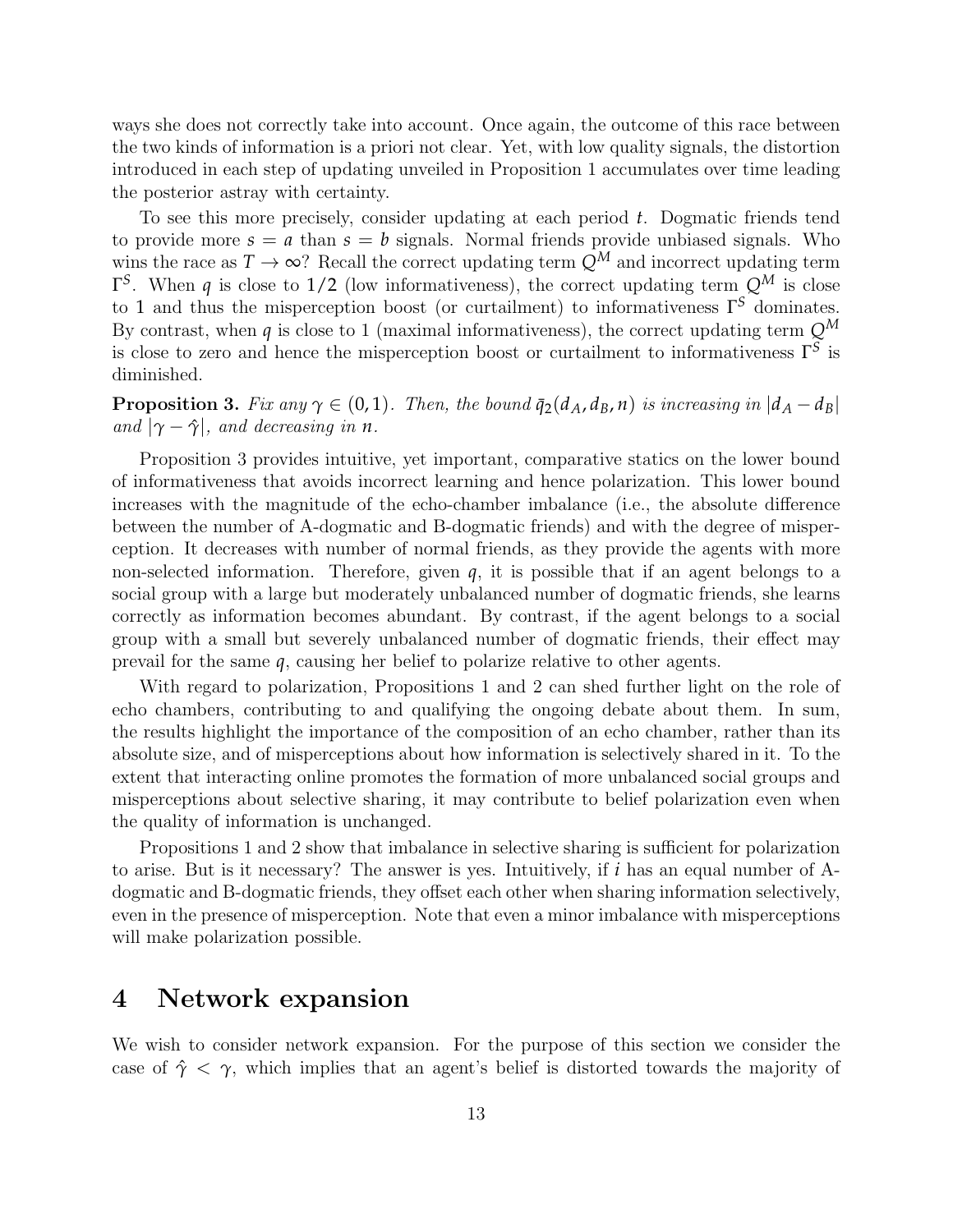dogmatic friends in her echo chamber. Consider agent *i* once again and suppose that due to advances in technology (e.g. development of social media), the agent is now connected with more agents of all types, while still receiving the same quantity of information on her own. Specifically, assume that the number of normal, A-dogmatic and B-dogmatic friends expands according to proportions  $(\lambda_A, \lambda_B, \lambda_N)$ , respectively. Proposition [4](#page-13-0) characterizes the impact on the informativeness required to avoid polarization.

<span id="page-13-0"></span>**Proposition 4.** Fix an agent such that  $d_A > d_B$ , then  $\bar{q}_2(\lambda_A d_A, \lambda_B d_B, \lambda_N n) \leq \bar{q}_2(d_A, d_B, n)$ if and only if

$$
(\lambda_N - 1) \ge \left(\frac{\lambda_A d_A - \lambda_B d_B}{d_A - d_B} - 1\right) \cdot \left(1 + \frac{1}{n}\right)
$$

Proposition [4](#page-13-0) states that the range of information quality *q* leading to incorrect learning shrinks if and only if normal friends grow sufficiently fast. Intuitively, there is a trade-off between access to information and the scope for echo-chambers to bias beliefs. Note that if scaling is proportional (i.e.  $\lambda_A = \lambda_B = \lambda_N$ ) then  $1 < 1 + \frac{1}{n}$  and hence the range of information quality leading to incorrect beliefs expands. Thus a proportional scaling of the network leads to more opportunities for polarization.

This result suggests that when there are changes in the network environment that increase connectivity of people (keeping proportions of different types of friends the same), but do not increase the amount of information people get on their own, it can contribute to belief polarization. For a fixed information quality *q*, it is possible that a person whose beliefs are not biased in a smaller network becomes polarized when the network expands.

The previous proposition deals with how large  $\lambda_N$  needs to be in order to decrease an individual's  $\bar{q}_2$ . This reduces the range of  $q$  in which the individual gets biased, but may still not be enough if the true *q* is far lower. The next proposition explores how large  $\lambda_N$ needs to be in order to drop  $\bar{q}_2$  below any given value of  $q$ , so as to un-bias a given agent. Put another way: Given some  $\hat{q}$ , what  $\lambda_N$  suffices to ensure correct learning?

<span id="page-13-1"></span>Proposition 5. Fix  $d_A > d_B$  and  $\hat{q} \in \left(\frac{1}{2}\right)$  $\left(\frac{1}{2}, \bar{q}_2(d_A, d_B, n, \gamma)\right)$ . Then  $\bar{q}_2(\lambda d_A, \lambda d_B, \lambda_N n, \gamma) < \hat{q}$ if

$$
\lambda_N > \frac{d_A - \hat{q}(d_A + d_B)}{(2\hat{q} - 1)n} \lambda - \frac{1}{n}.
$$

Given echo chamber  $(d_A, d_B, n)$  and growth rates of friends (which may be determined by data or algorithms), this result predicts if and when  $\bar{q}_2$  crosses  $\hat{q}$ . This points to how link-formation algorithms may possibly be designed to minimize polarization. i.e. the result suggests the growth rate of normal friends required. Note that the right side of the inequality is increasing in  $d_A$  and  $\lambda$ , decreasing in  $d_B$  and  $\hat{q}$ . Moreover, the right side of the inequality is decreasing in *n* when it is positive (when  $\hat{q} < \bar{q}_2$ ).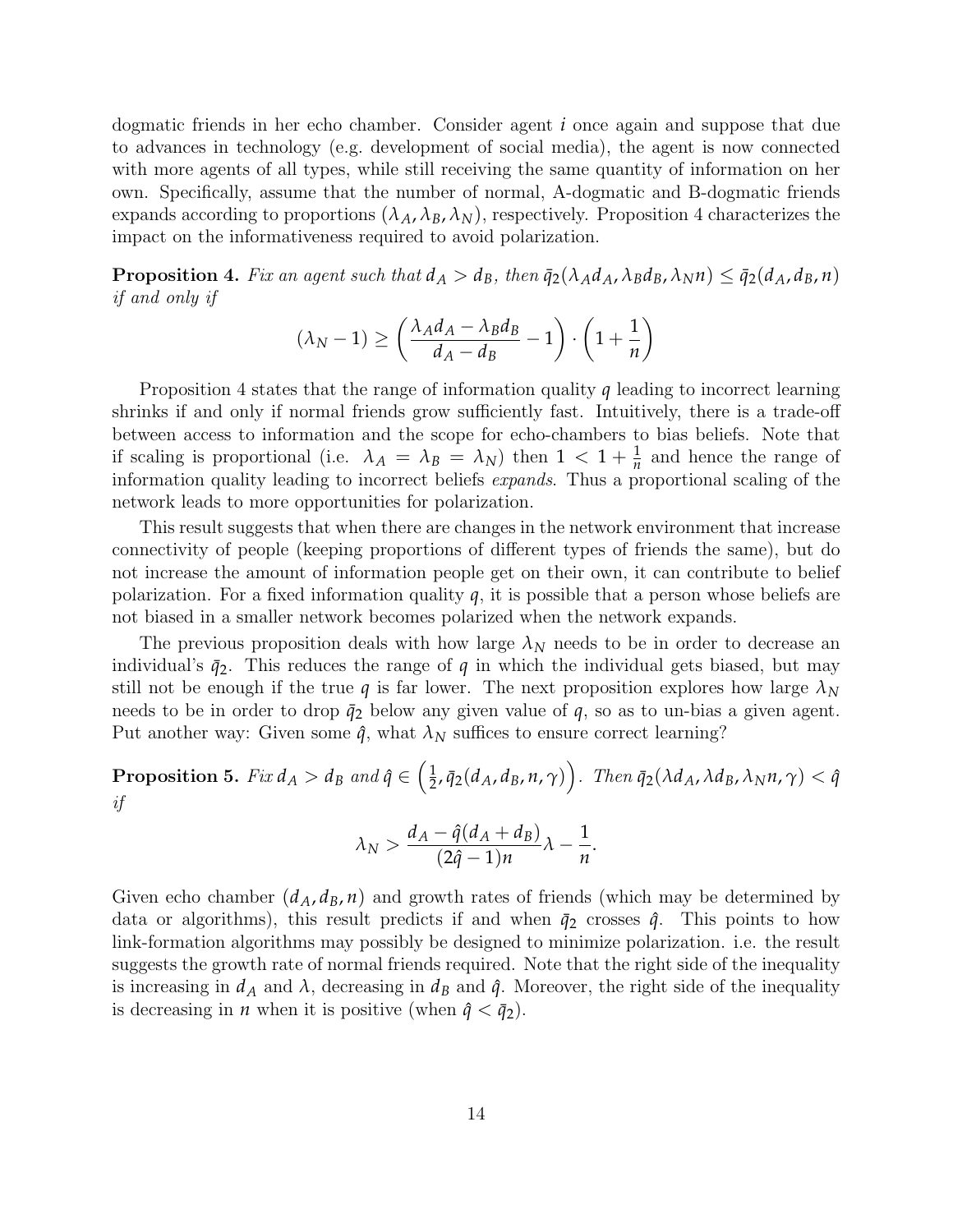### <span id="page-14-0"></span>5 Network polarization

In this section, we move from the analysis of individual agents to the analysis of the network as a whole. Our focus is the set of normal agents in the network (i.e., excluding dogmatic ones). Interpreting dogmatic agents as those whose beliefs are degenerate implies that only the beliefs of normal agents respond to arriving information. Let the set of all normal agents be denoted by  $N$ .

Before proceeding, we define a measure of polarization for our network. Without loss of generality, we will define it for beliefs in state *A*. Define polarization in period *t* as the average sum of differences of beliefs across all agents in  $\mathcal{N}$ :

$$
\Pi^{t} = \frac{2}{|\mathcal{N}|^2} \sum_{i,j \in \mathcal{N}} \left| \mu_i(\mathbf{s}_i^{t}) - \mu_j(\mathbf{s}_j^{t}) \right|.
$$

This expression captures the extent to which disagreement is present in the network. The scaling factor of 2 is introduced in order to ensure  $\Pi^t \in [0,1]$ .

We focus on asymptotic polarization of beliefs (as  $T \to \infty$ ), when all normal agents<sup>'</sup> beliefs have already converged. Let  $\mathcal{N}_B$  and  $\mathcal{N}_A$  denote the sets of normal agents whose asymptotic beliefs put probability 1 on states *B* and *A*, respectively. We will also refer to these sets as "eventually incorrect" and "eventually correct" populations, depending on which state is true.<sup>[13](#page-14-1)</sup> Define the limit polarization  $\Pi$  as

$$
\Pi \equiv \plim_{t \rightarrow \infty} \Pi^t = \frac{2}{|\mathcal{N}|^2} \cdot 2|\mathcal{N}_B||\mathcal{N}_A| \cdot |1 - 0| = \frac{4|\mathcal{N}_B||\mathcal{N}_A|}{|\mathcal{N}|^2}
$$

The value of  $\Pi$  varies from 0 to 1, attaining its maximum when  $\mathcal{N}_B$  and  $\mathcal{N}_A$  have the same cardinality.

The first result in this section concerns the dynamics of  $\mathcal{N}_B$  and  $\mathcal{N}_A$  as  $q$  increases from 1/2 to 1. Assume the true state is *B* and fix some  $q \in (1/2, 1)$ . Then,  $\mathcal{N}_B$  consists of two sets of agents: (1) all agents for whom  $\bar{q}_{2i}$  is below  $q$  (these agents learn correctly), and (2) all agents for whom B-dogmatic friends dominate A-dogmatic friends and  $\bar{q}_{2i}$  is above *q* (these agents place probability 0 on  $\omega = A$  in the long run irrespective of true state). Meanwhile,  $\mathcal{N}_A$  consists of all agents for whom A-dogmatic friends dominate B-dogmatic friends and whose  $\bar{q}_{2i}$  is above  $q$ .

As  $q$  increases, all agents that are already in  $\mathcal{N}_B$  will remain there. Each agent for whom  $\bar{q}_{2i}$  is below *q* will continue to be below *q*, and other agents for whom B-dogmatic friends dominate A-dogmatic friends may remain in that category or pass into the first category and still remain in  $\mathcal{N}_B$ . However, agents in  $\mathcal{N}_A$  may switch to the other set. When *q* becomes larger than  $\bar{q}_{2i}$  for an agent in  $\mathcal{N}_A$ , he or she is no longer biased by A-dogmatic friends, and thus will place probability 0 on  $\omega = A$  in the limit instead of 1, passing into  $\mathcal{N}_B$ . This argument is formalized in the following lemma.

<span id="page-14-1"></span><sup>&</sup>lt;sup>13</sup>If *B* is the true state, then  $\mathcal{N}_B$  is the "eventually correct" population, whereas  $\mathcal{N}_A$  is the "eventually incorrect" population—vice versa if the true state is *A*.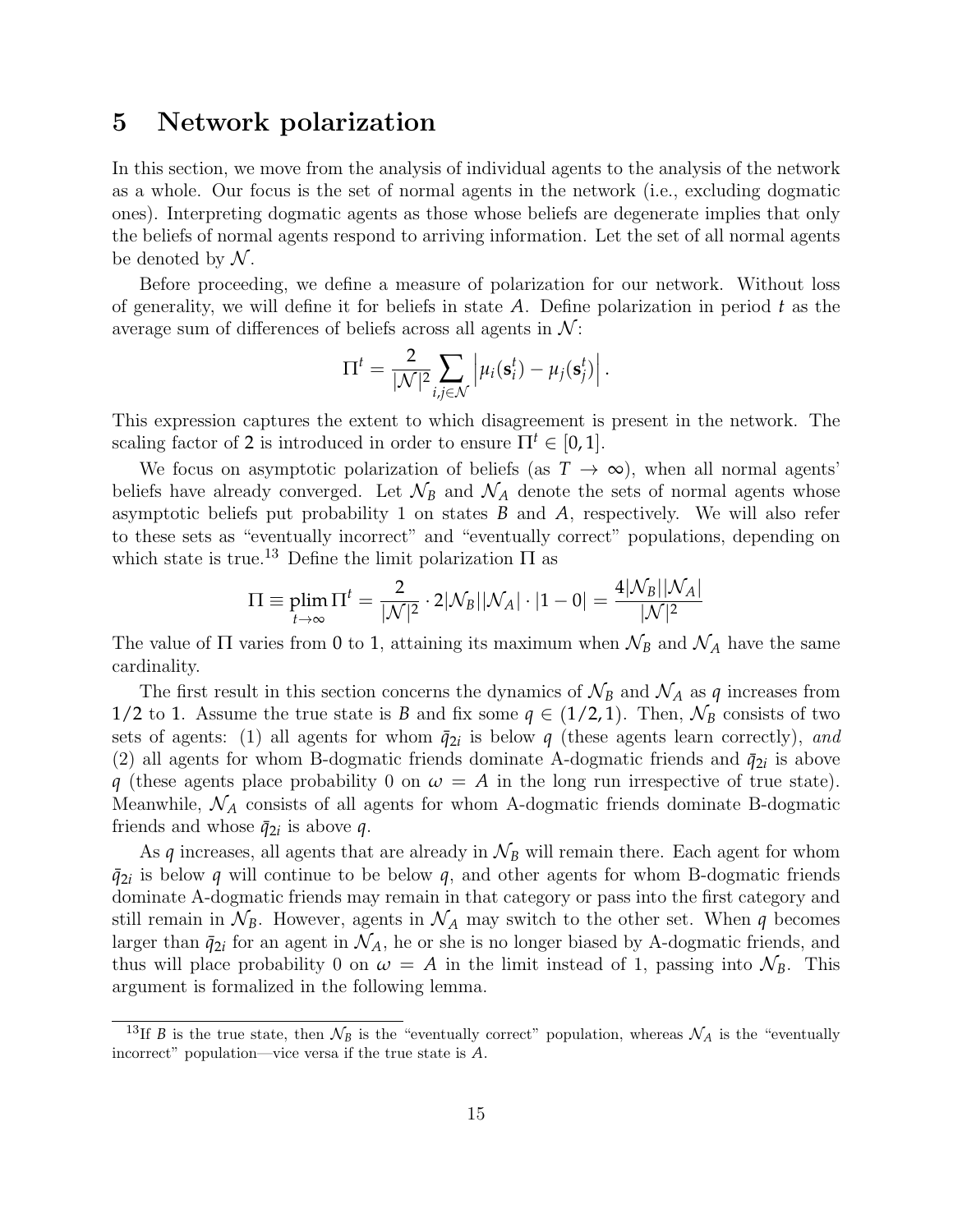<span id="page-15-1"></span>Lemma 1. As *q* increases, the set of "eventually correct" agents is weakly expanding and the set of "eventually incorrect" agents is weakly contracting.

What implications does this have for network polarization? A common intuition would suggest that as people receive better information, disagreements should decline. Lemma [1](#page-15-1) places some limits on this intuition: if for low *q* the set of "eventually incorrect" agents is sufficiently large, polarization in society will be low. However, as *q* increases, it will cause a gradual shift into the set of "eventually correct" agents, and polarization in society will actually increase initially. Once the set of "eventually correct" agents outnumbers the set of "eventually incorrect" ones, polarization will start to decline as *q* increases. This implies that polarization in a social network may temporarily increase as quality of information is slowly improving.

The following proposition summarizes the intuition above and provides a necessary and sufficient condition for such non-monotonicity of network polarization to take place. Let  $\mathcal{N}_B(q)$  and  $\mathcal{N}_A(q)$  denote the sets of agents whose beliefs converge to state *B* and *A*, respectively, for a given value of  $q$ . Additionally, let  $\mathcal{D}_B$  and  $\mathcal{D}_A$  denote sets of agents who have a B- and A-slanted echo chambers, respectively. The remaining agents do not have any imbalance in their echo chamber.

<span id="page-15-2"></span>**Proposition 6.** Fix network with  $\bar{q}_{2i} \neq \bar{q}_{2j}$  for all *i*, *j* and  $\omega$ .  $\Pi$  *is decreasing in q over*  $\sqrt{1}$  $\frac{1}{2}$ , 1) iff  $|\mathcal{D}_{-\omega}| \leq \frac{1}{2}(|\mathcal{N}| + 1)$ . Otherwise,  $\Pi$  is single peaked.

### <span id="page-15-0"></span>6 Mitigating polarization

We have shown that selective sharing and misperceptions are enough to generate polarization of beliefs in a network of agents. How could a social planner combat this polarization, if he or she could affect only the information the agents receive (taking selective sharing and misperception as given)? That is, we want to see whether it is possible to eliminate polarization by changing only the external information structure of the agents. One obvious way to do this is to directly increase the quality of information *q* at the source. However, this may not be feasible due to technological or economic reasons. For example, this may involve forcing newspapers to spend more on reporters, data gathering, and fact checking. However, it is possible to increase the quality of information that the agents receive without changing the quality of the primitive signals  $s_{it}$ . This involves *signal aggregation*.

Signal aggregation consists in summarizing a set of signals into a single message. This summary can, of course, be done in many ways, emphasizing some aspects of the original signals and omitting others. It is important to note, however, that signal aggregation involves some loss of information relative to the totality of the aggregated signals. Nonetheless, the resulting message can have higher quality than each aggregated signal individually. It is this distinction that renders signal aggregation useful for our goal of reducing polarization, despite the loss of information. As such, signal aggregation involves a trade-off between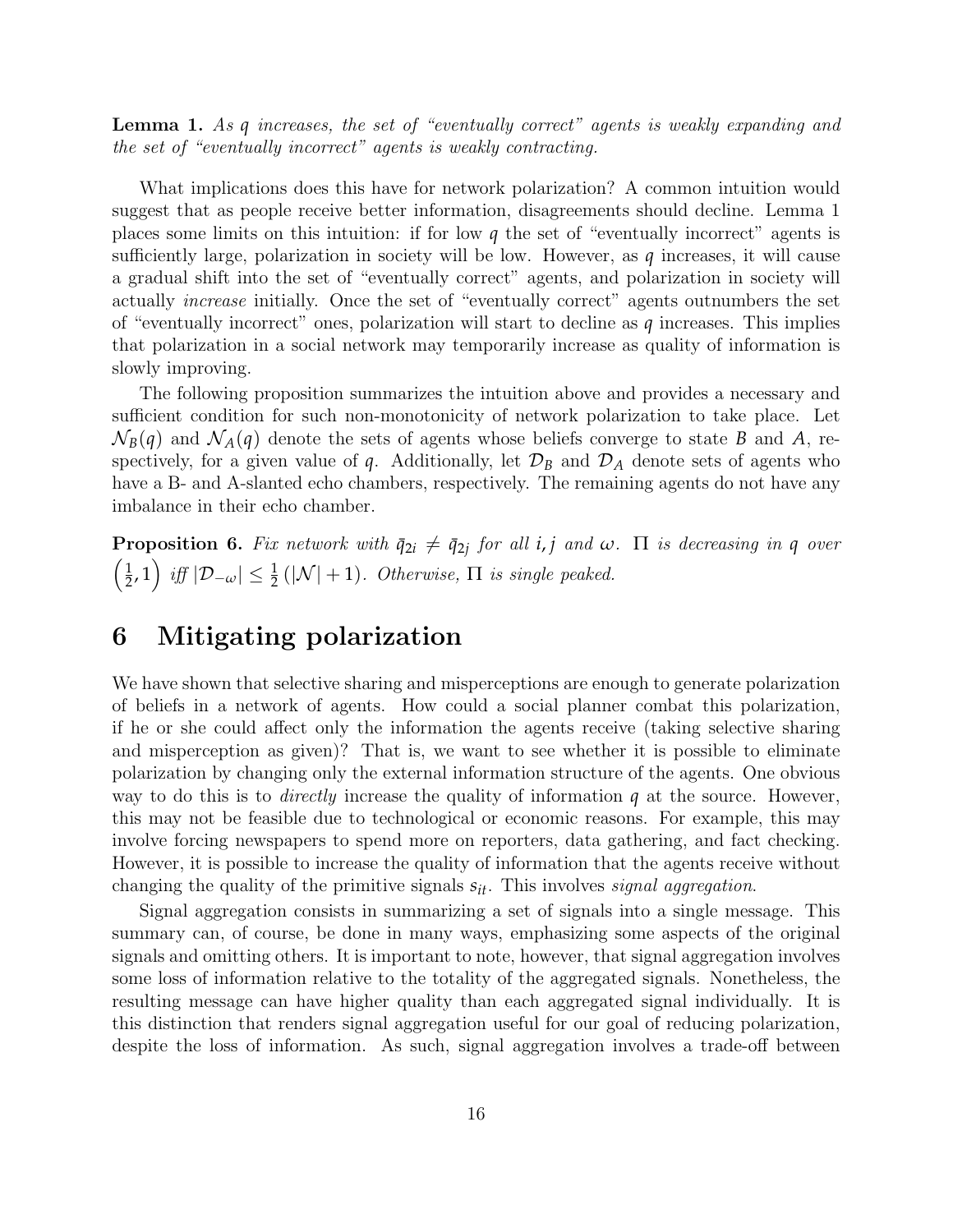slowing short-run learning and debiasing long-run learning, which is a novel aspect of our learning environment.

Of course, there are many ways to aggregate signals. We consider the following simple form to make our point. Let *M* be an odd number and divide time into blocks of *M* periods. Define  $\hat{s}_{Mt}^i$  as the aggregated signal that is released to agent *i* at the end of each time block and reports whether more  $s = a$  or more  $s = b$  signals realized over the previous M periods:

$$
\hat{s}_{Mt}^i = \begin{cases} 0, & \text{if } \sum_{k=(t-1)M+1}^{tM} 1_{\{s_{ik}=a\}} < \frac{M}{2} \\ 1, & \text{if } \sum_{k=(t-1)M+1}^{tM} 1_{\{s_{ik}=a\}} > \frac{M}{2} .\end{cases}
$$

A natural question is why a social planner would prefer to coarsen each agent's information structure in such a way. Clearly,  $\hat{s}_{Mt}^i$  conveys less information than do the aggregated *M* signals together. However, on the one hand, if all agents observe only  $\hat{s}_{Mt}^i$  every other *M* periods, they have *fewer* opportunities to selectively share information with their friends. But this is irrelevant in the long run. On the other hand—and more importantly— $\hat{s}^i_{Mt}$  has higher quality than each individual *sit*. As a result, by substituting *sit* information structure with  $\hat{s}_{Mt}^i$  for each agent, we are worsening information quality for each agent individually, but we are also reducing the influence of selective sharing on agents' beliefs. Hence, this might restore the standard result of convergence to the truth in asymptotic learning. To see this, suppose  $M = 3$ , consider the first block of three periods, and assume  $\omega = A$ . We have

$$
\mathbb{P}(\hat{s}_3^i = 0 | \omega = A) = \mathbb{P} \left( \sum_{t=1}^3 s_{it} \le 1 | \omega = A \right)
$$
  
=  $q^3 + 3q^2(1 - q)$   
=  $q \cdot (q^2 + 2q(1 - q) + q(1 - q))$   
>  $q \cdot (q^2 + 2q(1 - q) + (1 - q)^2)$   
=  $q = \mathbb{P}(s_{it} = a | \omega = A).$ 

 $\setminus$ 

 $\setminus$ 

Thus,  $\hat{s}^i_{\hat{i}}$  $\frac{1}{3}$  is more informative than each  $s_{it}$  of quality  $q$ . In contrast to standard models where the quality of information does not matter in the long run, we saw that in our model a sufficiently high quality of information can allow all agents to learn correctly, thereby removing polarization. The remaining question is then whether aggregating signals according to  $\hat{s}_{Mt}^i$  can achieve that quality level. The next proposition shows that this is always possible. Denote  $\hat{\Pi}$  as the resulting limit polarization when signal  $s_{it}$  is replaced with aggregate signal  $\hat{s}_{Mt}^i$  every *M* periods.

<span id="page-16-0"></span>**Proposition 7.** Fix any network and **q** such that  $\Pi > 0$ . There exists M such that, if each agent *i* observes signals  $\hat{s}_{Mt}^i$ , then the resulting limit polarization  $\hat{\Pi}$  equals zero.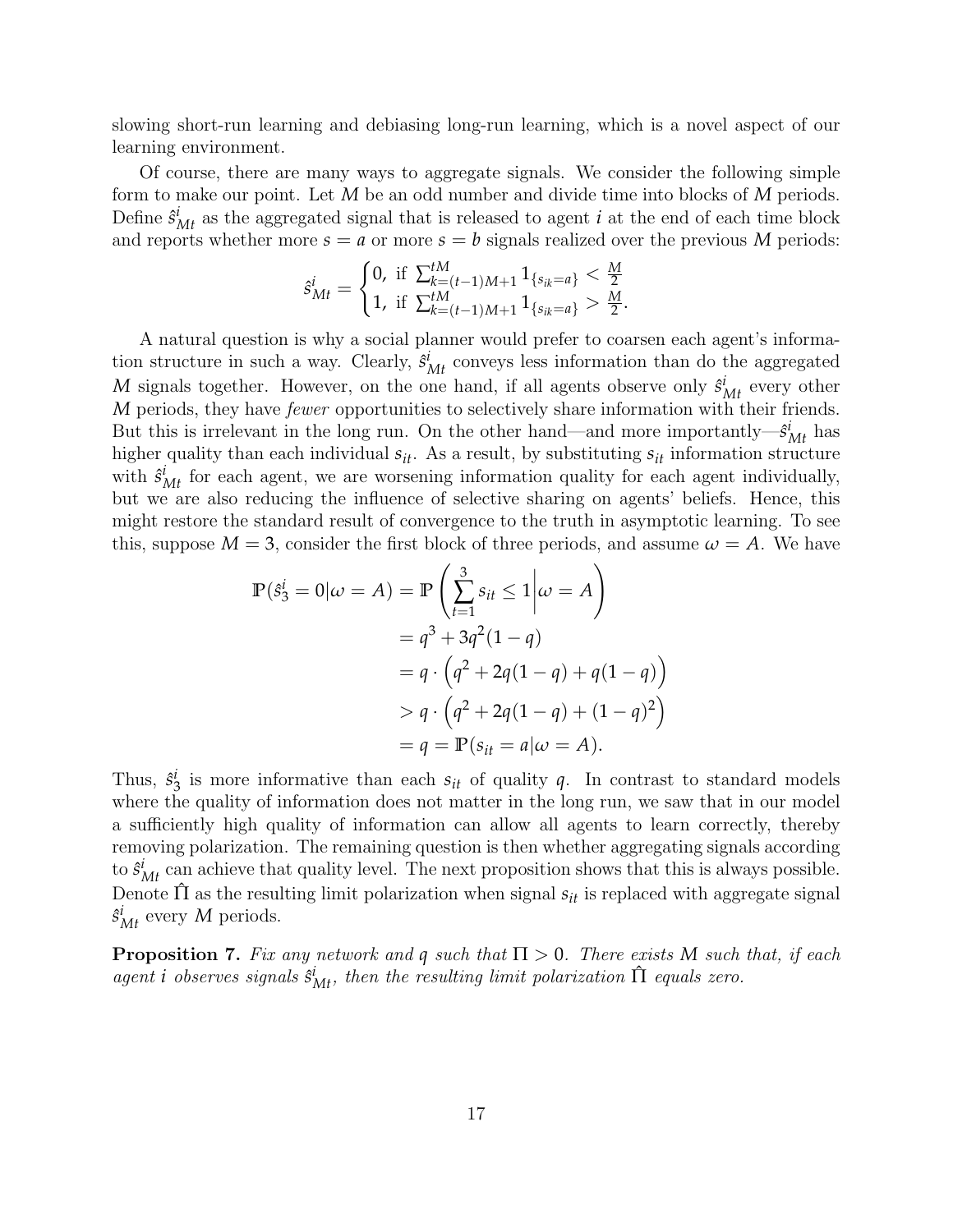## <span id="page-17-0"></span>7 Discussion

We explored conditions under which learning from shared news may lead to belief polarization. We develop a model reflecting two important facts about news sharing in networks: unbalanced selective transmission of information and misperception. We include misperception to account for the evidence that people are neither completely naive nor fully aware of selective sharing. We found that with these features polarization occurs if (and only if) information quality is sufficiently low. Thus, our results emphasize the importance of distinguishing between quality and quantity of information, a distinction that is irrelevant in standard models.

With this understanding, we also investigated ways to mitigate polarization. On the one hand, our analysis of the effects of network expansion suggests ways to influence network dynamics so as to limit the scope for polarization to occur. On the other hand, we show that aggregating the signals that agents receive may mitigate polarization. A benevolent authority may use this insight to stop the effects of misperceived selective sharing and debias beliefs. In practice, one way to achieve this is to create institutional intermediaries or platforms that aggregate news, namely, that provide people with information in larger digested batches rather than many raw bits. Even if these less frequent news reports *lose* some of the information in the summarized news, they can mitigate polarization by reducing the scope for echo chambers to cause people's beliefs to go awry.

Our analysis goes to the heart of why new technologies and formats of communication enabled by the Internet may increase polarization. Tweets and social-media posts tend to be short and hence of low quality. Moreover, overwhelmed by the abundance of information, people may spread their limited attention across more sources, thereby absorbing less accurate information from each of them.

Another class of policies may be to intervene in network dynamics. Indeed, in our results expanding networks can help curb polarization if they also shrink the imbalance in echo chambers. We provide tools to precisely quantify how much the imbalance has to shrink and how long it will take, given the evolution of networks. These conditions can be easily tested using data about one's composition of friends, their news-sharing habits, and their growth rates. To the extent that social-network platforms influence this evolution with their algorithms suggesting new friends, our results may guide how to design them so as to render echo chambers more balanced.

Finally, our theory sheds new light on how malevolent actors who thrive on social polarization can benefit from how news is shared in social networks. One obvious way is to use fake news to directly lower the information quality or render echo chambers even more unbalanced. A more subtle way is to release bits of news with high frequency so as to leverage the power of misperceived selective sharing and to draw attention away from high-quality information sources. These insights may be useful to guide policies aimed at dealing with malevolent actors. Even though removing fake news is important for addressing polarization, our analysis suggests that it is not sufficient.

Our analysis opens several directions for future research. So far, we have exogenously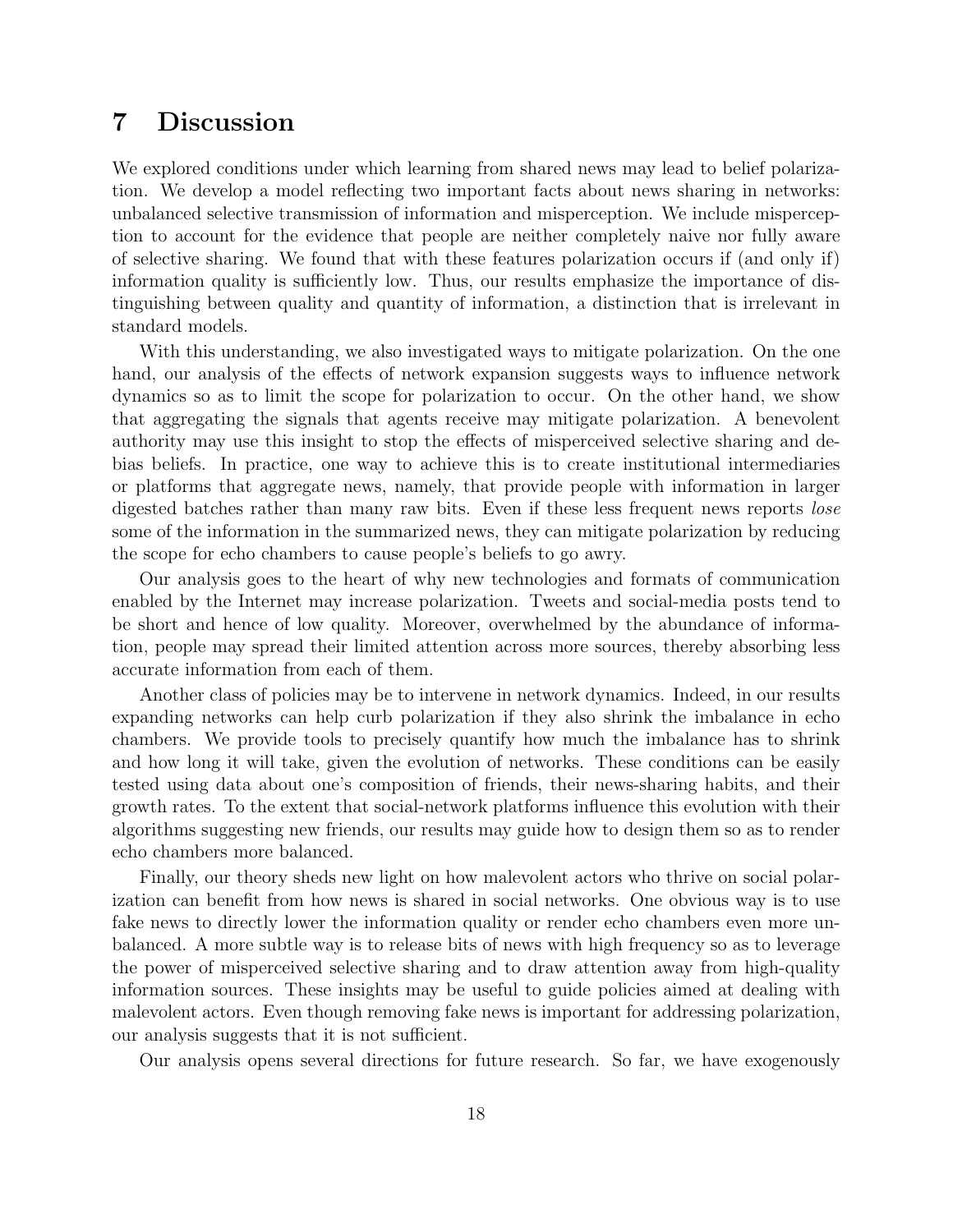assumed selective sharing by having dogmatic agents who do not update their beliefs and so do not change how they selectively transmit their signals. However, in reality people often choose what information to share so as to promote their views or beliefs, which are not set in stone. One can interpret the current model as describing situations where dogmatic agents can change their beliefs, yet they do so much more slowly than normal agents. As a result, how they selectively share information is very persistent, which should leave the insights of our results unchanged.

Our results about the beliefs of a single agent can be used to further examine the distribution of beliefs in the network as a whole. We conjecture that there is a relationship between how the composition of echo chambers is distributed in the network and how beliefs are distributed across agents. For instance, if half the population has a majority of dogmatic-right friends, half a majority of dogmatic-left friends, and information quality is sufficiently low, then the beliefs of each half should move apart as information arrives. This is consistent with evidence showing that people on the left and on the right of the political spectrum tend to have more like-minded friends than not, and with the view that this may be a cause of the ongoing polarization (e.g., see [Pew Research Center](#page-21-2) [\(2014\)](#page-21-2)). Note that, according to our analysis, such polarization does not require that people look at the world in fundamentally incompatible ways, but only that they have different news diets—which may be easier to address.

Finally, the role of the network structure in our analysis begs the question of what would change if we allowed for endogenous network formation. On the one hand, people may tend to form more links with like-minded friends, which may enlarge the imbalance in their echo chambers. This would reinforce and magnify the effects of selective sharing and misperceptions we highlight. On the other hand, people may be more likely to link with normal friends than dogmatic friends, which would have opposite implications. Either way, this is ultimately an empirical question: Once we measure the rates of link formation with different types of friends, we can use our model to predict their consequences. Nonetheless, understanding the incentives to form links so as to obtain information is also important to answer these questions and guide further empirical investigations of polarization.

## References

- <span id="page-18-2"></span>Acemoglu, D., A. Ozdaglar, and A. ParadejGheibi (2010). Spread of (Mis)information in Social Networks. Games and Economic Behavior 70, 194–227.
- <span id="page-18-0"></span>Alesina, A., A. Miano, and S. Stantcheva (2020). The Polarization of Reality. In AEA Papers and Proceedings, Volume 110, pp. 324–28.
- <span id="page-18-3"></span>Allcott, H. and M. Gentzkow (2017). Social Media and Fake News in the 2016 Election. Journal of Economic Perspectives 31(2), 211–36.
- <span id="page-18-1"></span>Andreoni, J. and T. Mylovanov (2012, February). Diverging Opinions. American Economic Journal: Microeconomics 4(1), 209–32.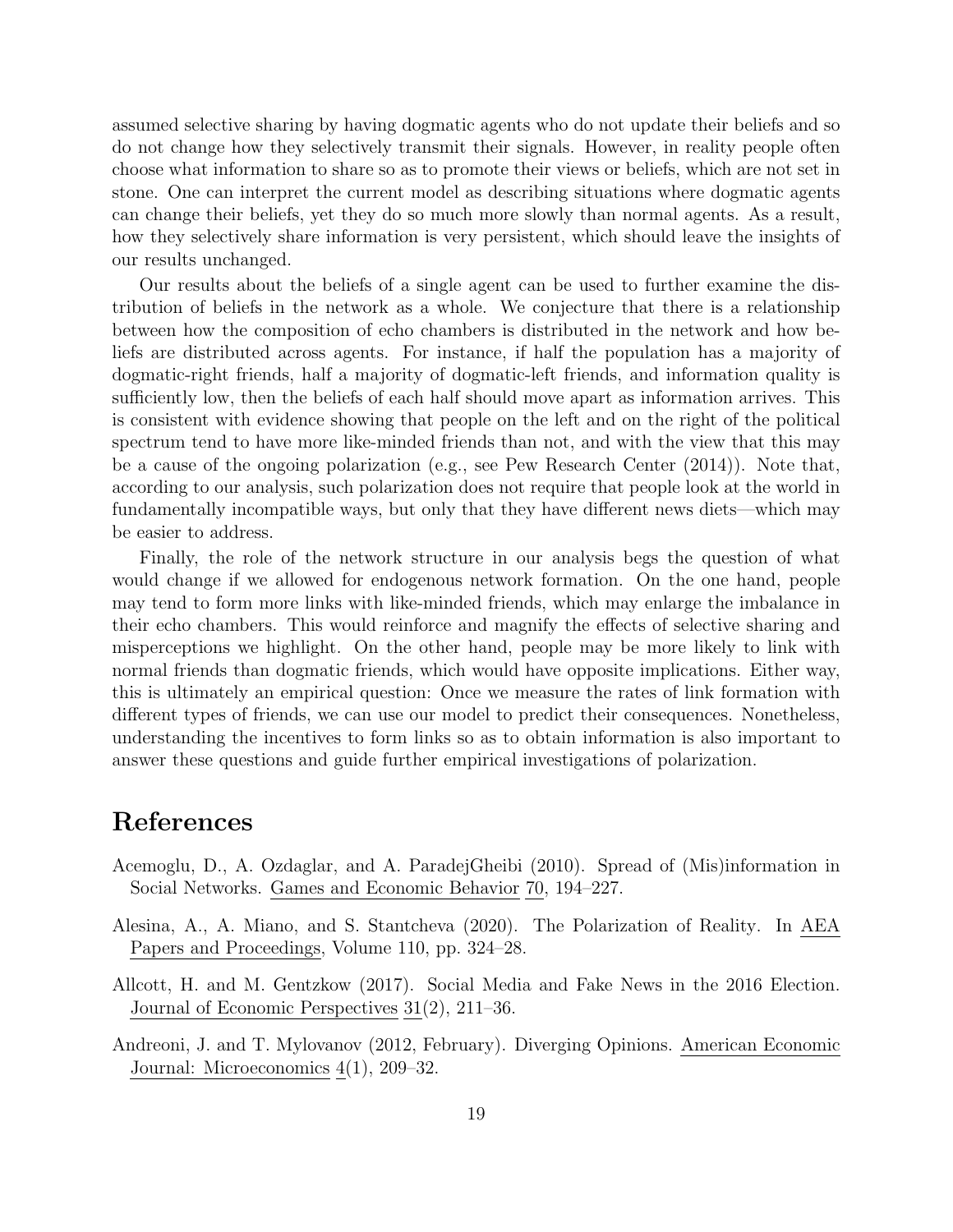- <span id="page-19-0"></span>Azzimonti, M. and M. Fernandes (2018). Social Media Networks, Fake News, and Polarization. Working paper.
- <span id="page-19-3"></span>Barber, M. and N. McCarty (2015). Causes and Consequences of Polarization. Political Negotiation: A Handbook 37, 39–43.
- <span id="page-19-1"></span>Bartels, L. M. (2008). Unequal Democracy: The Political Economy of the New Gilded Age. Princeton University Press.
- <span id="page-19-13"></span>Ben-Porath, E., E. Dekel, and B. Lipman (2018). Disclosure and choice. Review of Economic Studies 85(3), 1471–1501.
- <span id="page-19-2"></span>Bishop, B. (2009). The Big Sort: Why the Clustering of Like-Minded America is Tearing us Apart. Houghton Mifflin Harcourt.
- <span id="page-19-9"></span>Bohren, A. and D. Hauser (2018). Social Learning with Model Misspecification: A Framework and a Robustness Result. PIER Working Paper Archive 18-017, Penn Institute for Economic Research, Department of Economics, University of Pennsylvania.
- <span id="page-19-8"></span>Bohren, J. A. (2016). Informational Herding with Model Misspecification. Journal of Economic Theory  $163(C)$ ,  $222-247$ .
- <span id="page-19-12"></span>Boxell, L., M. Gentzkow, and J. Shapiro (2018). Greater Internet Use is Not Associated with Faster Growth of Political Polarization Among US Demographic Groups. Proceedings of the National Academy of Sciences 115(3).
- <span id="page-19-11"></span>Bursztyn, L., G. Egorov, R. Enikolopov, and M. Petrova (2019). Social Media and Xenophobia: Evidence from Russia. NBER Working Paper No. 26567.
- <span id="page-19-7"></span>Conroy-Krutz, J. and D. C. Moehler (2015). Moderation from Bias: A Field Experiment on Partisan Media in a New Democracy. The Journal of Politics 77(2), 575–587.
- <span id="page-19-5"></span>Cross, P. (1977). Not Can But Will College Teachers Be Improved? New Directiosn for Higher Education 17, 1–15.
- <span id="page-19-14"></span>DeMarzo, P., I. Kremer, and A. Skrzypacz (2019). Test design and minimum standards. American Economic Review 109(6), 2173–2207.
- <span id="page-19-10"></span>DeMarzo, P., D. Vayanos, and J. Zweibel (2003). Persuasion Bias, Social Influence, and Unidimensional Opinions. Quarterly Journal of Economics 118(3), 909–968.
- <span id="page-19-4"></span>Desmet, K. and R. Wacziarg (2018). The Cultural Divide. CEPR Discussion Papers 12947, C.E.P.R. Discussion Papers.
- <span id="page-19-6"></span>Dixit, A. and J. Weibull (2007). Political Polarization. Proceedings of the National Academy of Sciences 104(18), 7351–7256.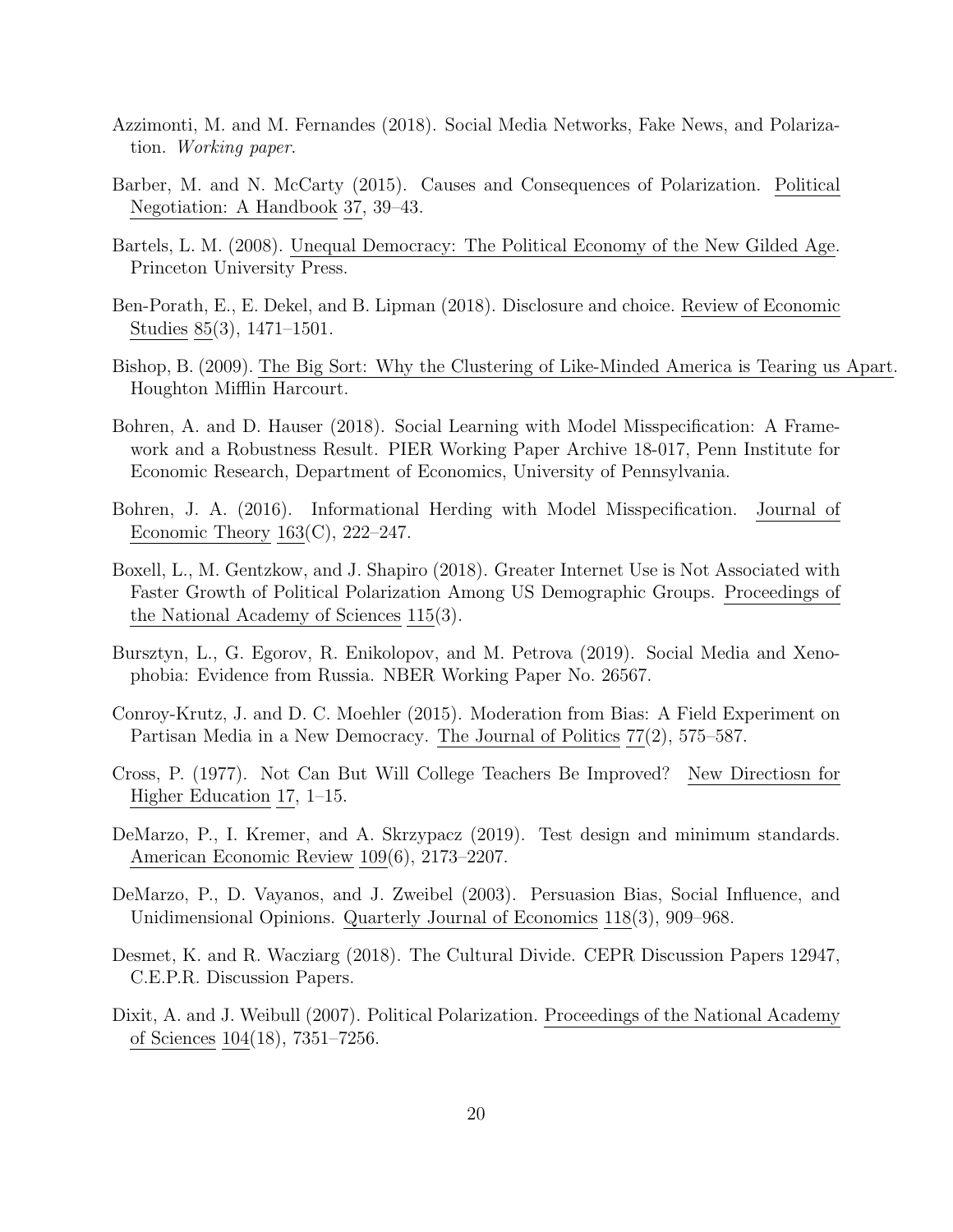- <span id="page-20-12"></span>Dye, R. (1985). Disclosure of Nonproprietary Information. Journal of Accounting Research 23(1), 123–145.
- <span id="page-20-13"></span>Enke, B. and F. Zimmermann (2017). Correlation Neglect in Belief Formation. The Review of Economic Studies 86(1), 313–332.
- <span id="page-20-6"></span>Enke, B., F. Zimmermann, and F. Schwerter (2019). Associative Memory and Belief Formation. Working paper.
- <span id="page-20-10"></span>Eyster, E. and M. Rabin (2010). Na´'ive Herding in Rich-Information Settings. American Economic Journal: Microeconomics 2, 221–243.
- <span id="page-20-14"></span>Eyster, E., M. Rabin, and G. Weizsäcker (2018). An Experiment On Social Mislearning. Rationality and Competition Discussion Paper Series 73, CRC TRR 190 Rationality and Competition.
- <span id="page-20-8"></span>Frick, M., R. Iijima, and Y. Ishii (2019). Misinterpreting Others and the Fragility of Social Learning. Cowles Foundation Discussion Papers 2160, Cowles Foundation for Research in Economics, Yale University.
- <span id="page-20-2"></span>Gilens, M. (2012). Affluence and Influence: Economic Inequality and Political Power in America. Princeton University Press.
- <span id="page-20-9"></span>Golub, B. and M. O. Jackson (2010). Na¨ıve Learning in Social Networks and the Wisdom of Crowds. American Economic Journal: Microeconomics 2(1), 112–49.
- <span id="page-20-5"></span>Hoffmann, F., K. Khalmetski, and M. Le Quement (2019). Disliking to Disagree. Working paper.
- <span id="page-20-0"></span>Keefer, P. and S. Knack (2002). Polarization, Politics and Property Rights: Links between Inequality and Growth. Public choice 111(1-2), 127–154.
- <span id="page-20-7"></span>Levendusky, M. S. (2013). Why Do Partisan Media Polarize Viewers? American Journal of Political Science 57(3), 611–623.
- <span id="page-20-3"></span>Levy, G. and R. Razin (2019a). Echo Chambers and Their Effects on Economic and Political Outcomes. Annual Review of Economics forthcoming.
- <span id="page-20-4"></span>Levy, G. and R. Razin (2019b). Information Diffusion in Networks with the Bayesian Peer Influence Heuristic. Working paper.
- <span id="page-20-11"></span>Levy, R. (2020). Social Media, News Consumption and Polarization: Evidence from a Field Experiment. Working paper.
- <span id="page-20-1"></span>McCarty, N., K. T. Poole, and H. Rosenthal (2009). Does Gerrymandering Cause Polarization? American Journal of Political Science 53(3), 666–680.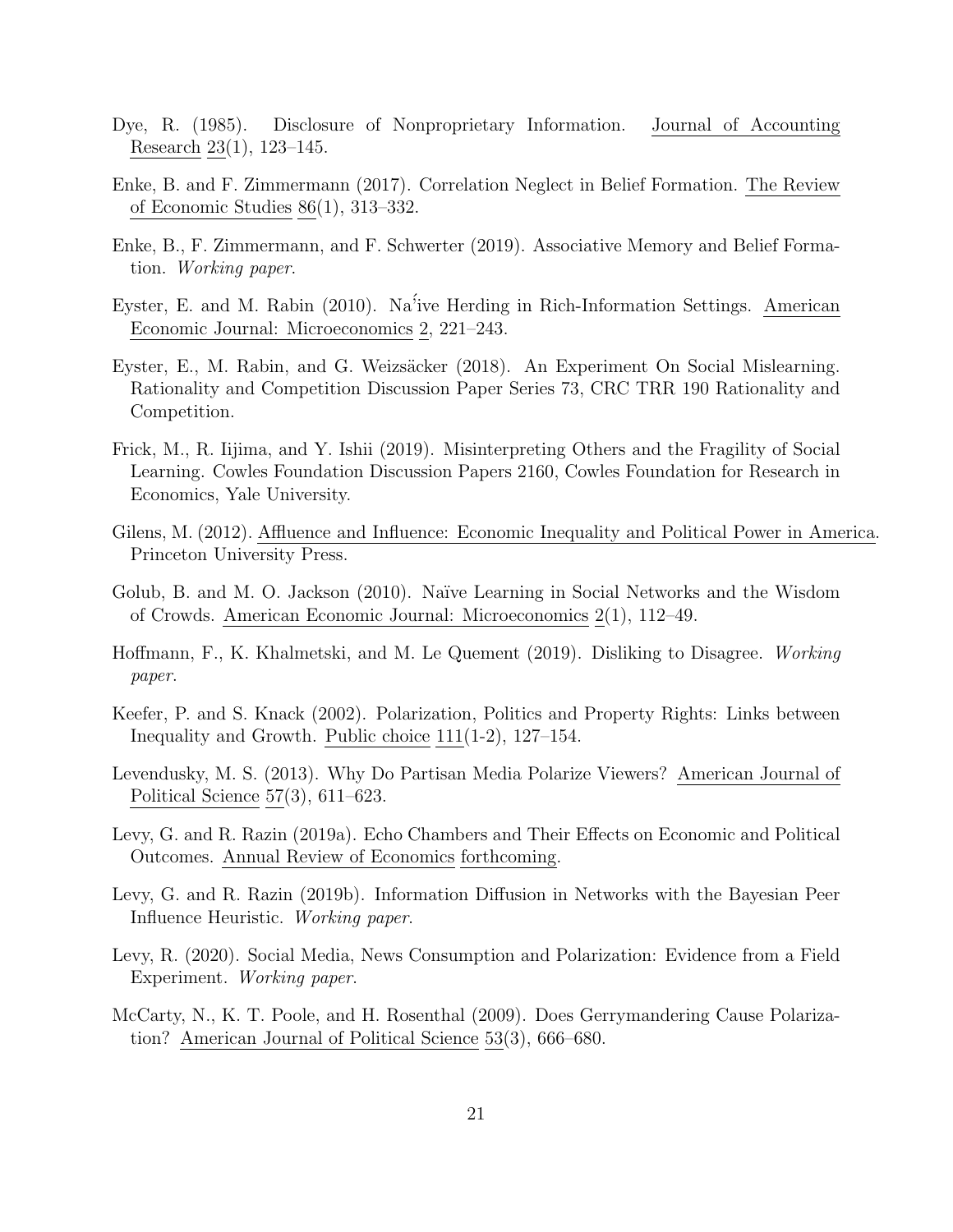- <span id="page-21-12"></span>Molavi, P., A. TahbazSalehi, and A. Jadbabaie (2018). A Theory of NonBayesian Social Learning. Econometrica 86(2), 445–490.
- <span id="page-21-14"></span>Mosquera, R., M. Odunowo, T. McNamara, X. Guo, and R. Petrie (2019). The Economic Effects of Facebook. Available at SSRN: https://ssrn.com/abstract=3312462 or http://dx.doi.org/10.2139/ssrn.3312462.
- <span id="page-21-9"></span>Mullainathan, S. and A. Shleifer (2005). The Market for News. American Economic Review 95(4), 1031–1053.
- <span id="page-21-8"></span>Odean, T. (1998). Volume, Volatility, Price and Profit When All traders Are Above Average. Journal of Finance 53(6), 1887–1934.
- <span id="page-21-11"></span>Perego, J. and S. Yuksel (2018). Media Competition and Social Disagreement. Working paper.
- <span id="page-21-0"></span>Periser, E. (2011). The Filter Bubble: What the Internet is Hiding from You. Penguin, London.
- <span id="page-21-2"></span>Pew Research Center (2014). Political Polarization and Media Habits. pp. October, 2014.
- <span id="page-21-3"></span>Pew Research Center (2020). U.S. Media Polarization and the 2020 Election: A Nation Divided. pp. January, 2020.
- <span id="page-21-6"></span>Pogorelskiy, K. and M. Shum (2019). News We Like to Share: How News Sharing on Social Networks Influences Voting Outcomes. Available at SSRN: https://ssrn.com/abstract=2972231 or http://dx.doi.org/10.2139/ssrn.2972231.
- <span id="page-21-10"></span>Reeves, A., M. McKee, and D. Stuckler (2016). 'It's The Sun Wot Won It': Evidence of Media Influence on Political Attitudes and Voting from a UK Quasi-Natural Experiment. Social science research 56, 44–57.
- <span id="page-21-5"></span>Shin, J., L. Jian, K. Driscoll, and F. Bar (2018). The Diffusion of Misinformation on Social Media: Temporal Pattern, Message, and Source. Computers in Human Behavior 83, 278– 287.
- <span id="page-21-4"></span>Shin, J. and K. Thorson (2017). Partisan Selective Sharing: The Biased Diffusion of Fact-Checking Messages on Social Media. Journal of Communication 67(2), 233–255.
- <span id="page-21-13"></span>Spiegler, R. (2019). Behavioral Implications of Causal Misperceptions. Working paper.
- <span id="page-21-1"></span>Sunstein, C. (2017). Divided Democracy in the Age of Social Media. Princeton University Press.
- <span id="page-21-7"></span>Svenson, O. (1981). Are We all Less Risky and More Skillful Than Our Fellow Drivers? Acta Psychologica 47(2), 143–148.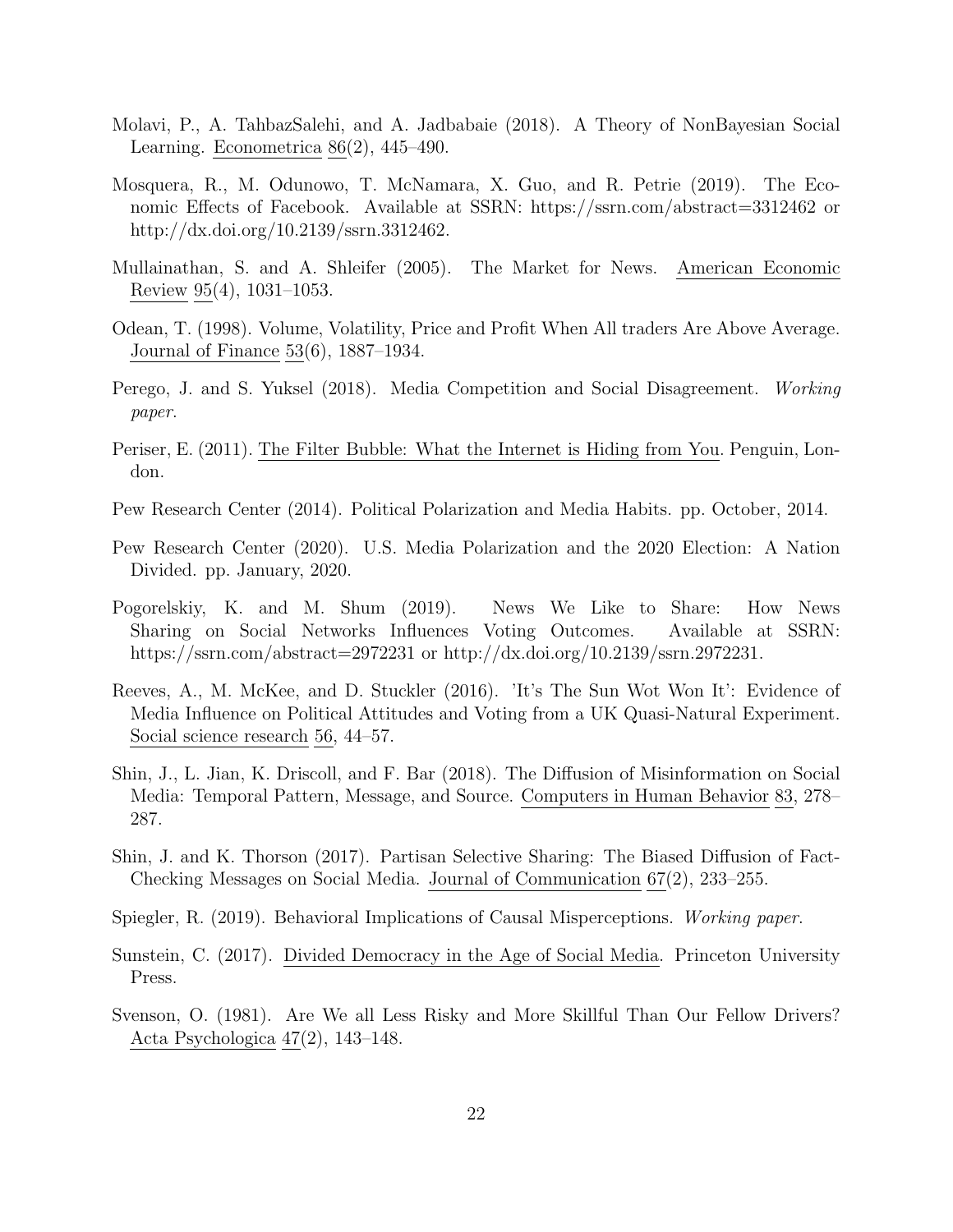- <span id="page-22-0"></span>Tucker, J., A. Guess, P. Barbera, C. Vaccari, A. Siegel, S. Sanovich, D. Stukal, and B. Nyhan (2019). Social Media, Political Polarization, and Political Disinformation: A Review of Scientific Literature. Available at SSRN: https://ssrn.com/abstract=3144139 or http://dx.doi.org/10.2139/ssrn.3144139.
- <span id="page-22-2"></span>Weeks, B. E., D. S. Lane, D. H. Kim, S. S. Lee, and N. Kwak (2017). Incidental Exposure, Selective Exposure, and Political Information Sharing: Integrating Online Exposure Patterns and Expression on Social Media. J. Computer-Mediated Communication 22, 363–379.
- <span id="page-22-1"></span>Zak, P. J. and S. Knack (2001). Trust and Growth. The economic journal 111(470), 295–321.
- <span id="page-22-3"></span>Zuckerman, E. and J. Jost (2001). What Makes you Think you are so Popular? Social Psychology Quarterly 64(3), 207–223.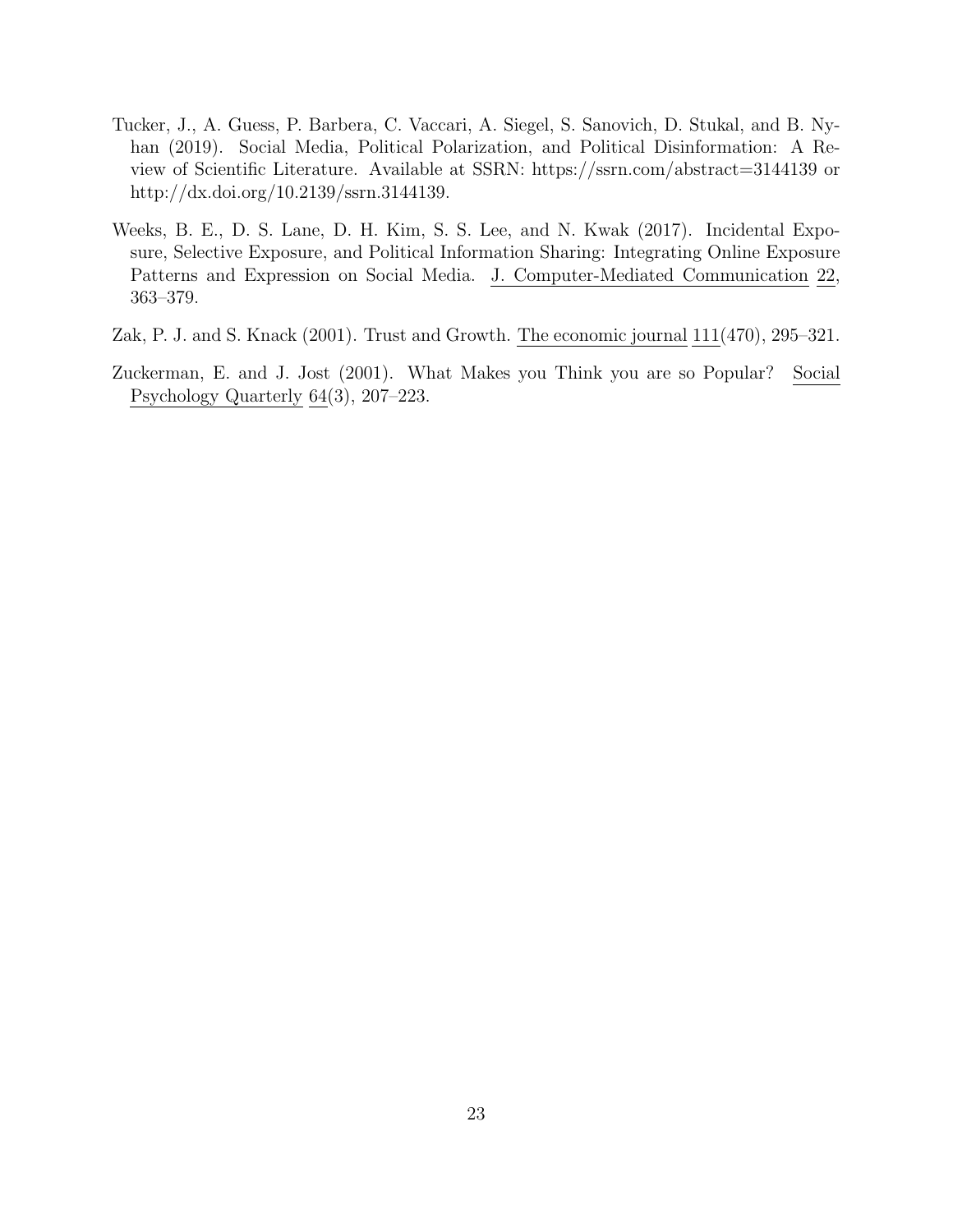# Appendix

## A Proof of Proposition [1](#page-9-1)

We consider agent *i* who has *d<sup>A</sup>* A-dogmatic friends, *d<sup>B</sup>* B-dogmatic friends and *n* normal friends. We drop all *i*-subscripts since we are focusing on a single agent.

We will prove that there exists  $\bar{q}_1 > \frac{1}{2}$  such that if  $q \in (\frac{1}{2}, \bar{q}_1)$ , then  $\mathbb{E}[\mu_i|\omega] > \pi$  or  $\mathbb{E}[\mu_i|\omega] < \pi$ For any  $\omega$ , depending on the signs of  $(d_A - d_B)$  and  $(\gamma - \hat{\gamma})$ . For that, we will first find the derivative of  $\mathbb{E}[\mu_i|\omega]$  with respect to  $q$  at  $q = \frac{1}{2}$ , and then show how the sign of the derivative of  $\mathbb{E}[\mu_i|\omega]$ w.r.t. *q* at  $q = \frac{1}{2}$  depends on  $(d_A - d_B)$  and  $(\gamma - \hat{\gamma})$ . Using continuity of the expected posterior in *q* and the fact that at  $q = \frac{1}{2}$  we have  $\mathbb{E}[\mu_i|\omega] = \pi$ , we will arrive at the desired conclusion.

We begin by deriving a normal agent's posterior belief. Given a fixed realization  $\mathbf{s} = (a_A, b_B, a_N, b_N)$ , by Bayes's rule an agent's posterior belief in state *A* is given by:

<span id="page-23-0"></span>
$$
\mu_i(\mathbf{s}) = \frac{\pi X_A}{\pi X_A + (1 - \pi)X_B},\tag{2}
$$

where

$$
X_A = \hat{\gamma}^{a_A + b_B + a_N + b_N} (1 - \hat{\gamma})^{N - a_N - b_N}
$$
  
\n
$$
\times q^{a_A + a_N} (1 - q)^{b_B + b_N} (\hat{\gamma}q + (1 - \hat{\gamma}))^{d_B - b_B} (\hat{\gamma}(1 - q) + (1 - \hat{\gamma}))^{d_A - a_A},
$$
  
\n
$$
X_B = \hat{\gamma}^{a_A + b_B + a_N + b_N} (1 - \hat{\gamma})^{N - a_N - b_N}
$$
  
\n
$$
\times (1 - q)^{a_A + a_N} q^{b_B + b_N} (\hat{\gamma}(1 - q) + (1 - \hat{\gamma}))^{d_B - b_B} (\hat{\gamma}q + (1 - \hat{\gamma}))^{d_A - a_A}.
$$

To understand each term consider *XA*. It is the conditional probability of observing **s**, given that the true state is *A*. Specifically:

- $q^{a_A + a_N}$  is the probability of getting  $a_A + a_N$  signals  $s = a$  from *A*-dogmatic and normal friends;
- $(1-q)^{b_B+b_N}$  is the probability of getting  $b_B + b_N$  signals  $s = b$  from *B*-dogmatic and normal friends;
- $(\hat{\gamma}q + (1 \hat{\gamma}))^{d_B b_B}$  is the probability of observing  $d_B b_B$  *B*-dogmatic friends staying silent, as it is either a genuine silence (with prob.  $1 - \hat{\gamma}$ ) or a suppressed signal  $s = a$  (with prob.  $\hat{\gamma}q$ );
- $(\hat{\gamma}(1-q) + (1-\hat{\gamma}))^{d_A-a_A}$  is the probability of observing  $d_A a_A$  *A*-dogmatic friends staying silent, as it is either a genuine silence (with prob.  $1 - \hat{\gamma}$ ) or a suppressed signal  $s = b$  (with prob.  $\hat{\gamma}(1-q)$ ).
- For  $X_B$ , the probabilities *q* and  $1 q$  are reversed because the true state is switched to *B*. Rearranging Equation [2](#page-23-0) gives:

$$
\mu_i(\mathbf{s}) = \frac{\pi}{\pi + (1-\pi)\frac{X_B}{X_A}} = \frac{\pi}{\pi + (1-\pi)Q^M\Gamma^S}.
$$

To compute the state-conditional expected posterior after one round of updating,  $\mathbb{E}[\mu_i|\omega]$ , it is useful to use iterated expectation and condition on the set of friends that actually receive the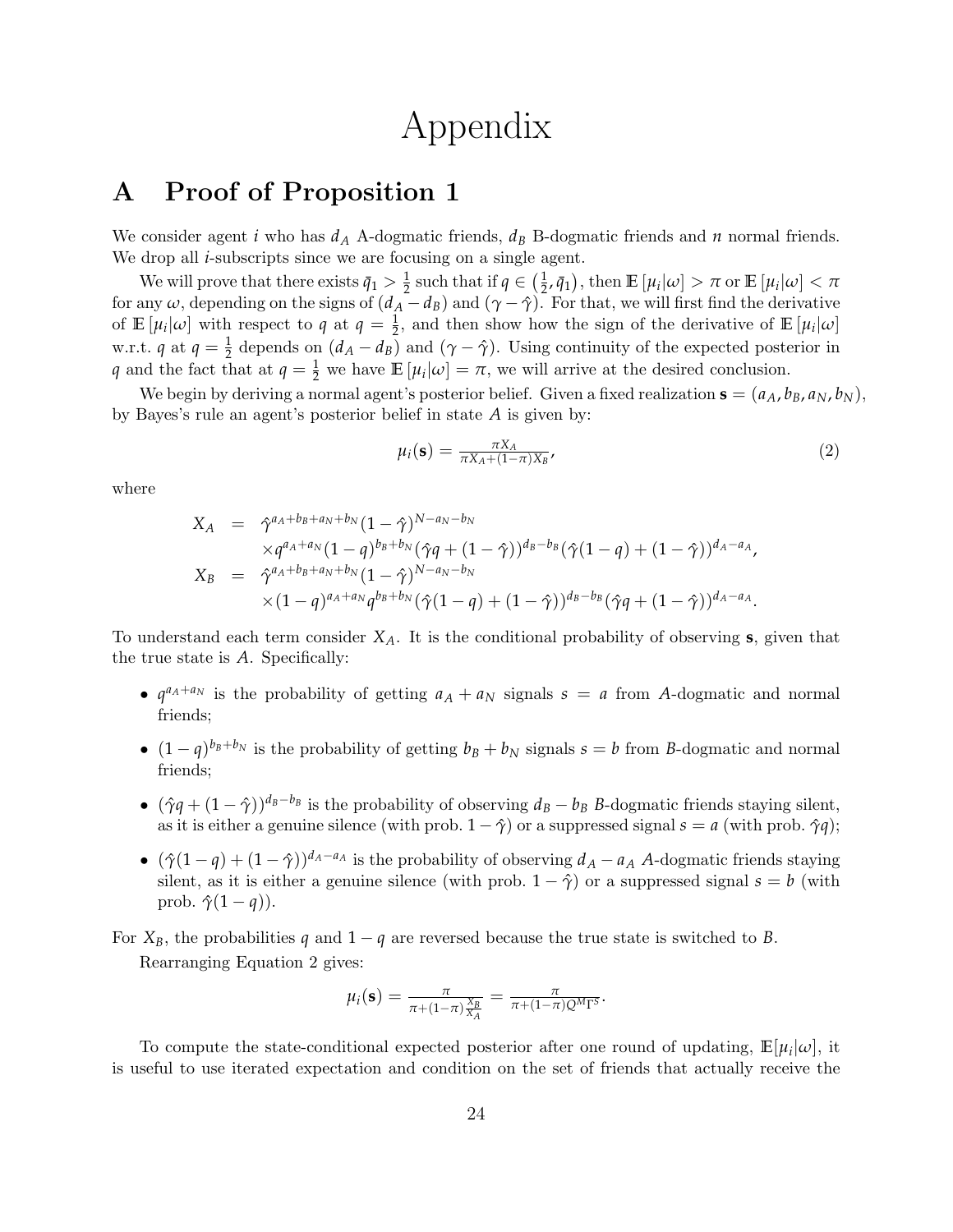signal. Let  $\mathbb{E}[\mu_i|\omega, x_A, x_B, x_N]$  be the expected posterior belief in state A conditional on the fact that the true state is  $\omega$ , that  $x_A$  *A*-dogmatic friends received a signal (and others didn't), that  $x_B$ *B*-dogmatic friends received a signal, and that *x<sup>N</sup>* normal friends received a signal. For simplicity, let  $x_N$  also include the agent's own signal. Then we can represent the state-conditional expected posterior as follows:

$$
\mathbb{E} [\mu_i | \omega] = \sum_{x_A=0}^{d_A} \sum_{x_B=0}^{d_B} \sum_{x_N=0}^N \frac{d_A! d_B! N!}{x_A! (d_A - x_A)! x_B! (d_B - x_B)! x_N! (N - x_N)!} \cdot \gamma^{x_A + x_B + x_N} (1 - \gamma)^{d_A + d_B + N - x_A - x_B - x_N} \mathbb{E} [\mu_i | \omega, x_A, x_B, x_N].
$$

The derivative of  $\mathbb{E}[\mu_i|\omega]$  w.r.t. *q* is given by

<span id="page-24-1"></span>
$$
\frac{\partial}{\partial q} \mathbb{E}\left[\mu_i|\omega\right] = \sum_{x_A=0}^{d_A} \sum_{x_B=0}^{d_B} \sum_{x_N=0}^N \frac{d_A! d_B! N!}{x_A! (d_A - x_A)! x_B! (d_B - x_B)! x_N! (N - x_N)!} \cdot \gamma^{x_A + x_B + x_N} (1 - \gamma)^{d_A + d_B + N - x_A - x_B - x_N} \frac{\partial}{\partial q} \mathbb{E}\left[\mu_i|\omega, x_A, x_B, x_N\right].
$$
\n(3)

We find  $\frac{\partial}{\partial q} \mathbb{E} \left[ \mu_i | \omega, x_A, x_B, x_N \right]$  and evaluate it at  $q = \frac{1}{2}$ .

<span id="page-24-0"></span>Lemma 2.

$$
\frac{\partial}{\partial q}\mathbb{E}\left[\mu_i|\omega,x_A,x_B,x_N\right] \stackrel{q=\frac{1}{2}}{=} \sum_{a_N=0}^{x_N} \frac{x_N!}{a_N!(x_N-a_N)!} \left(\frac{1}{2}\right)^{x_N} \frac{\partial}{\partial q}\mathbb{E}\left[\mu_i|a_N,\omega=B,x_A,x_B,x_N\right]\Big|_{q=\frac{1}{2}}.
$$

*Proof of Lemma [2.](#page-24-0)* Let  $H(q;\omega)$  denote the probability of getting signal  $s = a$  conditional on receiving a signal. That means that  $H(q; A) = q$  and  $H(q; B) = 1 - q$ . Additionally, let  $a_N \leq x_N$  be the number of informed normal friends that get signal  $s = a$ . Then we can represent  $\mathbb{E}[\mu_i|\omega, x_A, x_B, x_N]$ as follows:

$$
\mathbb{E}\left[\mu_i|\omega,x_A,x_B,x_N\right] = \sum_{a_N=0}^{x_N} \frac{a_N!}{k!(a_N-k)!} H(q;\omega)^{a_N} (1-H(q;\omega))^{x_N-a_N} \mathbb{E}\left[\mu_i|a_N,\omega=B,x_A,x_B,x_N\right].
$$

The derivative of  $\mathbb{E}[\mu_i|\omega, x_A, x_B, x_N]$  can thus be represented as

$$
\frac{\partial}{\partial q} \mathbb{E} \left[ \mu_i | \omega, x_A, x_B, x_N \right] = \sum_{a_N=0}^{x_N} \frac{x_N!}{a_N! (x_N - a_N)!} \left[ a_N H(q; \omega)^{a_N - 1} (1 - H(q; \omega))^{x_N - a_N} - (x_N - a_N) H(q; \omega)^{a_N} (1 - H(q; \omega))^{x_N - a_N - 1} \right] H_q(q; \omega) \mathbb{E} \left[ \mu_i(\omega = A) | a_N, \omega, x_A, x_B, x_N \right] +
$$
  
+ 
$$
\sum_{a_N=0}^{x_N} \frac{x_N!}{a_N! (x_N - a_N)!} H(q; \omega)^{a_N} (1 - H(q; \omega))^{x_N - a_N} \frac{\partial}{\partial q} \mathbb{E} \left[ \mu_i | a_N, \omega = B, x_A, x_B, x_N \right].
$$

If  $q = \frac{1}{2}$ , then  $H(q; \omega) = \frac{1}{2}$ . In addition, if  $q = \frac{1}{2}$ , then the agent will not update her prior based on any received signals. Thus,  $\mathbb{E} \left[ \mu_i(\omega = A) | a_N, \omega, x_A, x_B, x_N, q = \frac{1}{2} \right] = \pi$ . The above expression thus simplifies to:

$$
\frac{\partial}{\partial q} \mathbb{E} \left[ \mu_i | \omega, x_A, x_B, x_N \right] \stackrel{q=\frac{1}{2}}{=} \sum_{a_N=0}^{x_N} \frac{x_N!}{a_N! (x_N - a_N)!} \left( \frac{1}{2} \right)^{x_N - 1} (2a_N - x_N)) H_q \left( \frac{1}{2}; \omega \right) \mathbb{E} \left[ \mu_i (\omega = A) | a_N, \omega, x_A, x_B, x_N, q = \frac{1}{2} \right] + \\ + \sum_{a_N=0}^{x_N} \frac{x_N!}{a_N! (x_N - a_N)!} \left( \frac{1}{2} \right)^{x_N} \frac{\partial}{\partial q} \mathbb{E} \left[ \mu_i | a_N, \omega = B, x_A, x_B, x_N \right] \Big|_{q=\frac{1}{2}}.
$$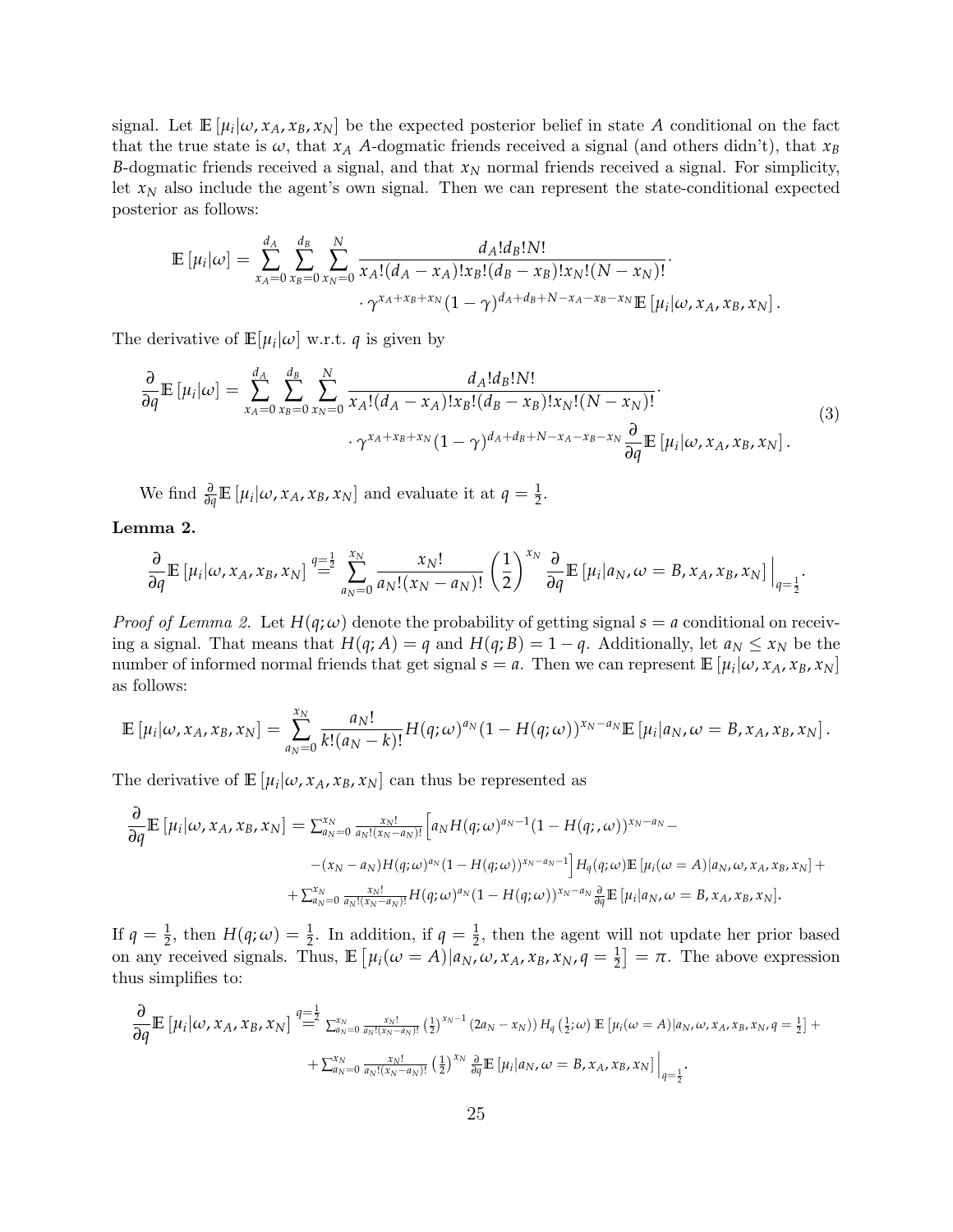Note that the sum

$$
\sum_{a_N=0}^{x_N} \frac{x_N!}{a_N!(x_N-a_N)!} \left(\frac{1}{2}\right)^{x_N-1} (2a_N-x_N)
$$

is symmetric around  $a_N = \frac{x_N}{2}$ : for each positive term, there is an identical term with a negative sign. Thus, it must be equal to 0. We can then write

$$
\frac{\partial}{\partial q}\mathbb{E}\left[\mu_i|\omega,x_A,x_B,x_N\right] \stackrel{q=\frac{1}{2}}{=} \sum_{a_N=0}^{x_N} \frac{x_N!}{a_N!(x_N-a_N)!} \left(\frac{1}{2}\right)^{x_N} \frac{\partial}{\partial q}\mathbb{E}\left[\mu_i|a_N,x_A,x_B,x_N\right]\Big|_{q=\frac{1}{2}}.
$$

 $\blacksquare$ 

It remains to evaluate  $(\partial/\partial q)\mathbb{E}[\mu_i|a_N, x_A, x_B, x_N] \Big|_{q=\frac{1}{2}}$ . The following result provides a first intermediate step.

<span id="page-25-0"></span>Lemma 3.

$$
\frac{\partial}{\partial q}\mathbb{E}\left[\mu_i|a_N,\omega,x_A,x_B,x_N\right] = \sum_{a_D=0}^{\left\lfloor\frac{x_A+x_B-1}{2}\right\rfloor} \frac{(x_A+x_B)!}{a_D!(x_A+x_B-a_D)!} \frac{\partial}{\partial q}\Big(f(a_D,q,a_N) + f(x_A+x_B-a_D,q,a_N)\Big),
$$

where

$$
f(k,q,a_N)=\frac{\pi H(q;\omega)^k(1-H(q;\omega))^{x_A+x_B-k}}{\pi+(1-\pi)Q^{k-x_B+2a_N-x_N}\Gamma^{k-x_B-(d_A-d_B)}}.
$$

*Proof of Lemma [3.](#page-25-0)* Let  $a_D \le x_A + x_B$  be the total number of  $s = a$  signals that A- and B-dogmatic friends have received. Using  $b_B = x_B - b_B$  and  $b_N = x_N - a_N$ , we can write the agent's posterior belief as

$$
\mu_i = \frac{\pi}{\pi + (1 - \pi)Q^{a_D - x_B + 2a_N - x_N \Gamma^{a_D - x_A - (d_A - x_A) + (d_B - x_B)}}
$$

Note that the dogmatic friends which haven't received a signal  $(d_A - x_A A$ -dogmatic ones and  $d_B - x_B$  *B*-dogmatic ones) are still included in the posterior belief of the agent, as she doesn't know whether they didn't get a signal or they suppressed their signal.

The expected posterior belief conditional on  $a_N$ ,  $x_A$ ,  $x_B$ ,  $x_N$  and  $\omega$  can be written as

$$
\mathbb{E} \left[ \mu_i | a_N, \omega, x_A, x_B, x_N \right] = \sum_{a_D=0}^{x_A + x_B} \left[ \frac{(x_A + x_B)!}{a_D! (x_A + x_B - a_D)!} H(q; \omega)^{a_D} (1 - H(q; \omega))^{x_A + x_B - a_D} \right] \cdot \frac{\pi}{\pi + (1 - \pi) Q^{a_D - x_B + 2a_N - x_N} \Gamma^{a_D - x_B - (d_A - d_B)}} \right].
$$

Using binomial symmetry, we can rewrite the sum as follows:

$$
\mathbb{E}\left[\mu_i|a_N,\omega,x_A,x_B,x_N\right] = \sum_{a_D=0}^{\left\lfloor \frac{x_A+x_B-1}{2} \right\rfloor} \frac{(x_A+x_B)!}{a_D!(x_A+x_B-a_D)!} \Big(f(a_D,q,a_N) + f(x_A+x_B-a_D,q,a_N)\Big),
$$

where  $f(k, q, a_N)$  is as defined in the lemma. Taking the derivative with respect to q gives the result.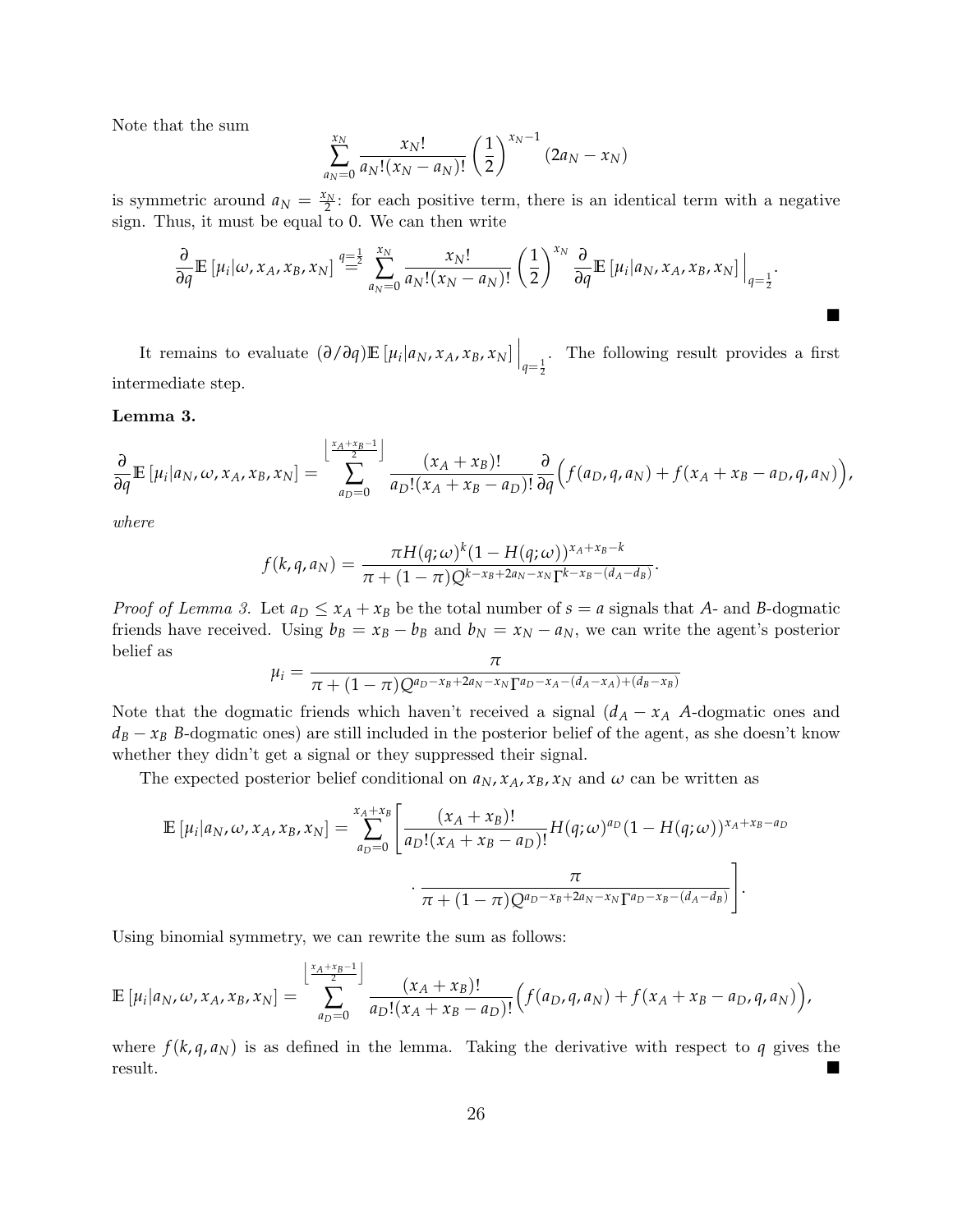The next lemma provides a second intermediate step to evaluate  $(\partial/\partial q)\mathbb{E}[\mu_i|a_N,\omega=B,x_A,x_B,x_N]$ at  $q=\frac{1}{2}$ .

<span id="page-26-0"></span>**Lemma 4.**  $At q = \frac{1}{2}$ ,

$$
\frac{\partial}{\partial q}\Big(f(a_D,q,a_N)+f(x_A+x_B-a_D,q,a_N)\Big) \n= \left(\frac{1}{2}\right)^{x_A+x_B-1} 2\pi(1-\pi)\left[2(2a_N-x_N)+\frac{2}{2-\hat{\gamma}}(x_A-x_B)-\frac{2\hat{\gamma}}{2-\hat{\gamma}}(d_A-d_B)\right].
$$

*Proof of Lemma [4.](#page-26-0)* For simplifying subsequent algebra, define a function  $z(q, \hat{\gamma}) \equiv \ln(\Gamma) [\ln(Q)]^{-1}$ . Taking the derivative of  $f(k, q, a_N)$  w.r.t. *q* we have:

$$
\frac{\partial}{\partial q} f(k, q, a_N) = (x_A + x_B - k)H(q, \omega)^k (1 - H(q, \omega))^{x_A + x_B - k - 1} (-H_q(q, \omega)) + kH(q, \omega)^{k - 1} (1 - H(q, \omega))^{x_A + x_B - k} H_q(q, \omega)).
$$
\n
$$
\frac{\pi}{\pi + (1 - \pi)Q^{k - x_B + 2a_N - x_N + (k - x_B - (d_A - d_B))z(q, \hat{\gamma})}
$$
\n
$$
+ H(q, \omega)^k (1 - H(q, \omega))^{x_A + x_B - k} \cdot \pi (1 - \pi) \cdot \left[ \frac{(k - d_B + 2a_N - x_N)Q^{k - x_B + 2a_N - x_N - 1 + (k - x_B - (d_A - d_B))z(q, \hat{\gamma})}{(\pi + (1 - \pi)Q^{k - x_B + 2a_N - x_N + (k - x_B - 1 - (d_A - d_B))z(q, \hat{\gamma})} \right]^2} + \frac{(k - x_B - (d_A - d - B))Q^{k - x_B + 2a_N - x_N + (k - x_B - 1 - (d_A - d_B))z(q, \hat{\gamma})} (\hat{\gamma}q + (1 - \hat{\gamma}))^2}{(\pi + (1 - \pi)Q^{k - x_B + 2a_N - x_N} \Gamma^{k - x_B - (d_A - d_B)})^2} \right]
$$

Setting  $q = 1/2$  gives

$$
\frac{\partial}{\partial q} f(k, q, a_N) \qquad \stackrel{(q=\frac{1}{2})}{=} \left(\frac{1}{2}\right)^{x_A + x_B - 1} (2k - x_A - x_B) H_q(q; \omega) \frac{\pi}{\pi + (1 - \pi)} + \left(\frac{1}{2}\right)^{x_A + x_B} 4\pi (1 - \pi) \cdot \frac{(k - x_B + 2a_N - x_N) + (k - x_B - (d_A - d_B))\frac{\hat{\gamma}}{2 - \hat{\gamma}}}{(\pi + (1 - \pi))^2}
$$
\n
$$
= \left(\frac{1}{2}\right)^{x_A + x_B - 1} \cdot \left((2k - x_A - x_B) H_q(q; \omega) \pi + 2\pi (1 - \pi) \left((k - x_B + 2a_N - x_N) + (k - x_B - (d_A - d_B))\frac{\hat{\gamma}}{2 - \hat{\gamma}}\right)\right)
$$

 $\blacksquare$ 

Therefore, at  $q = \frac{1}{2}$  we have

$$
\frac{\partial}{\partial q} \left( f(a_D, q, a_N) + f(x_A + x_B - a_D, q, a_N) \right) = \left( \frac{1}{2} \right)^{x_A + x_B - 1} \left( 0 + 2\pi (1 - \pi) \left( (x_A - x_B + 2(2a_N - x_N)) + (x_A - x_B - (d_A - d_B)) \frac{\hat{\gamma}}{2 - \hat{\gamma}} \right) \right)
$$
\n
$$
= \left( \frac{1}{2} \right)^{x_A + x_B - 1} 2\pi (1 - \pi) \left( 2(2a_N - x_N) + \frac{2}{2 - \hat{\gamma}} (x_A - x_B) - \frac{2\hat{\gamma}}{2 - \hat{\gamma}} (d_A - d_B) \right).
$$

We now further simplify  $\frac{\partial}{\partial q} E[\mu_i | \omega, x_A, x_B, x_N]$  evaluated at  $q = 1/2$ :

#### <span id="page-26-1"></span>Lemma 5.

$$
\frac{\partial}{\partial q}\mathbb{E}\left[\mu_i|\omega,x_A,x_B,x_N\right] \stackrel{q=\frac{1}{2}}{=} \frac{4\pi(1-\pi)}{2-\hat{\gamma}}\left((x_A-x_B)-\hat{\gamma}(d_A-d_B)\right).
$$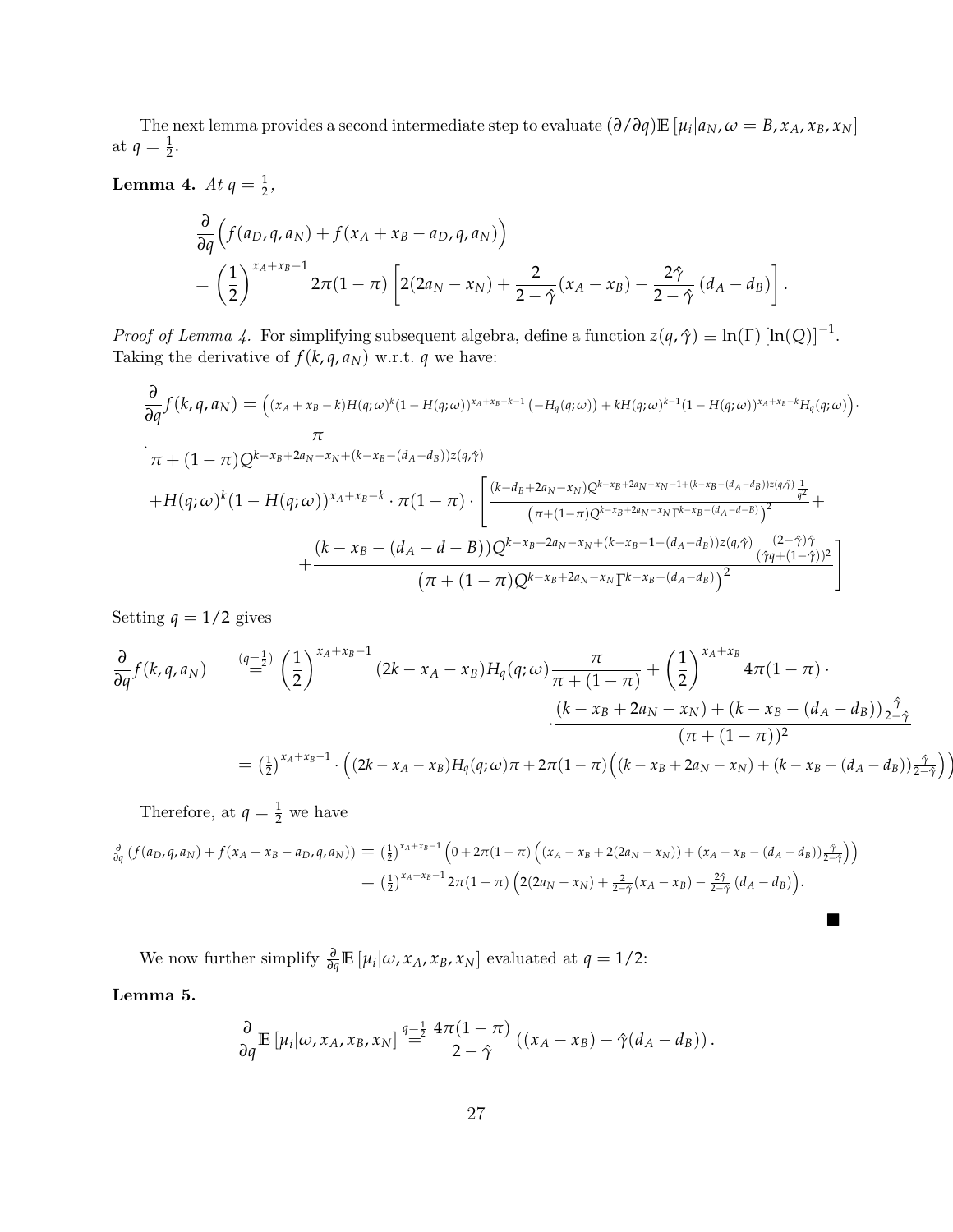Proof of Lemma [5.](#page-26-1) From Lemma [3](#page-25-0) and [4](#page-26-0) we have

$$
\frac{\partial}{\partial q} \mathbb{E} \left[ \mu_i | a_N, \omega, x_A, x_B, x_N \right] \stackrel{q=\frac{1}{2}}{=} \sum_{a_D=0}^{\left\lfloor \frac{x_A + x_B - 1}{2} \right\rfloor} \frac{(x_A + x_B)!}{a_D! (x_A + x_B - a_D)!} \left( \frac{1}{2} \right)^{x_A + x_B - 1} 2\pi (1 - \pi) \cdot \frac{\left( 2(2a_N - x_N) + (x_A - x_B) + (x_A - x_B - 2(d_A - d_B)) \right) \frac{\hat{\gamma}}{2 - \hat{\gamma}}}{} = 4\pi (1 - \pi) (2a_N - x_N) + \frac{4\pi (1 - \pi)}{2 - \hat{\gamma}} \left( (x_A - x_B) - \hat{\gamma}(d_A - d_B) \right).
$$

The simplification above is allowed by the fact that the terms in the sum do not depend on *aD*, and the sum

$$
\sum_{a_D=0}^{\left\lfloor \frac{x_A+x_B-1}{2} \right\rfloor} \frac{(x_A+x_B)!}{a_D!(x_A+x_B-a_D)!} \left(\frac{1}{2}\right)^{x_A+x_B-1}
$$

is simply a binomial expansion of  $\left(\frac{1}{2} + \frac{1}{2}\right)^{x_A + x_B} = 1$ .

Returning to  $\frac{\partial}{\partial q}$ **E** [ $\mu_i | \omega, x_A, x_B, x_N$ ]:

$$
\frac{\partial}{\partial q} \mathbb{E} \left[ \mu_i | \omega, x_A, x_B, x_N \right] \stackrel{q=\frac{1}{2}}{=} \sum_{a_N=0}^{x_N} \frac{x_N!}{a_N! (x_N - a_N)!} \left( \frac{1}{2} \right)^{x_N} \frac{\partial}{\partial q} \mathbb{E} \left[ \mu_i | a_N \omega, x_A, x_B, x_N \right] \Big|_{q=\frac{1}{2}}
$$
\n
$$
= \sum_{a_N=0}^{x_N} \frac{x_N!}{a_N! (x_N - a_N)!} \left( \frac{1}{2} \right)^{x_N} \left[ 4\pi (1 - \pi) (2a_N - x_N) + \frac{4\pi (1 - \pi)}{2 - \hat{\gamma}} \left( (x_A - x_B) - \hat{\gamma} (d_A - d_B) \right) \right]
$$
\n
$$
= \frac{4\pi (1 - \pi)}{2 - \hat{\gamma}} \left( (x_A - x_B) - \hat{\gamma} (d_A - d_B) \right).
$$

Here the simplification is allowed by they symmetry of  $\sum_{\alpha_N}^{x_N}$  $\frac{x_N}{a_N=0} \frac{x_N!}{a_N!(x_N-1)}$  $\frac{x_N!}{a_N!(x_N-a_N)!}$  (2*a*<sub>*N*</sub> − *x*<sub>*N*</sub>) around *a*<sub>*N*</sub> = *x<sup>N</sup>* 2  $\mathcal{L} = \mathcal{L} \left( \mathcal{L} \mathcal{L} \mathcal{L} \mathcal{L} \mathcal{L} \mathcal{L} \mathcal{L} \mathcal{L} \mathcal{L} \mathcal{L} \mathcal{L} \mathcal{L} \mathcal{L} \mathcal{L} \mathcal{L} \mathcal{L} \mathcal{L} \mathcal{L} \mathcal{L} \mathcal{L} \mathcal{L} \mathcal{L} \mathcal{L} \mathcal{L} \mathcal{L} \mathcal{L} \mathcal{L} \mathcal{L} \mathcal{L} \mathcal{L} \mathcal{L} \mathcal{L} \mathcal{L} \mathcal{L}$ 

Finally, we return to the derivative of the state-conditional expected posterior  $\mathbb{E}[\mu_i|\omega]$ . Using Lemma [5,](#page-26-1) Equation[\(3\)](#page-24-1) simplifies to:

$$
\frac{\partial}{\partial q} \mathbb{E} \left[ \mu_i | \omega \right] \stackrel{q=\frac{1}{2}}{=} \sum_{x_A=0}^{d_A} \sum_{x_B=0}^{d_B} \sum_{x_N=0}^N \frac{d_A! d_B! N!}{x_A! (d_A - x_A)! x_B! (d_B - x_B)! x_N! (N - x_N)!} \cdot \gamma^{x_A + x_B + x_N} (1 - \gamma)^{d_A + d_B + N - x_A - x_B - x_N} \left( \frac{4\pi (1 - \pi)}{2 - \hat{\gamma}} \left( (x_A - x_B) - \hat{\gamma} (d_A - d_B) \right) \right).
$$

Rearranging gives

$$
\frac{\partial}{\partial q} \mathbb{E} \left[ \mu_i | \omega \right] \stackrel{q=\frac{1}{2}}{=} \frac{4\pi (1-\pi)}{2-\hat{\gamma}} \left[ \sum_{x_A=0}^{d_A} \frac{d_A!}{x_A!(d_A - x_A)!} \gamma^{x_A} (1-\gamma)^{d_A - x_A} x_A - \sum_{x_B=0}^{d_B} \frac{d_B!}{x_B!(d_B - x_B)!} \gamma^{x_B} \right]
$$
\n
$$
= \frac{4\pi (1-\pi)}{2-\hat{\gamma}} \left[ \mathbb{E}[x_A] - \mathbb{E}[x_B] - \hat{\gamma}(d_A - d_B) \right]
$$
\n
$$
= \frac{4\pi (1-\pi)}{2-\hat{\gamma}} \left[ d_A - d_B \right) (\gamma - \hat{\gamma}).
$$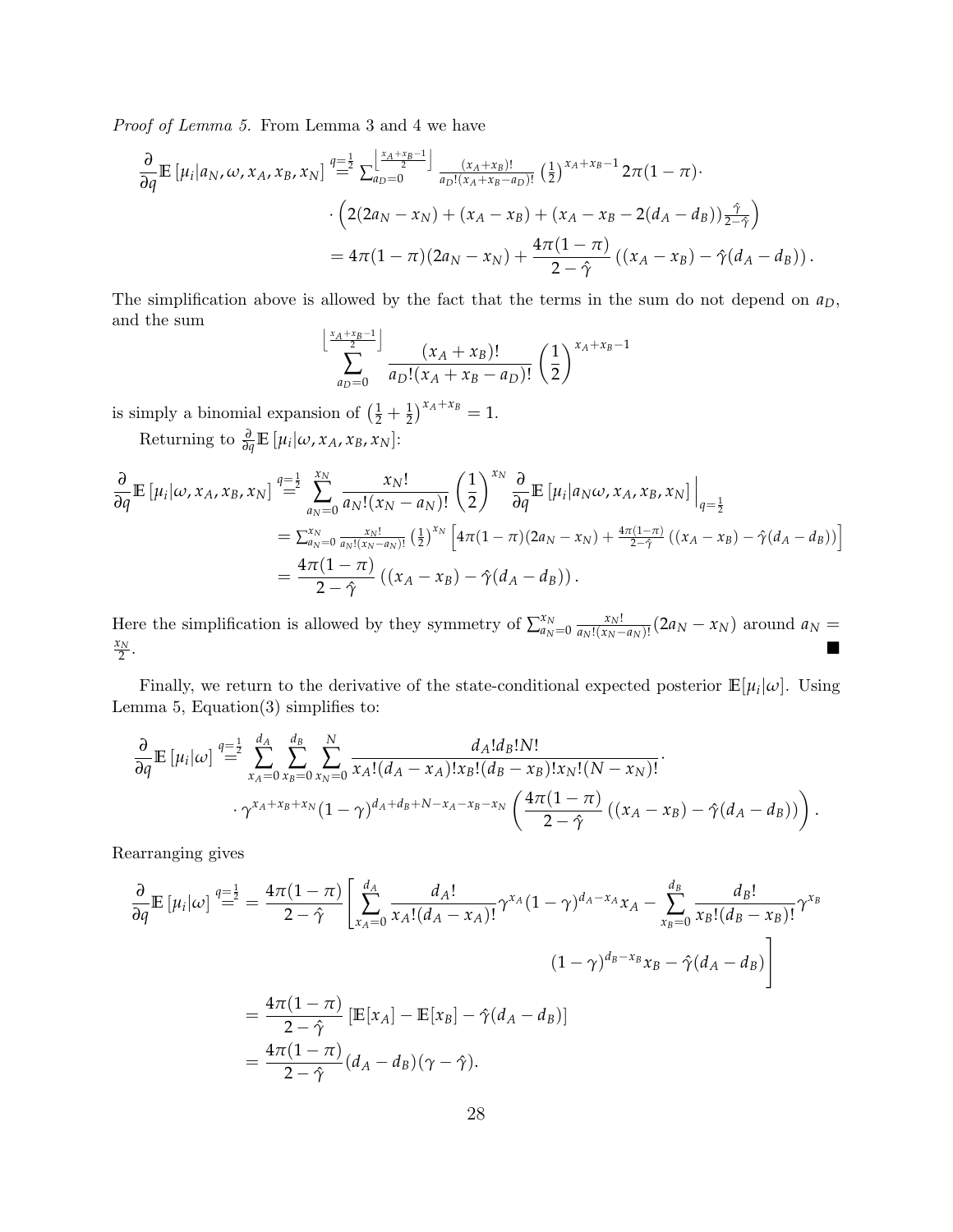If either  $d_A > d_B$  and  $\gamma > \hat{\gamma}$  or  $d_A < d_B$  and  $\gamma < \hat{\gamma}$  hold, then the derivative is positive. That is, for any true state  $\omega$ ,  $d_A > d_B$  and  $\hat{\gamma} < \gamma$  together imply that the state-conditional expected posterior is biased towards state *A* (for low *q*). And if  $d_A < d_B$  and  $\hat{\gamma} > \gamma$  hold, then the beliefs are still biased towards *A* (against the majority of dogmatic friends).

Note that due to symmetry, similar conclusions hold for the posterior belief in state *B*. That is, if  $d_B > d_A$  and  $\hat{\gamma} < \gamma$ , then the beliefs are biased towards state *B* (for low *q*). And if  $d_B < d_A$ and  $\hat{\gamma} > \gamma$ , the beliefs are still biased towards *B* (against the majority of dogmatic friends).

This completes the proof.

### B Proof of Proposition [2](#page-11-0)

Suppose  $\hat{\gamma} < \gamma$ . Recall that *i* has  $d_A$  *A*-dogmatic friends,  $d_B$  *B*-dogmatic friends and *n* normal friends.

Denote the number of signals  $s = a$  received by:

- agent  $i$  as  $a_i$
- A-dogmatic friends of agent *j* as  $a_j^A$ ,  $j \in \{1, 2, ..., d_A\}$
- B-dogmatic friends of agent *j* as  $a_j^B$ ,  $j \in \{1, 2, ..., d_B\}$
- normal friends of agent *i* as  $a_j^N$ ,  $j \in \{1, 2, ..., n\}$

Denote the number of signals  $s = b$  received by the same agents symmetrically:

- agent *i* as  $b_i$
- A-dogmatic friends of agent *j* as  $b_j^A$ ,  $j \in \{1, 2, ..., d_A\}$
- B-dogmatic friends of agent *j* as  $b_j^B$ ,  $j \in \{1, 2, ..., d_B\}$
- normal friends of agent *i* as  $b_j^N$ ,  $j \in \{1, 2, ..., n\}$

Then the number of empty signals  $s = \emptyset$  received by the same agents is given by:

- agent  $i -$ it is  $(T a_i b_i)$
- dogmatic-left friends of agent  $i -$  it is  $(T a_j^A b_j^A)$ ,  $j \in \{1, 2, ..., d_A\}$
- dogmatic-right friends of agent  $i -$  it is  $(T a_j^B b_j^B)$ ,  $j \in \{1, 2, ..., d_B\}$
- normal friends of agent  $i -$  it is  $(T a_j^N b_j^N)$ ,  $j \in \{1, 2, ..., n\}$

Additionally, *i*'s *A*-dogmatic friend *j* stayed silent  $b_j^A$  times, whereas her *B*-dogmatic friend *k* stayed silent  $a_j^B$  times. Thus, *i*'s posterior belief will be given by:

$$
\mu_i^T(\omega_a|\mathbf{s}_i) = \frac{\pi}{\pi + (1-\pi) \cdot \left(\frac{1-q}{q}\right)^M \cdot \left(\frac{\hat{\gamma}(1-q) + (1-\hat{\gamma})}{\hat{\gamma}q + (1-\hat{\gamma})}\right)^S}
$$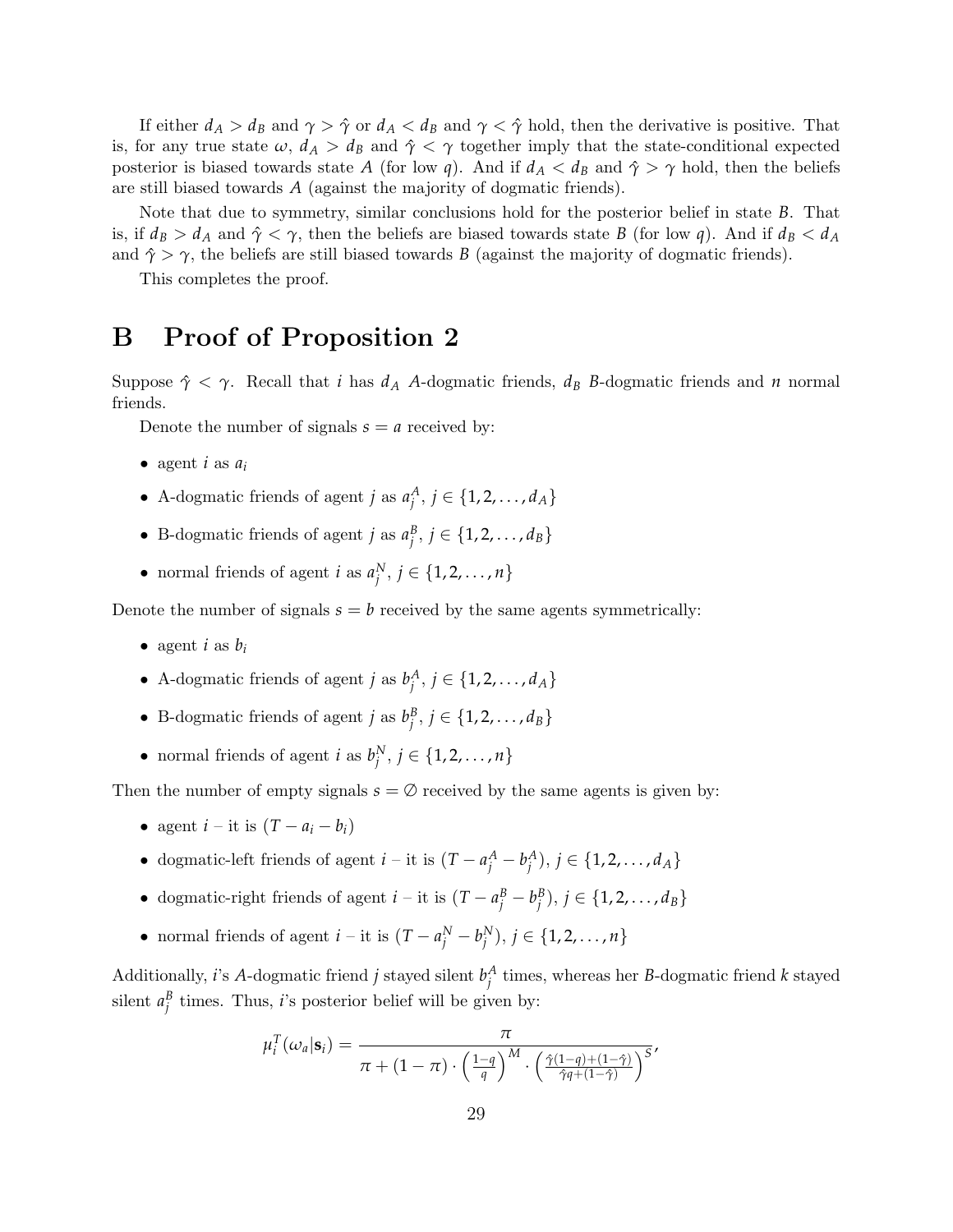where

$$
M = (a_i - b_i) + \sum_{j=1}^{n} (a_j^N - b_j^N) + \sum_{j=1}^{d_A} a_j^A - \sum_{j=1}^{d_B} b_j^B,
$$
  

$$
S = \sum_{j=1}^{d_B} (T - b_j^B) - \sum_{j=1}^{d_A} (T - a_j^A)
$$

This belief converges to one with probability 1 as  $T \to \infty$  if and only if

$$
\left(\frac{1-q}{q}\right)^M \left(\frac{\hat{\gamma}(1-q)+(1-\hat{\gamma})}{\hat{\gamma}q+(1-\hat{\gamma})}\right)^S
$$

converges to zero with probability 1 as  $T \to \infty$ . This is equivalent to requiring that the natural log of this expression converges to −∞ with probability 1 as *T* → ∞, where the natural log equals ln 1−*q q K*(**x**, *T*; *q*, *γ*ˆ), where

$$
K(\mathbf{x}, T; q, \hat{\gamma}) = (a_i - b_i) + \sum_{j=1}^{n} (a_j^N - b_j^N) + \sum_{j=1}^{d_A} a_j^A - \sum_{j=1}^{d_B} b_j^B + \left( \sum_{j=1}^{d_B} (T - b_j^B) - \sum_{j=1}^{d_A} (T - a_j^A) \right) z(q, \hat{\gamma}),
$$

after we define

$$
\mathbf{x} = (a_i, b_i, (a_j^n, b_j^A)_{j=1}^n, (a_j^A, b_j^A)_{j=1}^d, (a_j^B, b_j^B)_{j=1}^d)
$$

and

$$
z(q,\hat{\gamma}) = \ln\left(\frac{\hat{\gamma}(1-q) + (1-\hat{\gamma})}{\hat{\gamma}q + (1-\hat{\gamma})}\right) \left[\ln\left(\frac{1-q}{q}\right)\right]^{-1}.
$$

Given  $\ln\left(\frac{1-q}{q}\right)$  $\left(\frac{-q}{q}\right)$  < 0, we require that  $K(\mathbf{x}, T; q, \hat{\gamma})$  converges to  $+\infty$  with probability 1 as  $T \to \infty$ . Now note that

$$
\lim_{T\to\infty} K(\mathbf{x}, T; q, \hat{\gamma}) = \lim_{T\to\infty} T\left(\frac{K(\mathbf{x}, T; q, \gamma)}{T}\right).
$$

Let  $Q(\omega)$  be the conditional probability of signal  $s = a$  when the true state is  $\omega$ . It equals q if  $\omega = A$  and  $(1 - q)$  if  $\omega = B$ .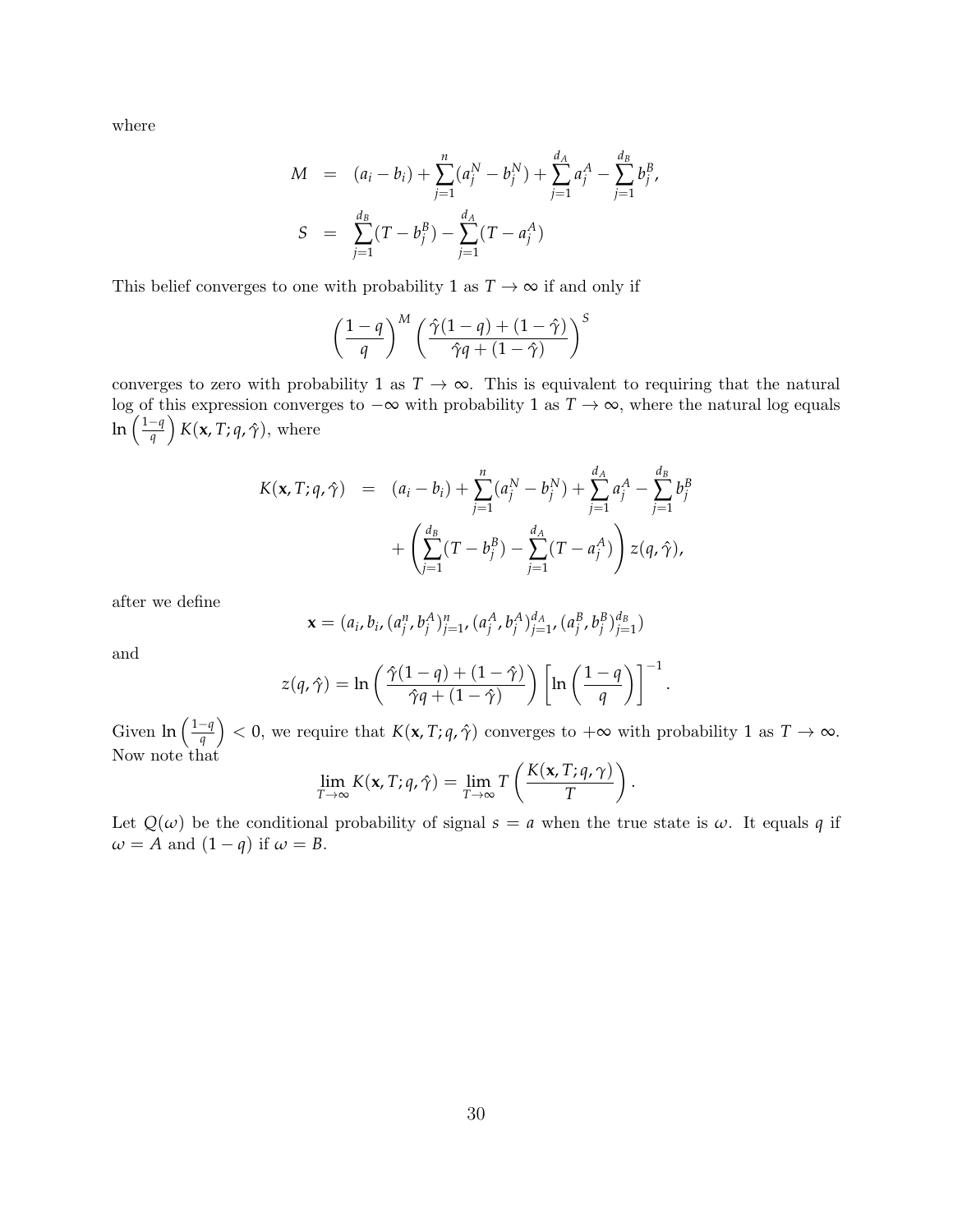By the Law of Large Numbers, we have that

$$
\begin{array}{rcl}\n\text{plim}\,\frac{K(\mathbf{x},T;q,\hat{\gamma})}{T} & = & \left(\gamma Q(\omega)-\gamma(1-Q(\omega))\right) + \sum_{j=1}^{n} \left(\gamma Q(\omega)-\gamma(1-Q(\omega))\right) \\
& & + \sum_{j=1}^{d_A} \gamma Q(\omega) - \sum_{j=1}^{d_B} \gamma(1-Q(\omega)) + \\
& & + \left(\sum_{j=1}^{d_B} (1-\gamma(1-Q(\omega))) - \sum_{j=1}^{d_A} (1-\gamma Q(\omega))\right) z(q,\hat{\gamma}) \\
& = & -\gamma(n+1) + 2\gamma(n+1)Q(\omega) - \gamma d_B + \gamma(d_A + d_B)Q(\omega) + \\
& & + (d_B - d_A)z(q,\hat{\gamma}) - \gamma d_B z(q,\hat{\gamma}) + \gamma(d_A + d_B)Q(\omega)z(q,\hat{\gamma}) \\
& = & -\gamma(1+n+(1+z(q,\hat{\gamma}))d_B) - (d_A - d_B)z(q,\hat{\gamma}) + \\
& & +\gamma\left(2(1+n)+(d_A + d_B)(1+z(q,\hat{\gamma}))\right)Q(\omega).\n\end{array}
$$

Given this,  $\text{plim}_{T\to\infty} K(\mathbf{x}, T; q, \hat{\gamma}) = +\infty$  if and only if

$$
-(1+n+(1+z(q,\hat{\gamma}))d_B)-\frac{z(q,\hat{\gamma})}{\gamma}(d_A-d_B)+\Big(2(1+n)+(d_A+d_B)(1+z(q,\hat{\gamma}))\Big)Q(\omega)>0,
$$

which is equivalent to

$$
Q(\omega) > \frac{1 + n + (1 + z(q, \hat{\gamma}))d_B + \frac{z(q, \hat{\gamma})}{\gamma}(d_A - d_B)}{2(1 + n) + (d_A + d_B)(1 + z(q, \hat{\gamma}))} := \bar{q}_2(q).
$$

Note that

$$
\bar{q}_2(q) = \frac{1}{2} + \frac{((2-\gamma)z(q,\hat{\gamma}) - \gamma)(d_A - d_B)}{2\gamma(2(1+n) + (d_A + d_B)(1 + z(q,\hat{\gamma})))}
$$

At  $q = \frac{1}{2}$ , we have

$$
\lim_{q\to\frac{1}{2}}\bar{q}_2(q)=\frac{1}{2}+\frac{\left((2-\gamma)\frac{\hat{\gamma}}{2-\hat{\gamma}}-\gamma\right)(d_A-d_B)}{2\gamma\left(2(1+n)+(d_A+d_B)\left(1+\frac{\hat{\gamma}}{2-\hat{\gamma}}\right)\right)}
$$

$$
=\frac{1}{2}+\frac{(\hat{\gamma}-\gamma)(d_A-d_B)}{\gamma(2-\hat{\gamma})(2(2-\hat{\gamma})(1+n)+2(d_A+d_B))}.
$$

Consider the situation where the true state is  $\omega = B$ . Then  $Q(\omega) = 1 - q$ , so the inequality between  $Q(\omega)$  and  $\bar{q}_2(q)$  becomes

$$
q<\frac{1}{2}+\frac{(\gamma-(2-\gamma)z(q,\hat{\gamma})) (d_A-d_B)}{2\gamma (2(1+n)+(d_A+d_B)(1+z(q,\hat{\gamma})))}.
$$

At  $q = \frac{1}{2}$ , the inequality becomes

$$
\frac{1}{2}<\frac{1}{2}+\frac{(\gamma-\hat{\gamma})(d_A-d_B)}{\gamma(2-\hat{\gamma})(2(2-\hat{\gamma})(1+n)+2(d_A+d_B))}.
$$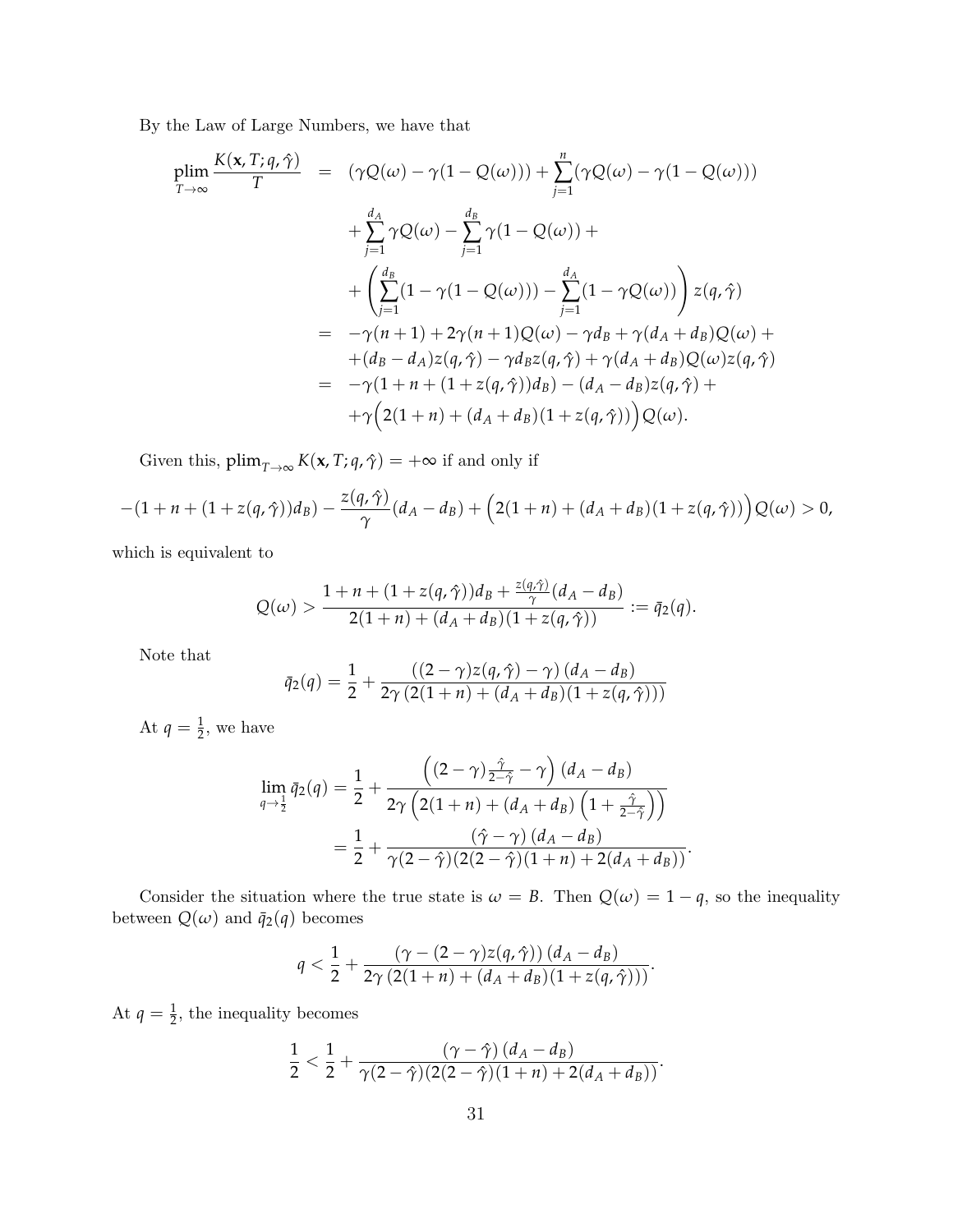If  $d_A > d_B$  and  $\hat{\gamma} < \gamma$ , then the inequality holds. This implies that there exists  $\bar{q}_2$  such that if  $q \in \left(\frac{1}{2}\right)$  $\frac{1}{2}$ ,  $\bar{q}_2$ ), the agent's beliefs converge to state *A* when the true state is *B*.

We will show further in the appendix that  $\bar{q}_2(q)$  is convex in *q*. This is what Lemmas [6](#page-31-0) and [7](#page-33-0) and the section around them deal with.

Given that  $\bar{q}_2(q)$  is convex in *q* and that  $\lim_{q\to 1} \bar{q}_2(q) < 1$ , it follows that  $\bar{q}_2$  is the unique upper bar for *q* for which the beliefs converge to state *A*.

On the other hand, if  $d_A > d_B$  but  $\hat{\gamma} > \gamma$ , then the inequality doesn't hold. Together with convexity and  $\lim_{q\to 1} \bar{q}_2(q) < 1$ , this implies that the agent's beliefs converge to state *B* when the true state is *B* for any  $q > \frac{1}{2}$ .

Now consider the case where the true state is  $\omega = A$ . Then  $Q(\omega) = q$ , so the inequality between  $Q(\omega)$  and  $\bar{q}_2(q)$  becomes

$$
q > \frac{1}{2} + \frac{((2-\gamma)z(q,\hat{\gamma}) - \gamma)(d_A - d_B)}{2\gamma(2(1+n) + (d_A + d_B)(1 + z(q,\hat{\gamma})))}
$$

.

At  $q = \frac{1}{2}$ , it becomes

$$
\frac{1}{2}>\frac{1}{2}+\frac{(\hat{\gamma}-\gamma)(d_A-d_B)}{\gamma(2-\hat{\gamma})(2(2-\hat{\gamma})(1+n)+2(d_A+d_B))}.
$$

If  $d_A > d_B$  and  $\hat{\gamma} < \gamma$ , then this inequality holds. Together with convexity and  $\lim_{q\to 1} \bar{q}_2(q) < 1$ , this implies that the agent's beliefs converge to state *A* for any  $q > \frac{1}{2}$ .

On the other hand, if  $d_A > d_B$  but  $\hat{\gamma} > \gamma$ , then the inequality doesn't hold. Together with convexity and  $\lim_{q\to 1} \bar{q}_2(q) < 1$ , this implies that there exists a unique upper bound  $\bar{q}'_2$  such that if  $q \in \left(\frac{1}{2}\right)$  $\frac{1}{2}$ ,  $\bar{q}'_2$ ), the agent's beliefs converge to state *B* when the true state is *A*.

If  $\gamma = \hat{\gamma}$ , then  $Q(\omega) = \bar{q}_2(q)$  holds at  $q = \frac{1}{2}$ . Together with convexity and  $\lim_{q \to 1} \bar{q}_2(q) < 1$ , this implies that the agent's beliefs converge to the true state regardless of which state is true.

### Proof that  $\bar{q}_2$  is unique.

We would like to prove that  $\bar{q}_2(q)$  is convex in *q* for all  $q > \frac{1}{2}$ . This, along with  $\bar{q}_2(\frac{1}{2})$  $(\frac{1}{2}) > \frac{1}{2}$  and  $\bar{q}_2(1) < 1$ , will imply that  $\bar{q}_2(q) = q$  has a unique solution. For the purposes of this argument, we will still assume  $d_A > d_B$  and a corresponding functional form of  $\bar{q}_2(q)$ .

First, we need to prove the following lemma:

<span id="page-31-0"></span>**Lemma 6.**  $z(q, \gamma)$  is weakly decreasing for any  $q \in (\frac{1}{2})$  $(\frac{1}{2};1)$ .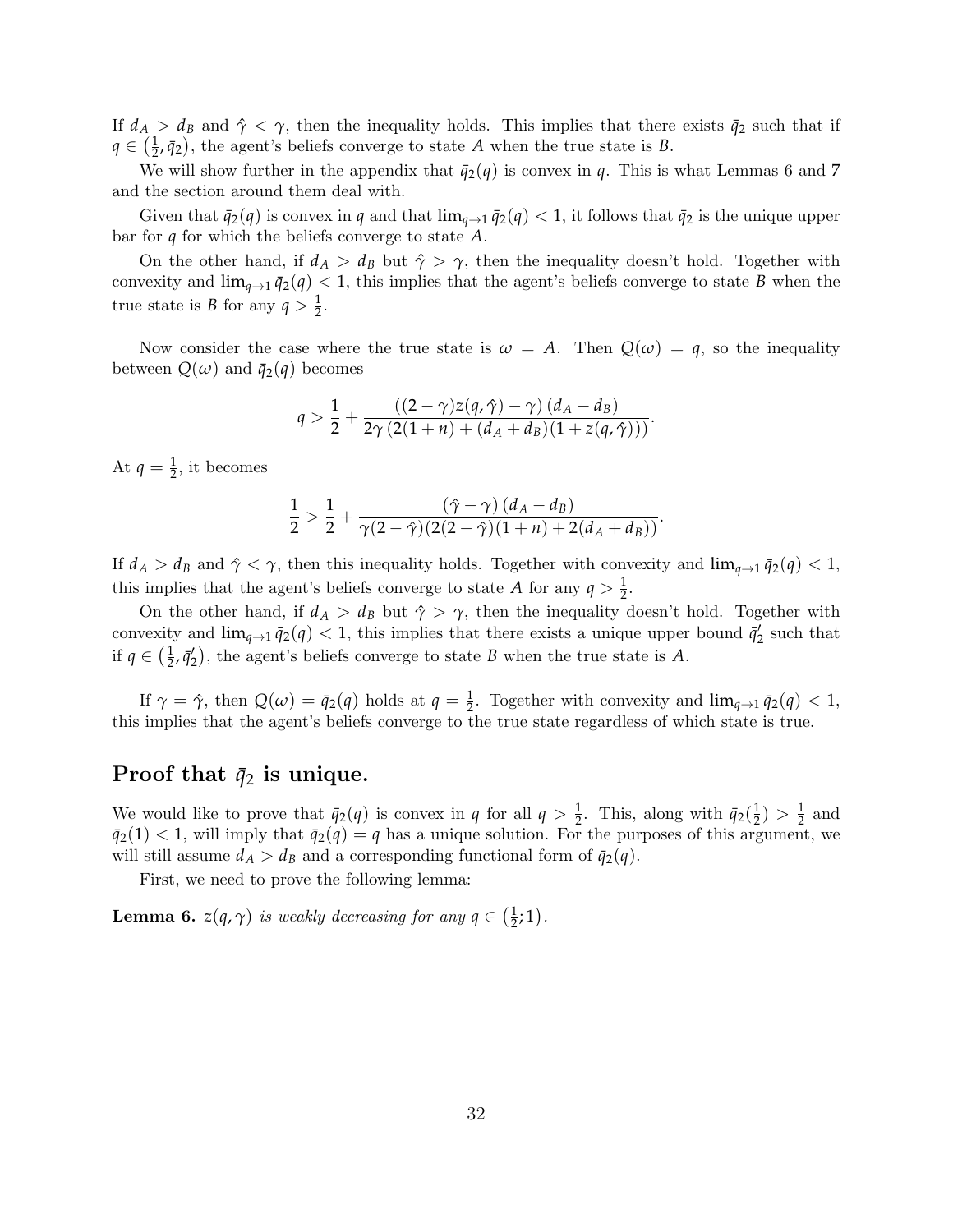*Proof of Lemma [6.](#page-31-0)* Consider the derivative of  $z(q, \hat{\gamma})$  w.r.t. *q*. After simplifying, we obtain:

$$
\frac{\partial z}{\partial q} = \frac{\partial}{\partial q} \frac{\ln\left(\frac{\gamma(1-q)+(1-\gamma)}{\gamma q+(1-\gamma)}\right)}{\ln\left(\frac{1-q}{q}\right)}
$$
\n
$$
= \frac{\frac{\gamma q+(1-\gamma)}{\gamma(1-q)+(1-\gamma)} \cdot \frac{-\gamma(\gamma q+(1-\gamma))-\gamma(\gamma(1-q)+(1-\gamma))}{(\gamma q+(1-\gamma))^2} \cdot \ln\left(\frac{1-q}{q}\right) - \ln\left(\frac{\gamma(1-q)+(1-\gamma)}{\gamma q+(1-\gamma)}\right) \cdot \frac{q}{1-q} \cdot \left(-\frac{1}{q^2}\right)}{\ln^2\left(\frac{1-q}{q}\right)}
$$
\n
$$
= \frac{-\frac{\gamma(2-\gamma)}{\gamma^2 q(1-q)+(1-\gamma)} \cdot \ln\left(\frac{1-q}{q}\right) + \ln\left(\frac{\gamma(1-q)+(1-\gamma)}{\gamma q+(1-\gamma)}\right) \cdot \frac{1}{q(1-q)}}{\ln^2\left(\frac{1-q}{q}\right)}
$$
\n
$$
= \frac{-\frac{\gamma(2-\gamma)}{\gamma^2 q(1-q)+(1-\gamma)} \cdot \ln\left(\frac{1-q}{q}\right) + \ln\left(\frac{1-q}{q}\right) \cdot \frac{z(q,\gamma)}{q(1-q)}}{\ln^2\left(\frac{1-q}{q}\right)}
$$
\n
$$
= \frac{\left(\frac{1-\gamma}{q(1-q)} + \gamma^2\right) z(q,\gamma) - (2-\gamma)\gamma}{\ln\left(\frac{1-q}{q}\right) \cdot (\gamma^2 q(1-q)+(1-\gamma))}.
$$

Note that  $\lim_{q\to\frac{1}{2}} z(q,\gamma) = \frac{\gamma}{2-\gamma} > 0 = z(1,\gamma)$ . As  $z(q,\gamma)$  is continuously differentiable for  $q \in (\frac{1}{2}, 1),$  it is enough  $(\frac{1}{2},1)$ , it is enough to prove that there are no local maxima on that interval in order to show that *<sup>∂</sup><sup>z</sup> <sup>∂</sup><sup>q</sup>* <sup>≤</sup> <sup>0</sup> holds on that interval. At an intermediate local maximum, *<sup>∂</sup><sup>z</sup> <sup>∂</sup><sup>q</sup>* = 0 must hold. Consider:

$$
\frac{\partial z}{\partial q} = 0 \implies \left(\frac{1-\gamma}{q(1-q)} + \gamma^2\right) z(q, \gamma) - (2-\gamma)\gamma = 0
$$

$$
z(q, \gamma) = \frac{\gamma(2-\gamma)}{\gamma^2 + \frac{1-\gamma}{q(1-q)}}
$$

$$
\leq \frac{\gamma(2-\gamma)}{\gamma^2 + \frac{1-\gamma}{\frac{1}{4}}}
$$

$$
= \frac{\gamma(2-\gamma)}{(2-\gamma)^2}
$$

$$
= \frac{\gamma}{2-\gamma}
$$

Hence,  $z(q, \gamma) \leq \frac{\gamma}{2-\gamma}$  must hold at any intermediate local maximum in  $(\frac{1}{2})$  $(\frac{1}{2}, 1)$ . This immediately rules our the possibility that  $z(q, \gamma)$  is increasing at  $q = \frac{1}{2}$ , since otherwise it would need to achieve a local maximum with value above  $\frac{\gamma}{2-\gamma}$ .

Consider again the implication of  $\frac{\partial z}{\partial q} = 0$ :

$$
z(q,\gamma) = \frac{\gamma(2-\gamma)}{\gamma^2 + \frac{1-\gamma}{q(1-q)}}
$$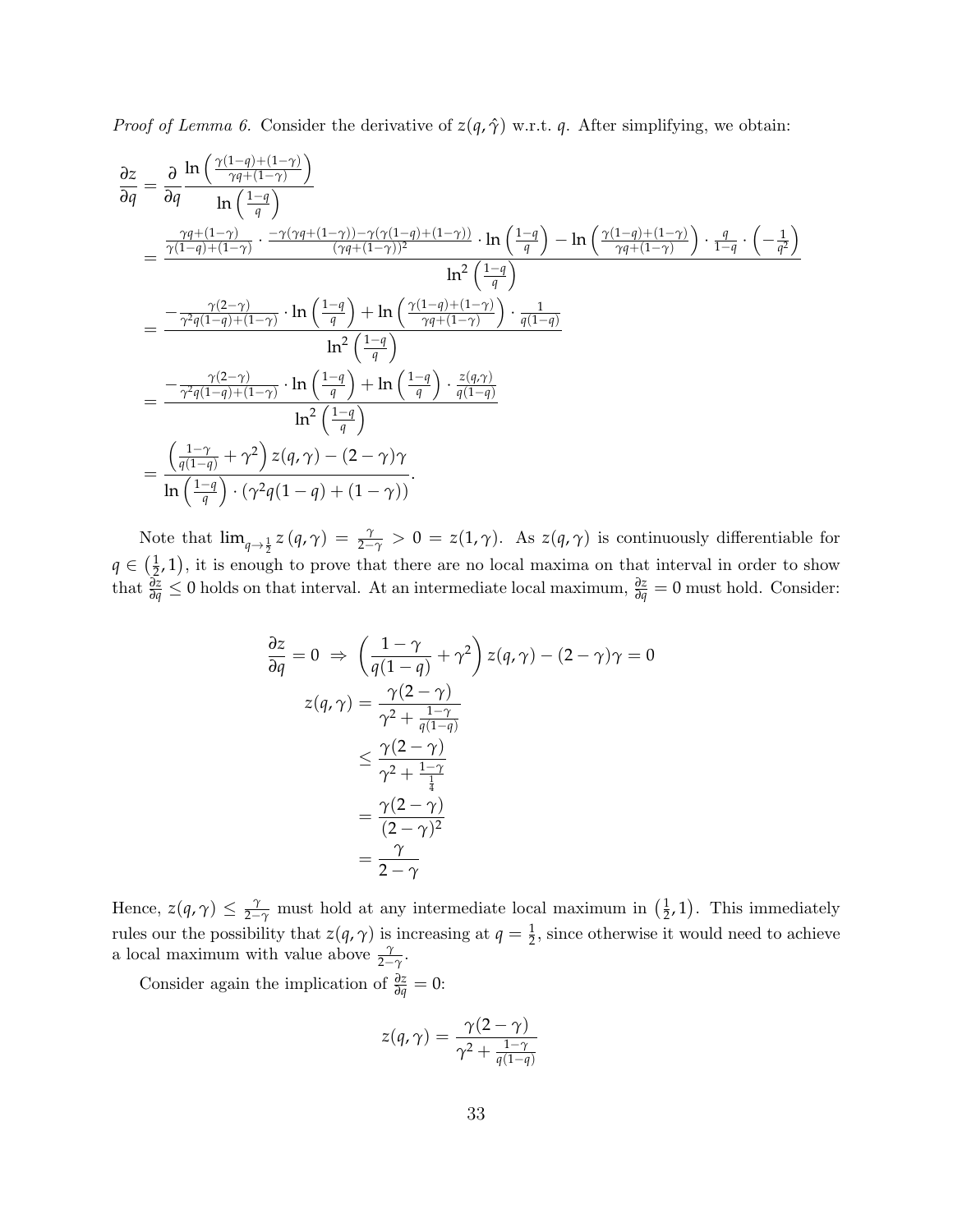Note that the right-hand side is strictly decreasing in *q* for  $q \in \left(\frac{1}{2}\right)$  $(\frac{1}{2};1)$ . If  $z(q,\gamma)$  was to decrease at first (as *q* rises from  $\frac{1}{2}$ ) and then increase before going down to 0, the value of  $z(q, \gamma)$  at the corresponding local maximum would be necessarily above the right-hand side. This is a contradiction, and thus  $z(q, \gamma)$  cannot be strictly increasing for any  $q \in \left(\frac{1}{2}\right)$  $(\frac{1}{2};1).$ 

One final case to rule out is that  $z(q, \gamma)$  is decreasing at first, passing through a local minimum, and then is increasing all the way until  $q = 1$ . That, however, would mean that the value at the local minimum is less than  $z(1, \gamma)$ , which is equal to 0. Since  $z(q, \gamma) > 0$  for any  $q \in (\frac{1}{2})$  $(\frac{1}{2},1)$  and  $\gamma \in (0, 1)$ , this case is also impossible.

These considerations prove that  $z(q, \gamma)$  is weakly decreasing for any  $q \in \left(\frac{1}{2}\right)$  $(\frac{1}{2}, 1)$ .

Given Lemma [6,](#page-31-0) consider:

$$
\bar{q}_2(q) = \frac{1 + n + (1 + z(q, \hat{\gamma}))d_B + \frac{z(q, \hat{\gamma})}{\gamma}(d_A - d_B)}{2(1 + n) + (d_A + d_B)(1 + z(q, \hat{\gamma}))}
$$
  
= 
$$
\frac{A + Bz(q, \hat{\gamma})}{C + Dz(q, \hat{\gamma})}
$$

*z*(*q*,*γ*ˆ)

where

$$
A = 1 + n + d_B, \ B = d_B + \frac{d_A - d_B}{\gamma}, \ C = 2 + 2n + d_A + d_B, \ D = d_A + d_B.
$$

Therefore, we can represent

$$
\bar{q}_2(q) = \frac{B}{D} + \frac{A - \frac{BC}{D}}{C + D \cdot z(q, \gamma)} = \frac{B}{D} + \frac{AD - BC}{D(C + Dz(q, \hat{\gamma}))}.
$$

Note that

$$
AD - BC = (1 + n + d_B)(d_A + d_B) - \left(d_B + \frac{d_A - d_B}{\gamma}\right)(2 + 2n + d_A + d_B)
$$
  
=  $(1 + n)(d_A - d_B) - \frac{d_A + d_B}{\gamma}(d_A - d_B) - \frac{2(1 + n)}{\gamma}(d_A - d_B)$   
=  $\left(1 + n - \frac{d_A + d_B}{\gamma} - \frac{2(1 + n)}{\gamma}\right)(d_A - d_B).$ 

This is strictly positive if  $d_A < d_B$  and strictly negative if  $d_A > d_B$ .

 $\bar{q}_2(q)$  is convex (concave) in *q* if and only if  $\frac{AD - BC}{D(C + Dz(q, \hat{\gamma}))}$  is convex (concave) in *q*. As Lemma [7](#page-33-0) shows below,

$$
g(q) = \frac{1}{C + Dz(q, \hat{\gamma})}
$$
 is convex in q.

It then follows that  $\bar{q}_2(q)$  is convex in *q* if and only if  $AD - BC > 0$ . Otherwise,  $\bar{q}_2(q)$  is (weakly) concave in *q*. Additionally, note that  $g'(\frac{1}{2})$  $(\frac{1}{2})$  = 0 because of  $z_q$   $(\frac{1}{2})$  $(\frac{1}{2}, \hat{\gamma}) = 0$ . Hence, regardless of whether  $\bar{q}_2(q)$  is concave or convex in *q* for all  $q \in \left(\frac{1}{2}\right)$  $(\frac{1}{2}, 1)$ , it will follow that the upper bar  $\bar{q}_2$  is unique.

<span id="page-33-0"></span>**Lemma 7.**  $g(q)$  is convex in q.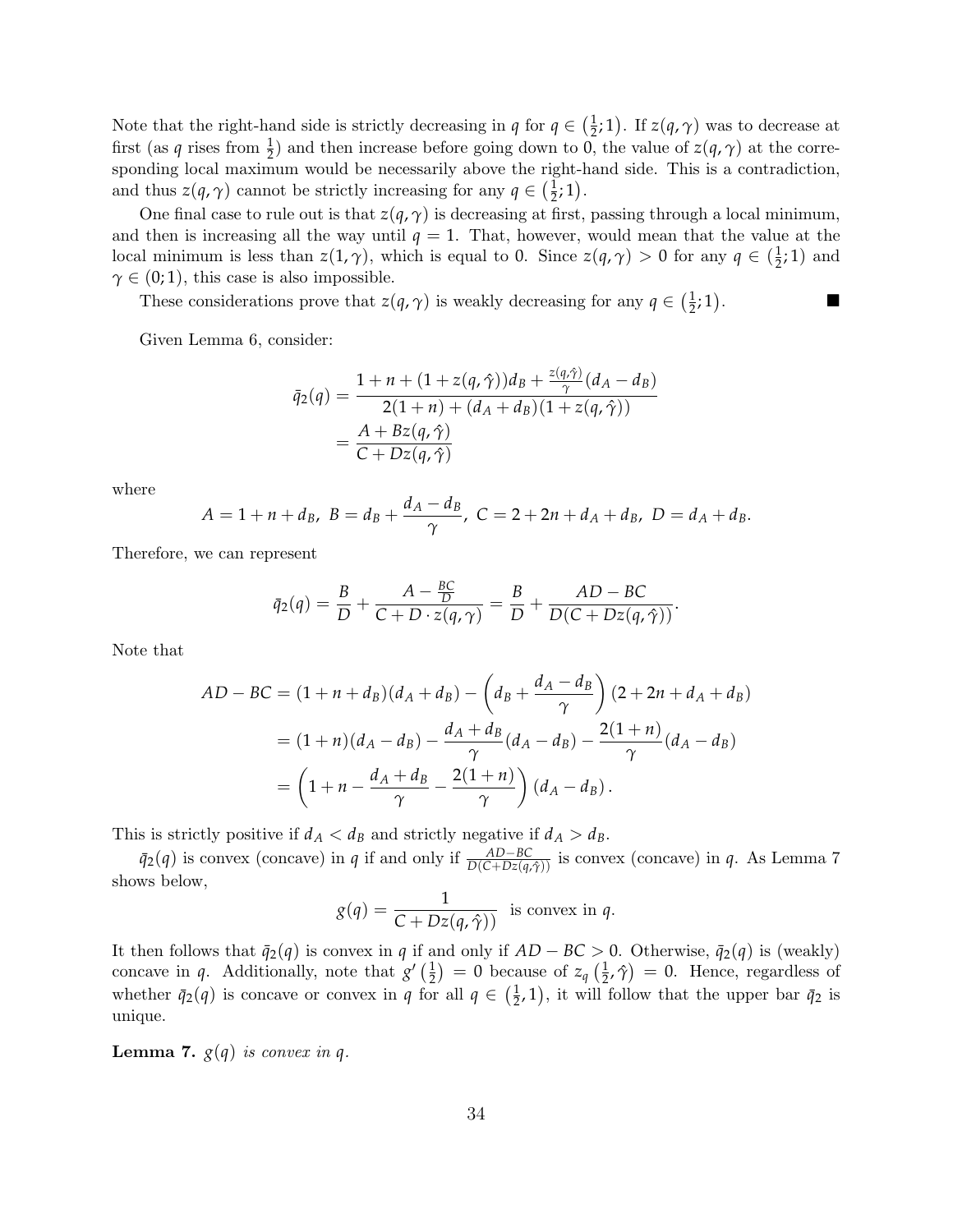Proof of Lemma [7.](#page-33-0) Note:

$$
g'(q) = -\frac{D}{(C + Dz(q, \hat{\gamma}))^2} \cdot z_q(q, \hat{\gamma})
$$

$$
g''(q) = \frac{2D^2}{(C + Dz(q, \gamma))^3} \cdot (z_q(q, \hat{\gamma}))^2 - \frac{D}{(C + Dz(q, \hat{\gamma}))^2} \cdot z_{qq}(q, \gamma)
$$

$$
= \frac{2D^2 (z_q(q, \hat{\gamma}))^2 - D(C + Dz(q, \hat{\gamma})) z_{qq}(q, \hat{\gamma})}{(C + Dz(q, \hat{\gamma}))^3}
$$

If we are able to prove that  $z_{qq}(q, \hat{\gamma}) < 0$  for all  $q \in (\frac{1}{2})$  $(\frac{1}{2}, 1)$ , then we will have proven that  $g''(q) > 0$ , implying that  $\bar{q}_2(q)$  is convex for all  $q \in \left(\frac{1}{2}\right)$  $(\frac{1}{2}, 1).$ 

Recall from Lemma [6:](#page-31-0)

$$
z_q(q,\hat{\gamma}) = \frac{\left(\frac{1-\hat{\gamma}}{q(1-q)} + \hat{\gamma}^2\right) z(q,\hat{\gamma}) - \hat{\gamma}(2-\hat{\gamma})}{\ln\left(\frac{1-q}{q}\right) (\hat{\gamma}^2 q(1-q) + (1-\hat{\gamma}))}
$$

Let 
$$
K(q) = \frac{1}{\ln^2(\frac{1-q}{q})(\hat{\gamma}^2 q (1-q) + (1-\hat{\gamma}))^2}
$$
. Then:  
\n
$$
z_{qq}(q, \hat{\gamma}) = K(q) \Bigg[ \Big( -\frac{(1-\hat{\gamma})(1-2q)}{q^2(1-q)^2} + \Big(\frac{1-\hat{\gamma}}{q(1-q)} + \hat{\gamma}^2\Big) z_q(q, \hat{\gamma}) \Big) \ln\left(\frac{1-q}{q}\right) (\hat{\gamma}^2 q (1-q) + (1-\hat{\gamma}))
$$
\n
$$
- \Big( \Big(\frac{1-\hat{\gamma}}{q(1-q)} + \hat{\gamma}^2\Big) z(q, \hat{\gamma}) - \hat{\gamma}(2-\hat{\gamma}) \Big) \Big(\frac{-1}{q(1-q)} (\hat{\gamma}^2 q (1-q) + (1-\hat{\gamma})) + \ln\left(\frac{1-q}{q}\right) \hat{\gamma}^2 (1-2q) \Big) \Bigg]
$$
\n
$$
= K(q) \Bigg[ \Big( \frac{(1-\hat{\gamma})(2q-1)}{q^2(1-q)^2} + \Big(\frac{1-\hat{\gamma}}{q(1-q)} + \hat{\gamma}^2\Big) z_q(q, \hat{\gamma}) \Big) \ln\left(\frac{1-q}{q}\right) (\hat{\gamma}^2 q (1-q) + (1-\hat{\gamma})) +
$$
\n
$$
+ \Big( \Big(\frac{1-\hat{\gamma}}{q(1-q)} + \hat{\gamma}^2\Big) z(q, \hat{\gamma}) - \hat{\gamma}(2-\hat{\gamma}) \Big) \Big(\frac{1}{q(1-q)} (\hat{\gamma}^2 q (1-q) + (1-\hat{\gamma})) + \ln\left(\frac{1-q}{q}\right) \hat{\gamma}^2 (2q-1) \Big) \Bigg].
$$

Let

$$
C_1(q) = \frac{(1-\hat{\gamma})(2q-1)}{q^2(1-q)^2} + \left(\frac{1-\hat{\gamma}}{q(1-q)} + \hat{\gamma}^2\right) z_q(q, \hat{\gamma})
$$
  
\n
$$
C_2(q) = \left(\frac{1-\hat{\gamma}}{q(1-q)} + \hat{\gamma}^2\right) z(q, \hat{\gamma}) - \hat{\gamma}(2-\hat{\gamma})
$$
  
\n
$$
C_3(q) = \frac{1}{q(1-q)} \left(\hat{\gamma}^2 q(1-q) + (1-\hat{\gamma})\right) + \ln\left(\frac{1-q}{q}\right) \hat{\gamma}^2(2q-1)
$$

Then we can write

$$
z_{qq}(q,\hat{\gamma}) = K(q) \left[ C_1(q) \ln \left( \frac{1-q}{q} \right) \left( \hat{\gamma}^2 q (1-q) + (1-\hat{\gamma}) \right) + C_2(q) C_3(q) \right]
$$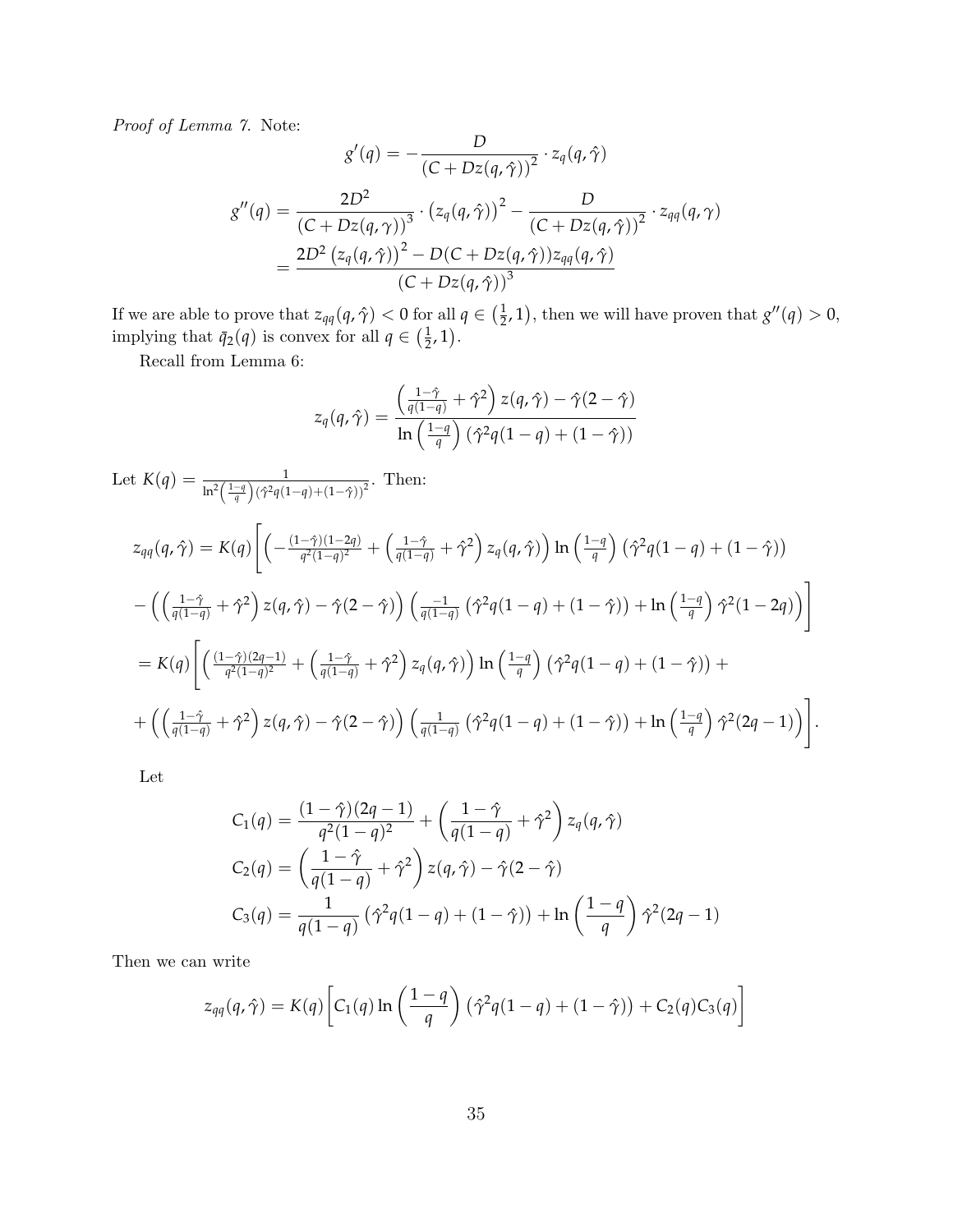Consider  $C_1(q)$ :

$$
C_1(q) = \frac{(1-\hat{\gamma})(2q-1)}{q^2(1-q)^2} + \left(\frac{1-\hat{\gamma}}{q(1-q)} + \hat{\gamma}^2\right) z_q(q, \hat{\gamma})
$$
  
= 
$$
\frac{(1-\hat{\gamma})(2q-1)}{q^2(1-q)^2} + \frac{\hat{\gamma}^2 q(1-q) + (1-\hat{\gamma})}{q(1-q)} \cdot \frac{\left(\frac{1-\hat{\gamma}}{q(1-q)} + \hat{\gamma}^2\right) z(q, \hat{\gamma}) - \hat{\gamma}(2-\hat{\gamma})}{\ln\left(\frac{1-q}{q}\right) (\hat{\gamma}^2 q(1-q) + (1-\hat{\gamma}))}
$$
  
= 
$$
\frac{(1-\hat{\gamma})(2q-1)\ln\left(\frac{1-q}{q}\right) + (\hat{\gamma}^2 q(1-q) + (1-\hat{\gamma})) z(q, \hat{\gamma}) - \hat{\gamma}(2-\hat{\gamma}) q(1-q)}{q^2(1-q)^2 \ln\left(\frac{1-q}{q}\right)}
$$
  
= 
$$
\frac{(1-\hat{\gamma})(2q-1)\ln\left(\frac{q}{1-q}\right) + \hat{\gamma}(2-\hat{\gamma}) q(1-q) - (\hat{\gamma}^2 q(1-q) + (1-\hat{\gamma})) z(q, \hat{\gamma})}{q^2(1-q)^2 \ln\left(\frac{q}{1-q}\right)}
$$

Therefore,

$$
C_1(q)\ln\left(\frac{1-q}{q}\right)(\hat{\gamma}^2q(1-q)+(1-\hat{\gamma})) = -(\hat{\gamma}^2q(1-q)+(1-\hat{\gamma}))
$$

$$
\cdot \frac{(1-\hat{\gamma})(2q-1)\ln\left(\frac{q}{1-q}\right)+\hat{\gamma}(2-\hat{\gamma})q(1-q)-(\hat{\gamma}^2q(1-q)+(1-\hat{\gamma}))z(q,\hat{\gamma})}{q^2(1-q)^2}
$$

Similarly, consider:

$$
C_2(q)C_3(q) = \frac{(\hat{\gamma}^2 q(1-q) + (1-\hat{\gamma}))z(q,\hat{\gamma}) \cdot \left[ (\hat{\gamma}^2 q(1-q) + (1-\hat{\gamma})) + \ln\left(\frac{1-q}{q}\right) \hat{\gamma}^2 (2q-1)q(1-q)\right]}{q^2(1-q)^2}
$$

$$
-\hat{\gamma}(2-\hat{\gamma}) \frac{(\hat{\gamma}^2 q(1-q) + (1-\hat{\gamma}))q(1-q) + \ln\left(\frac{1-q}{q}\right) \hat{\gamma}^2 (2q-1)q^2(1-q)^2}{q^2(1-q)^2}
$$

Therefore, we can write:

$$
\frac{z_{qq}(q,\hat{\gamma})q^2(1-q)^2}{K(q)} = \left(2(\hat{\gamma}^2q(1-q) + (1-\hat{\gamma})) + \ln\left(\frac{1-q}{q}\right)\hat{\gamma}^2(2q-1)(1-q)\right) \cdot \left(\hat{\gamma}^2q(1-q) + (1-\hat{\gamma})\right)z(q,\hat{\gamma})
$$

$$
+ (\hat{\gamma}^2q(1-q) + (1-\hat{\gamma}))\left[(1-\hat{\gamma})(2q-1)\ln\left(\frac{1-q}{q}\right) - 2\hat{\gamma}(2-\hat{\gamma})q(1-q)\right]
$$

$$
+ \ln\left(\frac{q}{1-q}\right)\hat{\gamma}^3(2-\hat{\gamma})(2q-1)q^2(1-q)^2
$$

$$
= 2(\hat{\gamma}^2q(1-q) + (1-\hat{\gamma}))^2z(q,\hat{\gamma}) + \ln\left(\frac{q}{1-q}\right)\hat{\gamma}^3(2-\hat{\gamma})(2q-1)q^2(1-q)^2
$$

$$
- (\hat{\gamma}^2q(1-q) + (1-\hat{\gamma}))\ln\left(\frac{q}{1-q}\right)(2q-1)\left[\hat{\gamma}^2(1-q)z(q,\hat{\gamma}) + (1-z(q,\hat{\gamma}))\right]
$$

$$
- 2(z(q,\hat{\gamma})^2q(1-q) + (1-z(q,\hat{\gamma})))z(q,\hat{\gamma})(2-z(q,\hat{\gamma}))q(1-q)
$$

Let

$$
D_1(q) = 2(z(q,\hat{\gamma})^2 q(1-q) + (1 - z(q,\hat{\gamma}))) z(q,\hat{\gamma}) - \ln\left(\frac{q}{1-q}\right)(2q-1)(1 - z(q,\hat{\gamma})) - 2z(q,\hat{\gamma})(2 - z(q,\hat{\gamma}))q(1-q)
$$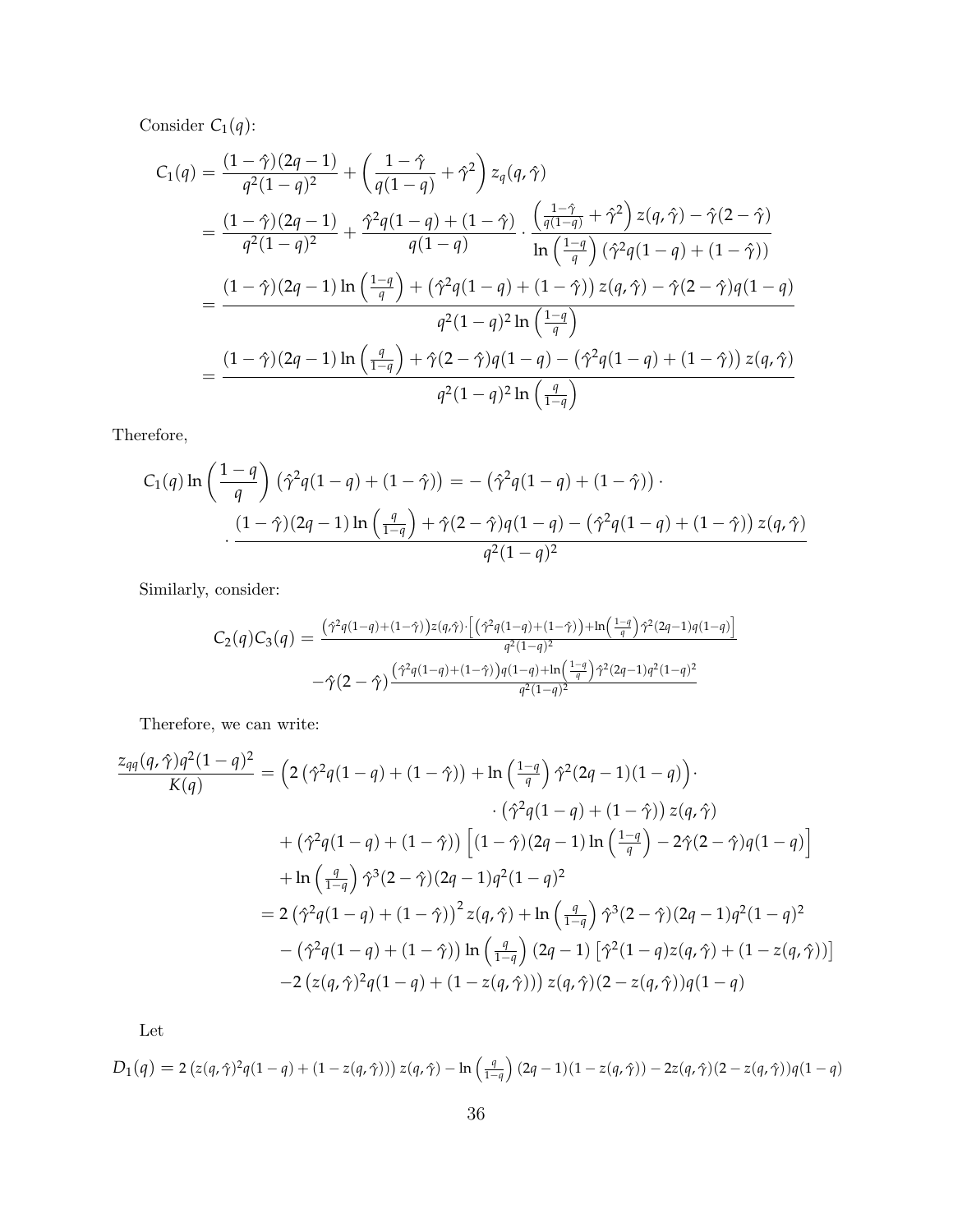and

$$
D_2(q) = z(q, \hat{\gamma})^3 (2 - z(q, \hat{\gamma})) q^2 (1 - q)^2 - (z(q, \hat{\gamma})^2 q (1 - q) + (1 - z(q, \hat{\gamma}))) z(q, \hat{\gamma})^2 (1 - q) z(q, \hat{\gamma})
$$

Then we have

$$
\frac{z_{qq}(q, z(q, \hat{\gamma}))q^2(1-q)^2}{K(q)} = (z(q, \hat{\gamma})^2 q(1-q) + (1 - z(q, \hat{\gamma}))) D_1(q) + \ln\left(\frac{q}{1-q}\right) (2q-1)D_2(q).
$$

Note:

$$
D_1(q) \le 2 (z(q, \hat{\gamma})^2 q(1-q) + (1 - z(q, \hat{\gamma}))) \frac{z(q, \hat{\gamma})}{2 - z(q, \hat{\gamma})} - \ln\left(\frac{q}{1-q}\right) (2q - 1)(1 - z(q, \hat{\gamma})) - 2z(q, \hat{\gamma})(2 - z(q, \hat{\gamma}))q(1-q)
$$
  
=  $\frac{1}{2 - z(q, \hat{\gamma})} \left[ 2z(q, \hat{\gamma})^3 q(1-q) + 2z(q, \hat{\gamma})(1 - z(q, \hat{\gamma})) - \ln\left(\frac{q}{1-q}\right) (2q - 1)(1 - z(q, \hat{\gamma}))(2 - z(q, \hat{\gamma})) - 2z(q, \hat{\gamma})(2 - z(q, \hat{\gamma}))^2 q(1-q) \right]$   
=  $\frac{1 - z(q, \hat{\gamma})}{2 - z(q, \hat{\gamma})} E(q),$ 

where  $E(q) = 2z(q, \hat{\gamma})(1 - 4q(1 - q)) - \ln\left(\frac{q}{1 - q}\right)$  $\frac{q}{1-q}$  (2*q* − 1)(2 − *z*(*q*,  $\hat{\gamma}$ )). Differentiating this expression with respect to *q*, observe:

$$
E'(q) = 2z(q, \hat{\gamma}) \cdot 4(2q - 1) - \frac{1}{q(1 - q)}(2q - 1)(2 - z(q, \hat{\gamma})) - 2\ln\left(\frac{q}{1 - q}\right)(2 - z(q, \hat{\gamma}))
$$
  
=  $(2q - 1)\left(4z(q, \hat{\gamma}) - \frac{2 - z(q, \hat{\gamma})}{q(1 - q)}\right) - 2\ln\left(\frac{q}{1 - q}\right)(2 - z(q, \hat{\gamma}))$   
<  $(2q - 1)(4z(q, \hat{\gamma}) - 4(2 - z(q, \hat{\gamma}))) - 2\ln\left(\frac{q}{1 - q}\right)(2 - z(q, \hat{\gamma}))$   
< 0 for any  $q \in \left(\frac{1}{2}, 1\right)$ 

Therefore,  $E(q) < E\left(\frac{1}{2}\right)$  $(\frac{1}{2})$  for any  $q \in (\frac{1}{2})$  $(\frac{1}{2}, 1)$ . Note that

$$
E\left(\frac{1}{2}\right) = 2z(q,\hat{\gamma})\left(1 - 4 \cdot \frac{1}{4}\right) - \ln(1)\left(2 \cdot \frac{1}{2} - 1\right)(2 - z(q,\hat{\gamma})) = 0.
$$

Therefore, we can conclude

$$
D_1(q) \leq \frac{1-z(q,\hat{\gamma})}{2-z(q,\hat{\gamma})} E(q) < 0 \text{ for any } q \in \left(\frac{1}{2},1\right).
$$

Returning to  $D_2(q)$ , note:

$$
D_2(q) = z(q, \hat{\gamma})^2 (1-q) \left[ z(q, \hat{\gamma}) (2 - z(q, \hat{\gamma})) q^2 (1-q) - (z(q, \hat{\gamma})^2 q (1-q) + (1 - z(q, \hat{\gamma}))) z(q, \hat{\gamma}) \right] < z(q, \hat{\gamma})^2 (1-q) \left[ z(q, \hat{\gamma}) (2 - z(q, \hat{\gamma})) q (1-q) - (z(q, \hat{\gamma})^2 q (1-q) + (1 - z(q, \hat{\gamma}))) z(q, \hat{\gamma}) \right]
$$

The expression in the brackets is the negative of the numerator in  $z_q(q, z(q, \hat{\gamma}))$ . Given that  $z_q(q, z(q, \hat{\gamma}))$  is negative and that it includes ln  $\left(\frac{1-q}{q}\right)$  $\left(\frac{-q}{q}\right)$ , it follows that the numerator has to be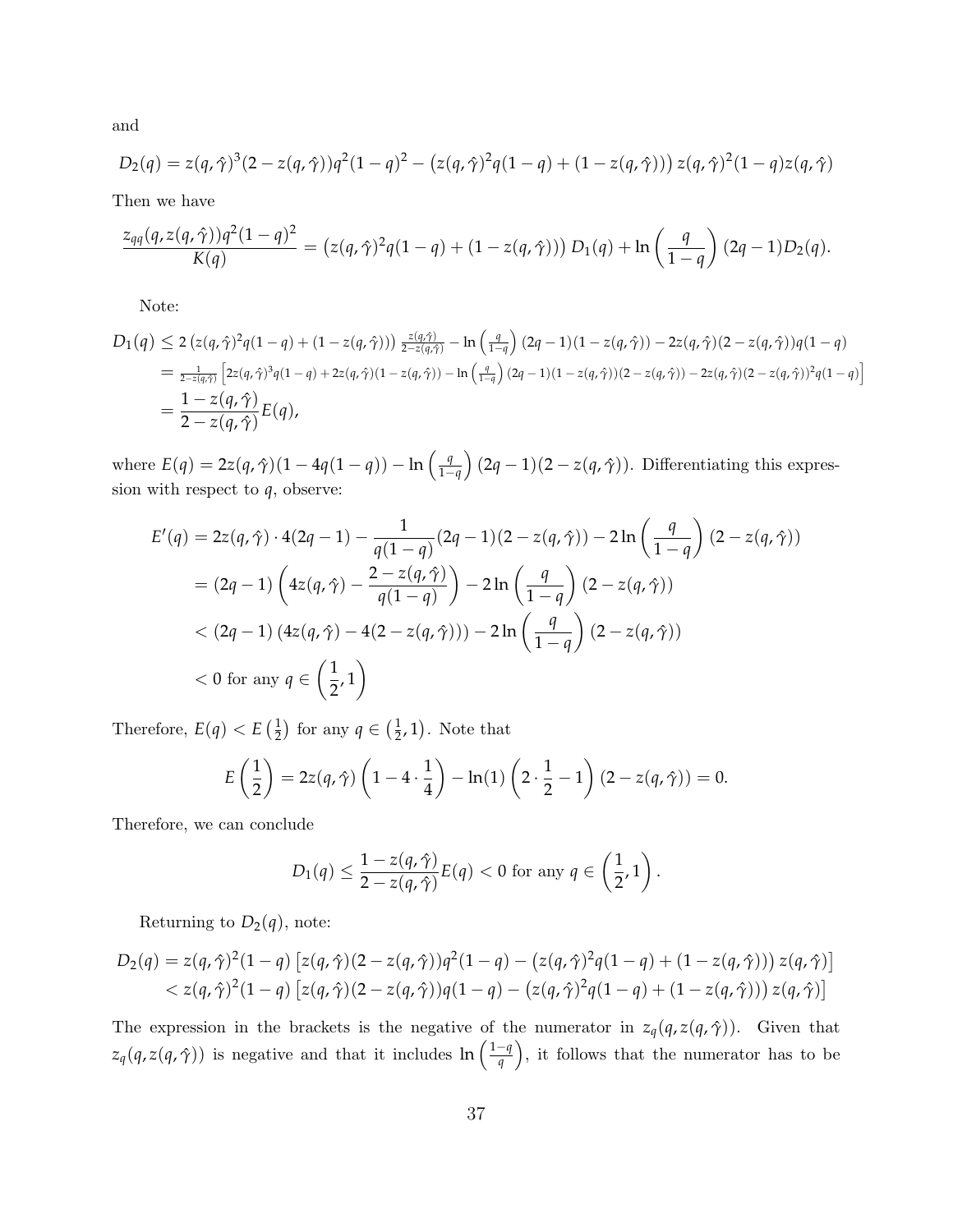positive. This implies that the expression above is negative, and therefore,  $D_2(q)$  must be negative as well.

Combining  $D_1(q) < 0$  and  $D_2(q) < 0$  (for any  $q \in \left(\frac{1}{2}\right)$  $(\frac{1}{2}, 1)$  and recalling

$$
\frac{z_{qq}(q, z(q, \hat{\gamma}))q^2(1-q)^2}{K(q)} = (z(q, \hat{\gamma})^2 q(1-q) + (1 - z(q, \hat{\gamma}))) D_1(q) + \ln\left(\frac{q}{1-q}\right) (2q-1)D_2(q),
$$

we can conclude that  $z_{qq}(q, z(q, \hat{\gamma})) < 0$  for any  $q \in (\frac{1}{2})$  $(\frac{1}{2}, 1).^{14}$  $(\frac{1}{2}, 1).^{14}$  $(\frac{1}{2}, 1).^{14}$ 

Returning to the function  $\bar{q}_2(q)$ , recall that we showed it is convex in *q* if  $z(q, \hat{\gamma})$  is concave. Given that  $z_{qq}(q, z(q, \hat{\gamma})) < 0$ , it follows that  $\bar{q}_2(q)$  is convex.

 $\blacksquare$ 

### Proof of Proposition [3](#page-12-1)

Here we will prove that  $\bar{q}_2$  is increasing in  $d_A$  and  $\gamma$  and decreasing in  $d_B$ , *n* and  $\hat{\gamma}$ .

Consider the case where the true state is  $\omega = B$  and  $\hat{\gamma} < \gamma$ , with  $d_A > d_B$  (for any bias to take place). The value of  $\bar{q}_2$  is determined by the equation

$$
1 - q = \frac{1 + n + (1 + z(q, \hat{\gamma}))d_B + \frac{z(q, \hat{\gamma})}{\gamma}(d_A - d_B)}{2(1 + n) + (d_A + d_B)(1 + z(q, \hat{\gamma}))},
$$

We can rewrite it as

$$
q - \frac{1}{2} = \frac{(\gamma - (2 - \gamma)z(q, \hat{\gamma})) (d_A - d_B)}{2\gamma (2(1 + n) + (d_A + d_B)(1 + z(q, \hat{\gamma})))}
$$

The right-hand side is strictly decreasing in  $d_B$ , *n* and  $\hat{\gamma}$  (while the left-hand side is unaffected), which implies that the fixed point of this equation,  $\bar{q}_2$ , is also decreasing in these variables. The right-hand sie is also increasing in  $\gamma$ , so  $\bar{q}_2$  must be increasing in  $\gamma$ .

Finally, consider *dA*. Return to the equation

$$
1 - q = \frac{1 + n + (1 + z(q, \hat{\gamma}))d_B + \frac{z(q, \hat{\gamma})}{\gamma}(d_A - d_B)}{2(1 + n) + (d_A + d_B)(1 + z(q, \hat{\gamma}))}.
$$

Denote the right-hand side by *h* and take the derivative w.r.t. *dA*:

$$
\frac{\partial h}{\partial d_{A}} = \frac{\frac{z(q,\hat{\gamma})}{\gamma}(2+2n+(d_{A}+d_{B})(1+z(q,\hat{\gamma}))) - (1+n+(1+z(q,\hat{\gamma}))d_{B} + \frac{z(q,\hat{\gamma})}{\gamma}(d_{A}-d_{B})) (1+z(q,\hat{\gamma}))}{(2+2n+(d_{A}+d_{B})(1+z(q,\hat{\gamma})))^{2}}
$$
\n
$$
= \frac{\frac{2z(q,\hat{\gamma})}{\gamma}d_{B} + (1+n)\left(\frac{z(q,\hat{\gamma})}{\gamma} - 1 - z(q,\hat{\gamma})\right) - (1+z(q,\hat{\gamma}))^{2}d_{B}}{(2+2n+(d_{A}+d_{B})(1+z(q,\hat{\gamma})))^{2}}
$$
\n
$$
= \frac{((2-\gamma)z(q,\hat{\gamma}) - \gamma(1+z^{2}(q,\hat{\gamma}))) d_{B} + (1+n)((1-\gamma)z(q,\hat{\gamma}) - \gamma)}{\gamma(2+2n+(d_{A}+d_{B})(1+z(q,\hat{\gamma})))^{2}} < 0,
$$

since  $(2 - \gamma)z(q, \hat{\gamma}) < \gamma < \gamma(1 + z^2(q, \hat{\gamma}))$  and  $(1 - \gamma)z(q, \hat{\gamma}) < \gamma$ . Given that *h* is decreasing in  $d_A$ , it follows that  $1 - \bar{q}_2$  is decreasing in  $d_A$ , which in turn implies that  $\bar{q}_2$  is increasing in  $d_A$ .

<span id="page-37-0"></span><sup>&</sup>lt;sup>14</sup>This is due to the fact that  $K(q) > 0$ .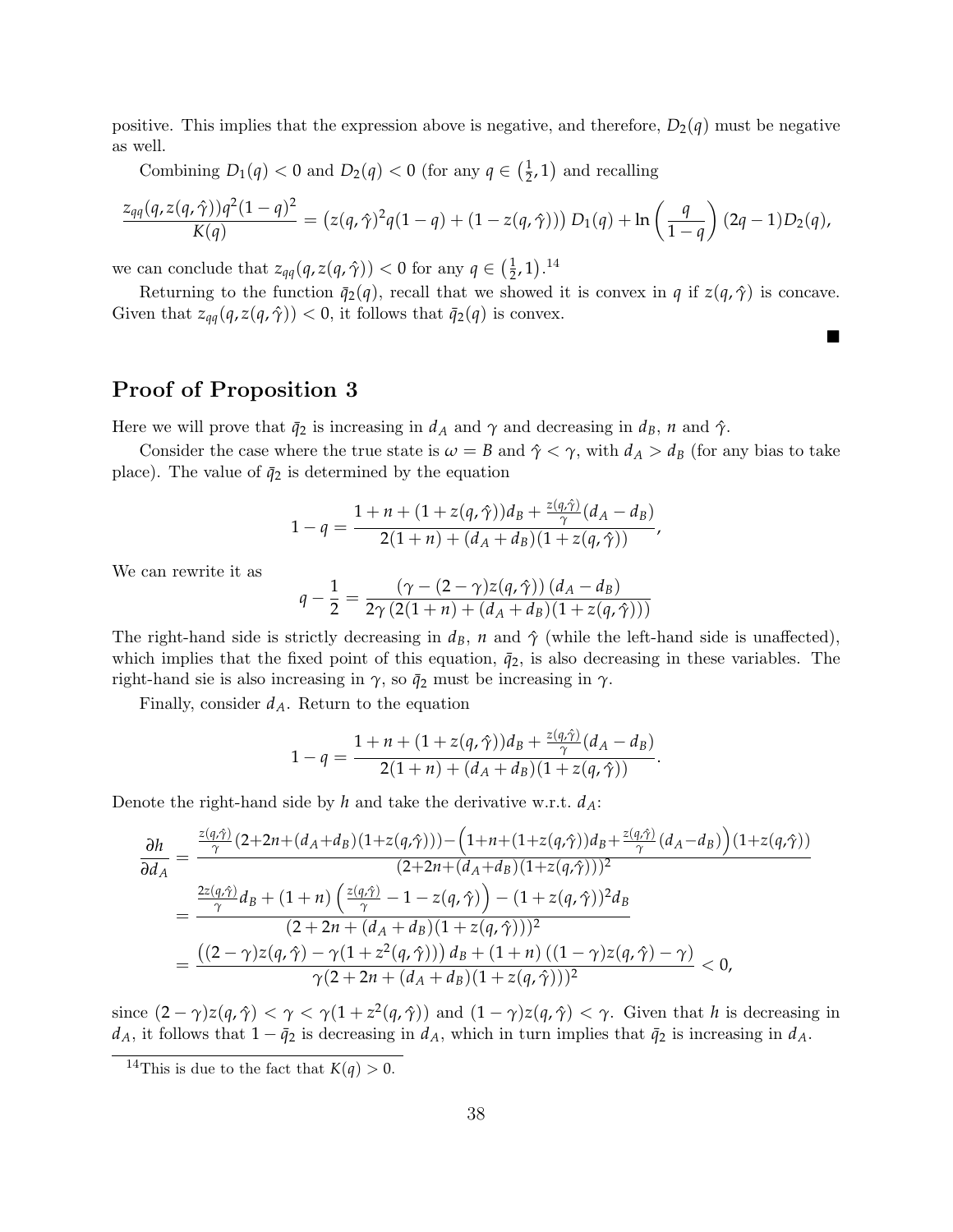Now consider the case where the true state is  $\omega = A$  and  $\hat{\gamma} > \gamma$ , with  $d_A > d_B$  (for any bias to take place). The value of  $\bar{q}_2$  is determined by the equation

$$
q=\frac{1+n+(1+z(q,\hat{\gamma}))d_B+\frac{z(q,\hat{\gamma})}{\gamma}(d_A-d_B)}{2(1+n)+(d_A+d_B)(1+z(q,\hat{\gamma}))}.
$$

We can rewrite it as

$$
q-\frac{1}{2}=\frac{((2-\gamma)z(q,\hat{\gamma})-\gamma)(d_A-d_B)}{2\gamma(2(1+n)+(d_A+d_B)(1+z(q,\hat{\gamma})))}.
$$

As previously, the right-hand side is strictly decreasing in  $n$  and  $d<sub>B</sub>$  and increasing in  $d<sub>A</sub>$ . It is now increasing in  $\hat{\gamma}$  and decreasing in  $\gamma$ . The arguments to show these are exactly symmetrical to what was done in the case  $\omega = B$  and  $\hat{\gamma} < \gamma$ .

### C Proof of Proposition [4](#page-13-0)

To prove the result, we need to consider the implicit equation that defines  $\bar{q}_2$ . If the true state is *A*, it is:

*z*(*q*,*γ*ˆ)

$$
q = \bar{q}_2(q) \iff q = \frac{1 + n + (1 + z(q, \hat{\gamma}))d_B + \frac{z(q, \hat{\gamma})}{\gamma}(d_A - d_B)}{2(1 + n) + (d_A + d_B)(1 + z(q, \hat{\gamma}))} = \frac{1}{2} + \frac{((2 - \gamma)z(q, \hat{\gamma}) - \gamma)(d_A - d_B)}{2\gamma(2(1 + n) + (d_A + d_B)(1 + z(q, \hat{\gamma})))}
$$

In state *A*, bias in beliefs occurs when  $\hat{\gamma} > \gamma$  and  $d_A > d_B$ , or  $\hat{\gamma} < \gamma$  and  $d_A < d_B$ . In either case, we have  $((2 - \gamma)z(q, \hat{\gamma}) - \gamma)(d_A - d_B) > 0$ , which will be important in a moment.

Consider the right-hand side of the equation above when  $d_A$ ,  $d_B$  and  $n$  increase by a factor of  $\lambda > 1$ :

$$
\frac{1}{2} + \frac{\left((2-\gamma)z(q,\hat{\gamma}) - \gamma\right)\left(\lambda d_A - \lambda d_B\right)}{2\gamma(2(1+\lambda n) + \left(\lambda d_A + \lambda d_B\right)(1+z(q,\hat{\gamma})))} > \frac{1}{2} + \frac{\left((2-\gamma)z(q,\hat{\gamma}) - \gamma\right)\left(\lambda d_A - \lambda d_B\right)}{2\gamma(2(\lambda+\lambda n) + \left(\lambda d_A + \lambda d_B\right)(1+z(q,\hat{\gamma})))}
$$
\n
$$
= \frac{1}{2} + \frac{\left((2-\gamma)z(q,\hat{\gamma}) - \gamma\right)\left(d_A - d_B\right)}{2\gamma(2(1+n) + \left(d_A + d_B\right)(1+z(q,\hat{\gamma})))}
$$
\n
$$
= \bar{q}_2(q).
$$

The inequality above is true because  $((2 - \gamma)z(q, \hat{\gamma}) - \gamma)(d_A - d_B) > 0$ .

Hence, the right-hand side of the equation  $q = \bar{q}_2(q)$  increases when  $d_A$ ,  $d_B$  and *n* all increase by a factor of  $\lambda > 1$ , which means that we need a higher q on the left-hand side to satisfy the equation. Therefore, if  $\bar{q}_2(d_A, d_B, n, \gamma)$  solves  $q = \bar{q}_2(q)$ , then

$$
\bar{q}_2(\lambda d_A, \lambda d_B, \lambda n) > \bar{q}_2(d_A, d_B, n).
$$

A similar result can be shown in the case of state *B*, given that it is largely symmetric.

Now consider arbitrary  $\lambda_A > 1$ ,  $\lambda_B > 1$  and  $\lambda_N > 1$  and look at the expression for  $\bar{q}_2$ . Once again, assume true state is *A*:

$$
\bar{q}_2(\lambda_A d_A, \lambda_B d_B, \lambda_N n) = \frac{1}{2} + \frac{((2-\gamma)z(q, \hat{\gamma}) - \gamma)(\lambda_A d_A - \lambda_B d_B)}{2\gamma(2(1+\lambda_N n) + (\lambda_A d_A + \lambda_B d_B)(1+z(q, \hat{\gamma})))}
$$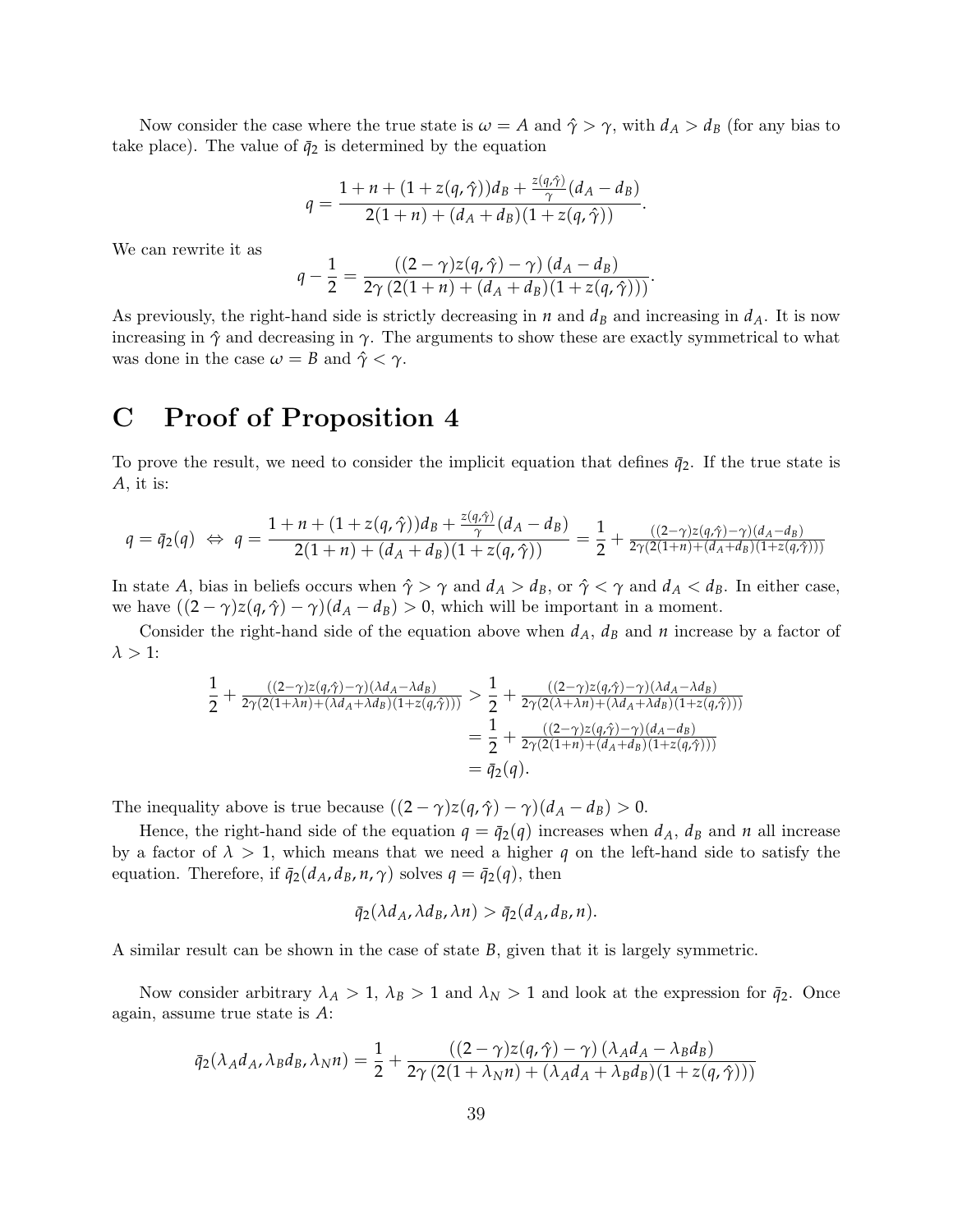The inequality  $\bar{q}_2(d_A, d_B, n) \leq \bar{q}_2(\lambda_A d_A, \lambda_B d_B, \lambda_N n)$  will hold if and only if the following holds:

$$
\frac{\left((2-\gamma)z(q,\hat{\gamma})-\gamma\right)\left(\lambda_{A}d_{A}-\lambda_{B}d_{B}\right)}{2\gamma\left(2(1+\lambda_{N}n)+\left(\lambda_{A}d_{A}+\lambda_{B}d_{B}\right)\right)\left(1+z(q,\hat{\gamma})\right)} \geq \frac{\left((2-\gamma)z(q,\hat{\gamma})-\gamma\right)\left(d_{A}-d_{B}\right)}{2\gamma\left(2(1+n)+\left(d_{A}+d_{B}\right)\right)\left(1+z(q,\hat{\gamma})\right)\right)}
$$
\n
$$
\frac{\left((2-\gamma)z(q,\hat{\gamma})-\gamma\right)\left(\lambda_{A}d_{A}-\lambda_{B}d_{B}\right)}{2(1+\lambda_{N}n)+\left(\lambda_{A}d_{A}+\lambda_{B}d_{B}\right)\left(1+z(q,\hat{\gamma})\right)} \geq \frac{\left((2-\gamma)z(q,\hat{\gamma})-\gamma\right)\left(d_{A}-d_{B}\right)}{2(1+n)+\left(d_{A}+d_{B}\right)\left(1+z(q,\hat{\gamma})\right)}
$$

First, consider the case where  $\hat{\gamma} > \gamma$  (with  $d_A > d_B$ ). Then  $(2 - \gamma)z(q, \hat{\gamma}) - \gamma > 0$  in the neighborhood of  $q = \frac{1}{2}$ , and we can divide by it.

$$
\frac{\lambda_A d_A - \lambda_B d_B}{2(1 + \lambda_N n) + (\lambda_A d_A + \lambda_B d_B)(1 + z(q, \hat{\gamma}))} \geq \frac{d_A - d_B}{2(1 + n) + (d_A + d_B)(1 + z(q, \hat{\gamma}))}
$$
\n
$$
(\lambda_A d_A - \lambda_B d_B) (2 + 2n + (d_A + d_B)(1 + z(q, \hat{\gamma}))) \geq (d_A - d_B) \times (2 + 2\lambda_N n + (\lambda_A d_A + \lambda_B d_B)(1 + z(q, \hat{\gamma})))
$$
\n
$$
(\lambda_A d_A - \lambda_B d_B) (2 + 2n) \geq (d_A - d_B) (2 + 2\lambda_N n)
$$
\n
$$
(\lambda_A d_A - \lambda_B d_B) (1 + n) \geq (d_A - d_B) (1 + \lambda_N n)
$$
\n
$$
((\lambda_A - 1)d_A - (\lambda_B - 1)d_B) + n (\lambda_A d_A - \lambda_B d_B) \geq (d_A - d_B)\lambda_N n
$$
\n
$$
\frac{((\lambda_A - 1)d_A - (\lambda_B - 1)d_B) + n (\lambda_A d_A - \lambda_B d_B)}{(d_A - d_B)n} \geq \lambda_N
$$
\n
$$
\frac{((\lambda_A - 1)d_A - (\lambda_B - 1)d_B) + n(\lambda_A d_A - \lambda_B d_B)}{(d_A - d_B)n} \geq \lambda_N - 1
$$
\n
$$
\frac{((\lambda_A - 1)d_A - (\lambda_B - 1)d_B)(1 + n)}{(d_A - d_B)n} \geq \lambda_N - 1
$$
\n
$$
\frac{(\lambda_A - 1)d_A - (\lambda_B - 1)d_B}{(d_A - d_B)n} \cdot (1 + \frac{1}{n}) \geq \lambda_N - 1.
$$

Now consider the case where  $\hat{\gamma} < \gamma$  (with  $d_B > d_A$ ). Then  $(2 - \gamma)z(q, \hat{\gamma}) - \gamma < 0$ , so the inequality sign changes when we divide by the expression. Following similar steps, we will get:

$$
\frac{\lambda_A d_A - \lambda_B d_B}{2(1 + \lambda_N n) + (\lambda_A d_A + \lambda_B d_B)(1 + z(q, \hat{\gamma}))} \leq \frac{d_A - d_B}{2(1 + n) + (d_A + d_B)(1 + z(q, \hat{\gamma}))}
$$
\n
$$
\frac{\lambda_B d_B - \lambda_A d_A}{2(1 + \lambda_N n) + (\lambda_A d_A + \lambda_B d_B)(1 + z(q, \hat{\gamma}))} \geq \frac{d_B - d_A}{2(1 + n) + (d_A + d_B)(1 + z(q, \hat{\gamma}))}
$$
\n
$$
\vdots
$$
\n
$$
\frac{(\lambda_B - 1)d_B - (\lambda_A - 1)d_A}{(d_B - d_A)} \cdot \left(1 + \frac{1}{n}\right) \geq \lambda_N - 1.
$$

If the true state is *B*, the same proof delivers a symmetric result. We omit it here.

## D Proof of Proposition [5](#page-13-1)

Assume that the true state is *A* and we have  $\hat{\gamma} < \gamma$  and  $d_B > d_A$ . Recall that  $q = \bar{q}_2(d_A, d_B, n)$  is defined by

$$
q = \frac{1}{2} + \frac{((2-\gamma)z(q,\hat{\gamma}) - \gamma)(d_A - d_B)}{2\gamma(2(1+n) + (d_A + d_B)(1 + z(q,\hat{\gamma})))}
$$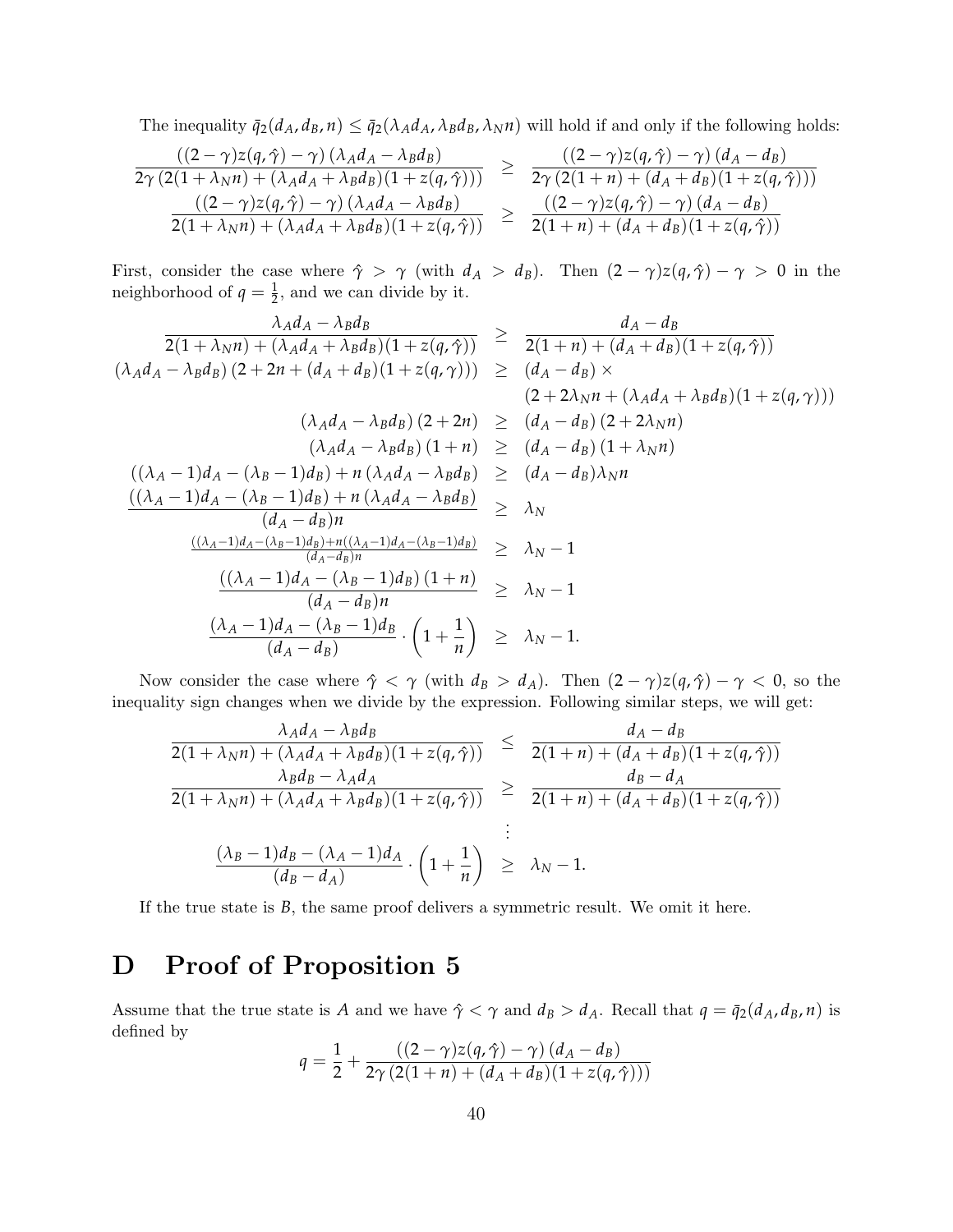Fix  $d_A, d_B, n, \lambda$  and  $\hat{q}$ . We need to find  $\lambda_N$  such that

$$
\hat{q} \geq \frac{1}{2} + \frac{(\gamma - (2 - \gamma)z(q, \hat{\gamma}))(\lambda d_B - \lambda d_A)}{2\gamma (2(1 + \lambda_N n) + (\lambda d_A + \lambda d_B)(1 + z(q, \hat{\gamma})))}.
$$

Note that the right-hand side is decreasing in  $z(q, \hat{\gamma})$ . So a sufficient condition would be to impose the inequality for the lowest value of  $z(q, \hat{\gamma})$ , which is 0. This gives us the following inequality:

$$
\hat{q} \geq \frac{1}{2} + \frac{\frac{1}{2}\lambda(d_B - d_A)}{2 + 2\lambda_N n + \lambda(d_A + d_B)}
$$
  
\n
$$
2\hat{q} - 1 \geq \frac{\lambda(d_B - d_A)}{2 + 2\lambda_N n + \lambda(d_A + d_B)}
$$
  
\n
$$
(2\hat{q} - 1)(2 + 2\lambda_N n + \lambda(d_A + d_B)) \geq \lambda(d_B - d_A)
$$
  
\n
$$
(2\hat{q} - 1)(2 + \lambda(d_A + d_B)) + 2(2\hat{q} - 1)\lambda_N n \geq \lambda(d_B - d_A)
$$
  
\n
$$
\lambda_N \geq \frac{2(1 - \hat{q})\lambda d_B - 2(2\hat{q} - 1) - 2\hat{q}\lambda d_A}{2(2\hat{q} - 1)n}
$$
  
\n
$$
\lambda_N \geq \frac{(1 - \hat{q})\lambda d_B - \hat{q}\lambda d_A - (2\hat{q} - 1)}{(2\hat{q} - 1)n}
$$
  
\n
$$
\lambda_N \geq \frac{(1 - \hat{q})d_B - \hat{q}d_A}{(2\hat{q} - 1)n}\lambda - \frac{1}{n}
$$
  
\n
$$
\lambda_N \geq \frac{d_B - \hat{q}(d_A + d_B)}{(2\hat{q} - 1)n}\lambda - \frac{1}{n}.
$$

Now consider the case where true state is *B* and we have  $\hat{\gamma} < \gamma$  and  $d_A > d_B$ . Fix  $d_A, d_B, n, \lambda$ and  $\hat{q}$ . We need to find  $\lambda_N$  such that

$$
\hat{q} \geq \frac{1}{2} + \frac{(\gamma - (2 - \gamma)z(q, \hat{\gamma}))(\lambda d_A - \lambda d_B)}{2\gamma (2(1 + \lambda_N n) + (\lambda d_A + \lambda d_B)(1 + z(q, \hat{\gamma})))}.
$$

Following the same steps as above (just switching  $d_A$  and  $d_B$ ), we will get the following sufficient condition:

$$
\lambda_N \geq \frac{d_A - \widehat{q}(d_A + d_B)}{(2\widehat{q} - 1)n} \lambda - \frac{1}{n}.
$$

### E Proof of Proposition [6](#page-15-2)

First, we will quickly prove Lemma [1.](#page-15-1)

*Proof of Lemma [1.](#page-15-1)* Consider agent *i* who is "eventually correct" at a given  $q = \hat{q}$ . There are two possibilities: either  $\bar{q}_{2i} > \hat{q}$  or  $\bar{q}_{2i} < \hat{q}$  (we omit the knife-edge case). If  $\bar{q}_{2i} > \hat{q}$ , then the agent must have dogmatic imbalance towards the correct state. Increasing  $q$  beyond  $\bar{q}_{2i}$  will lead to the agent learning correctly and having beliefs converge to the same state as before. Hence, the agent will not leave the set of "eventually correct" agents as *q* increases. If  $\bar{q}_{2i} < \hat{q}$ , then the agent is already learning correctly, and increasing *q* further will not alter her asymptotic beliefs. Thus, she will remain "eventually correct" as *q* goes up. All of this implies that the set of "eventually correct" agents is not contracting as *q* increases.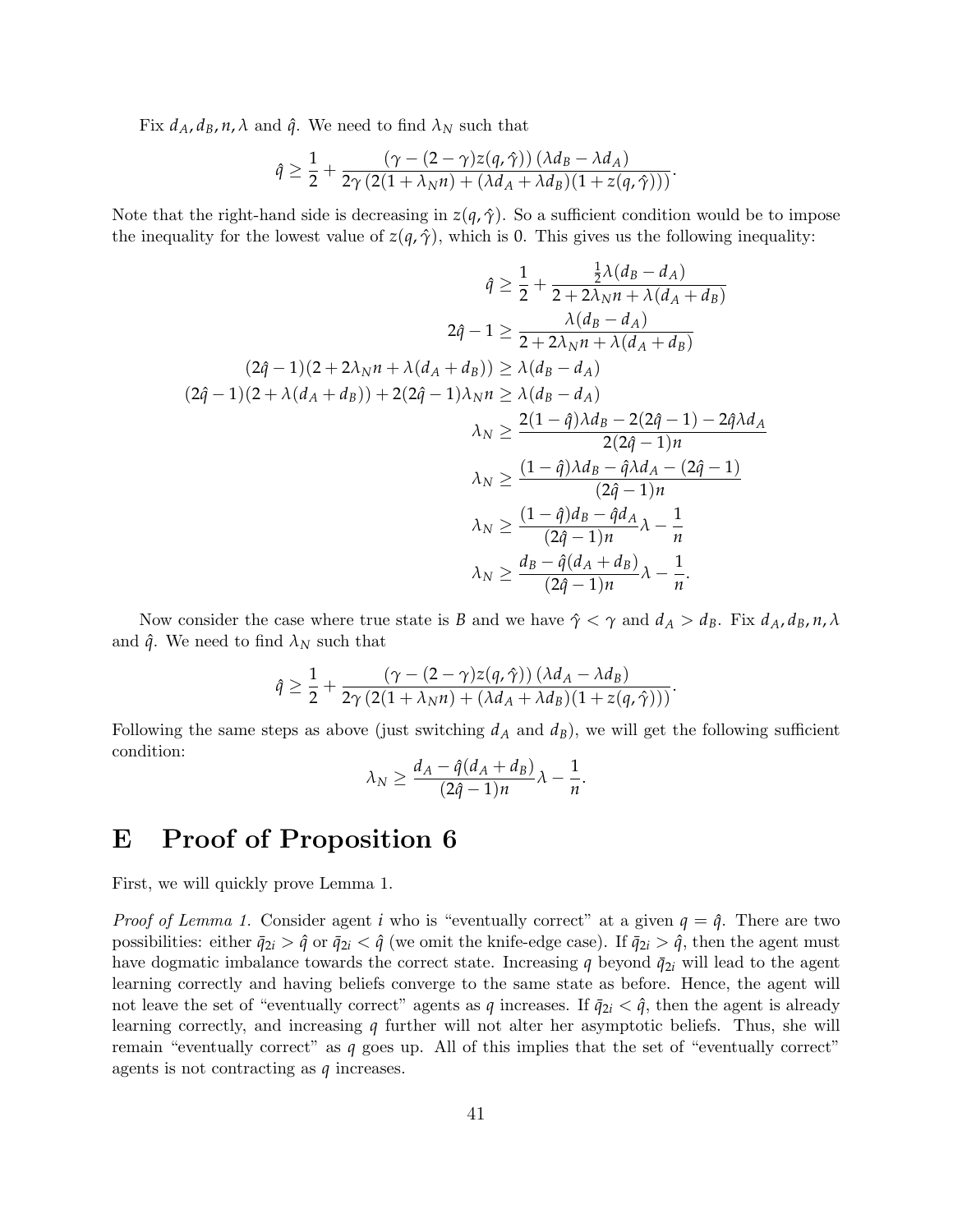Now consider agent *j* who is "eventually incorrect" at a given  $q = \hat{q}$ . This can only occur if the agent is learning incorrectly, meaning she has a dogmatic imbalance towards the wrong state that is sufficiently large, i.e.  $\bar{q}_{2i} > \hat{q}$ . Increasing q beyond  $\bar{q}_{2i}$  will make the agent begin to learn correctly, which means she will leave the "eventually incorrect" set of agents and will now be in the "eventually correct" set. This finishes the proof of the lemma.

 $\blacksquare$ 

Fix some  $q = \hat{q}$  and considers sets  $\mathcal{N}_A(q)$  and  $\mathcal{N}_B(q)$ . For definiteness, let  $\omega = A$  be the true state. Let  $\bar{q}_{min}(\hat{q}) = \min_{i \in \mathcal{N}} \{\bar{q}_{2i} \mid \bar{q}_{2i} > \hat{q}\}\$  be the lowest  $\bar{q}_{2i}$  among agents who are "eventually incorrect" at  $q = \hat{q}$ . As *q* increases and reaches  $\bar{q}_{min}(\hat{q})$ , that agent will flip from being "eventually incorrect" to being "eventually correct". Since  $\omega = A$  is the true state, this implies

$$
|\mathcal{N}_A(\bar{q}_{min}(\hat{q}))| = |\mathcal{N}_A(\hat{q})| + 1 \text{ and } |\mathcal{N}_B(\bar{q}_{min}(\hat{q}))| = |\mathcal{N}_B(\hat{q})| - 1.
$$

Consider the network polarization  $\Pi(q)$  at  $q = \hat{q}$  and  $q = \bar{q}_{min}(\hat{q})$ :

$$
\Pi(\hat{q}) = \frac{4}{|\mathcal{N}|} \cdot |\mathcal{N}_A(\hat{q})| |\mathcal{N}_B(\hat{q})|
$$

$$
\Pi(\bar{q}_{min}(\hat{q})) = \frac{4}{|\mathcal{N}|} \cdot (|\mathcal{N}_A(\hat{q})| + 1) (\mathcal{N}_B(\hat{q}) - 1)
$$

Note that  $\Pi(\hat{q}) \geq \Pi(\bar{q}_{min}(\hat{q}))$  if and only if

$$
|\mathcal{N}_A(\hat{q})| |\mathcal{N}_B(\hat{q})| \geq (|\mathcal{N}_A(\hat{q})| + 1) \left(\mathcal{N}_B(\hat{q}) - 1\right),
$$

which is equivalent to

$$
|\mathcal{N}_B(\hat{q})| \leq |\mathcal{N}_A(\hat{q})| + 1.
$$

Hence, the network polarization weakly decreases with  $q$  if and only if the set of "eventually incorrect" agents initially (at  $q = \hat{q}$ ) is smaller than the set of "eventually correct" agents plus one. Since  $\mathcal{N}_B(q)$  is weakly contracting in *q*, a necessary and sufficient condition for  $\Pi(q)$  to be always weakly decreasing in *q* is that  $|\mathcal{N}_B(\frac{1}{2})|$  $|\mathcal{D}_R| = |\mathcal{D}_R|$  is weakly smaller than  $|\mathcal{N}| - |\mathcal{D}_B| + 1$ , which is equivalent to  $|\mathcal{D}_B| \leq \frac{1}{2} (|\mathcal{N}| + 1)$ .

Therefore, the network polarization  $\Pi(q)$  is weakly decreasing in *q* over  $q \in \left(\frac{1}{2}\right)$  $(\frac{1}{2}, 1)$  if and only if  $|\mathcal{D}_{-\omega}| \leq \frac{1}{2} (|\mathcal{N}| + 1).$ 

## F Proof of Proposition [7](#page-16-0)

The proof of this proposition is short, and requires us to prove that by aggregating enough signals, we can push quality of information above any given threshold. In other words, if  $\hat{s}^i_{Mt}$  denotes an *M*-aggregated signal, we need to prove

$$
\lim_{M \to \infty} \mathbb{P}(\hat{s}_{Mt}^i = a | \omega = A) = \lim_{M \to \infty} \mathbb{P}(\hat{s}_{Mt}^i = b | \omega = B) = 1.
$$

Suppose that we aggregate *M* (odd number) signals together, and offer agents the following information structure:

$$
\hat{s}_{Mt}^i = \begin{cases} 0, & \text{if } \sum_{t=1}^M s_{it} < \frac{M}{2} \\ 1, & \text{if } \sum_{t=1}^M s_{it} > \frac{M}{2} \end{cases}
$$